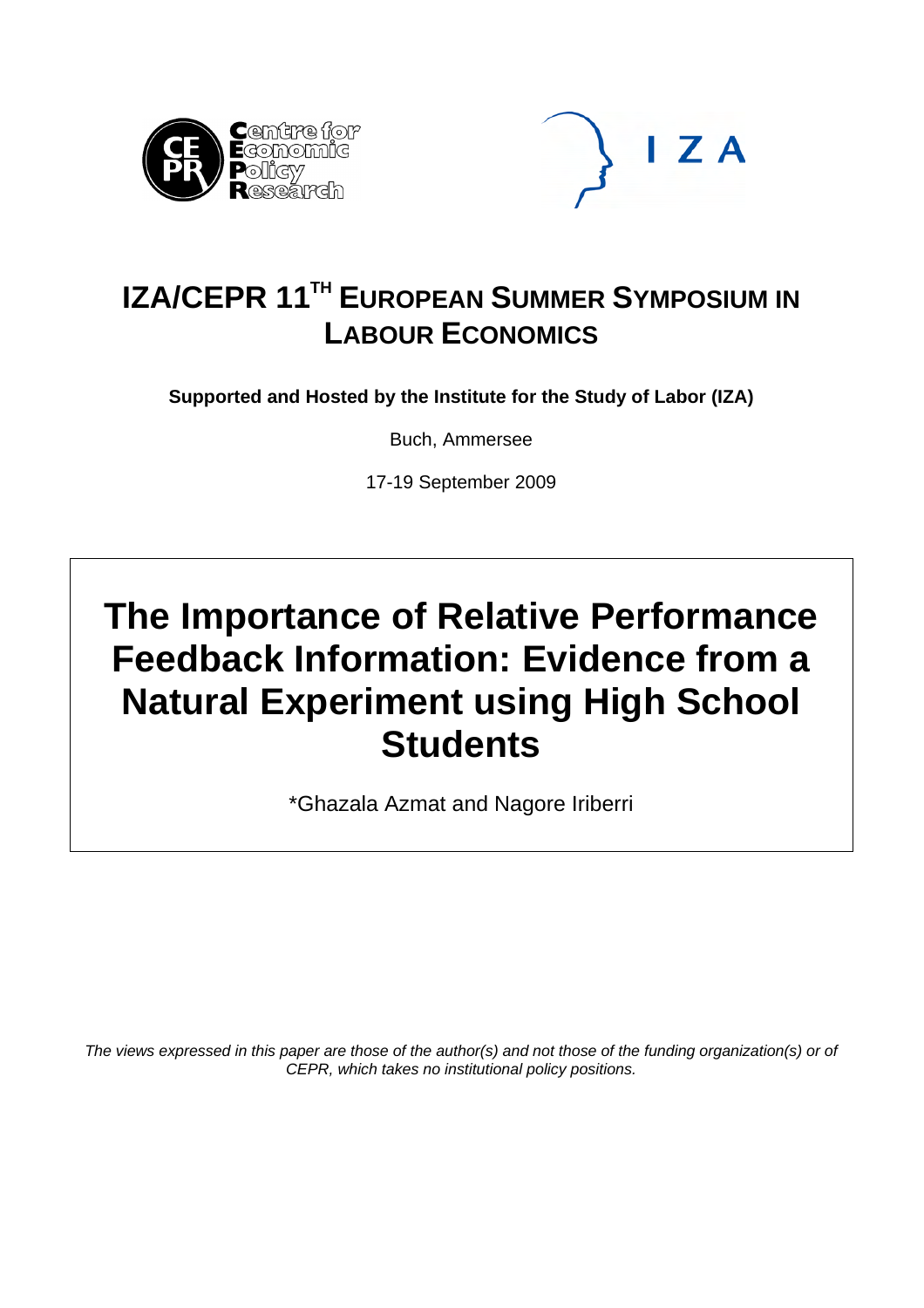# The Importance of Relative Performance Feedback Information: Evidence from a Natural Experiment using High School Students<sup>\*</sup>

Ghazala Azmat<sup>+</sup>

Nagore Iriberri∗∗

Universitat Pompeu Fabra

First Draft: January 2009 This Version: July 2009

#### Abstract

We study the effect of providing relative performance feedback information on performance under piece-rate incentives. A natural experiment that took place in a high school offers an unusual opportunity to test this effect in a real-effort setting. For one year only, students received information that allowed them to know whether they were performing above (below) the class average as well as the distance from this average. We exploit a rich panel data set and find that the provision of this information led to an increase of 5% in students' grades. Moreover, the effect was significant for the whole distribution. However, once the information was removed the effect disappeared. To rule out the concern that the effect may be artificially driven by teachers within the school, we verify our results using national level exams (externally graded) for the same students, and the effect remains.

Keywords: school performance, relative performance, piece-rate, feedback, natural experiment, social comparison, self-perception, competitive preferences.

JEL classification: I21, M52, C30.

 $\overline{a}$ 

<sup>∗</sup> We are grateful to Oiartzo Ikastola (former Orereta Ikastola) and the University of the Basque Country for giving us access to the data. We also thank Manuel Arellano, Samuel Bentolila, Stephane Bonhomme, Antonio Cabrales, Antonio Ciccone, Vincent P. Crawford, Vicente Cuñat, Sergi Jimenez-Martin, Ignacio Palacios-Huerta, and Pedro Rey-Biel for their comments. Ghazala Azmat acknowledges financial support from ECO2008-06395-C05-01 and the support of the Barcelona GSE Research Network and of the Government of Catalonia. Nagore Iriberri acknowledges financial support from Ministerio de Educación y Ciencia (SEJ2006-05455 and SEJ2007-64340) and the support of the Barcelona GSE Research Network and of the Government of Catalonia.

<sup>+</sup> Ghazala Azmat. Departament d'Economia i Empresa. Universitat Pompeu Fabra, Ramón Trías Fargas 25-27, 08005 Barcelona (Spain). Tel: (+34) 935421757. E-mail: ghazala.azmat@upf.edu.

<sup>∗∗</sup> Nagore Iriberri. Departament d'Economia i Empresa. Universitat Pompeu Fabra, Ramón Trías Fargas 25-27, 08005 Barcelona (Spain). Tel: (+34) 935422690. E-mail: nagore.iriberri@upf.edu.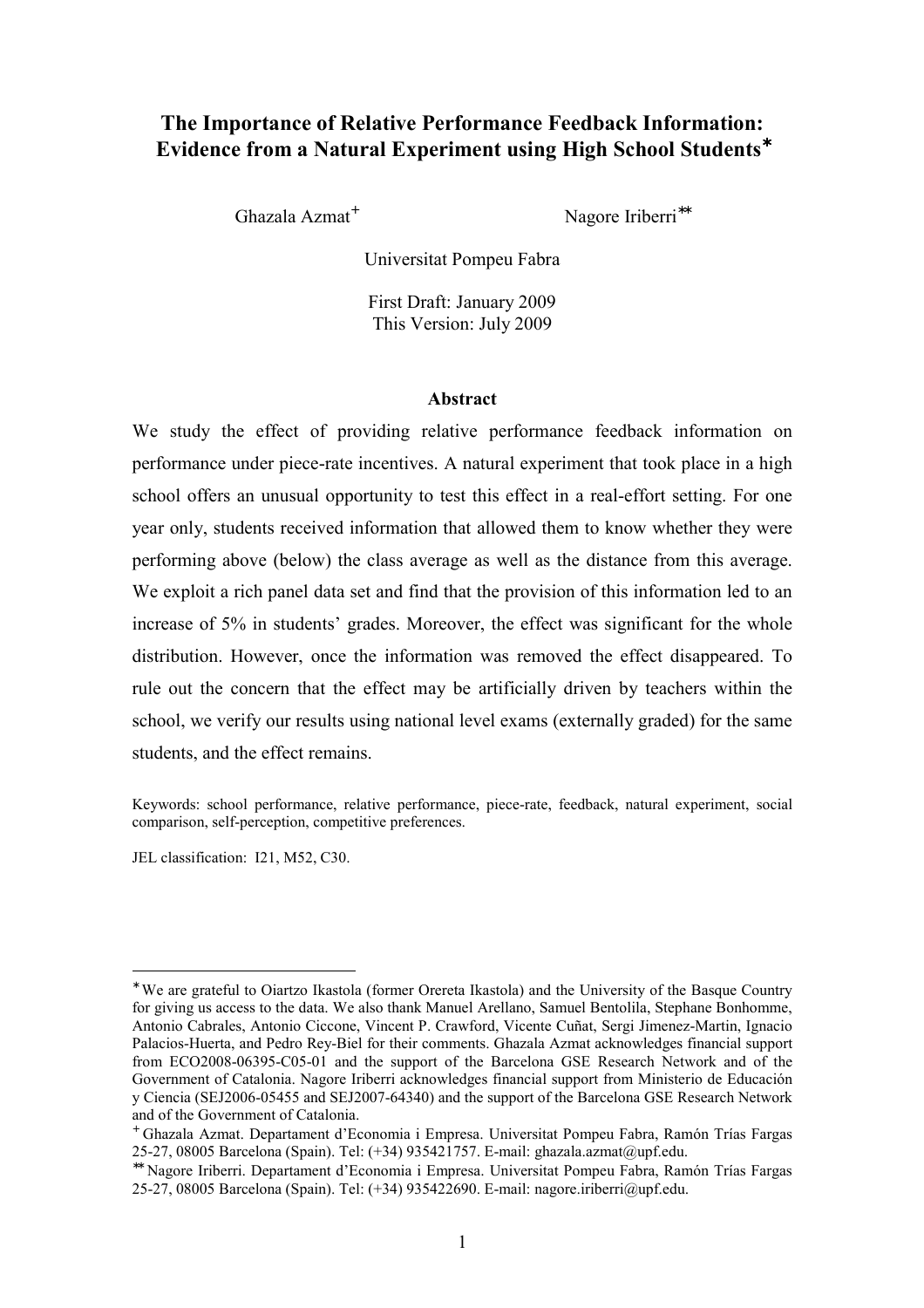#### 1. Introduction

 $\overline{a}$ 

Improving students' performance has been an important concern for academics and educational policy makers alike. Given the recent introduction of the OECD coordinated Programme for International Student Assessment (PISA), improvements in students' performance, measured by their grades, is at the heart of governmental reform.<sup>1</sup> The education literature has focused on school inputs as the principal means to improve students' performance. In particular, by looking at the effects of reducing the pupil/teacher ratio, improved quality of teacher (experience and education), and extended term length (see Krueger (1999), Card and Krueger (1992)). There is however, a lively debate regarding the effectiveness of school inputs, largely due to their associated costs (Hanushek (1996, 2003)). Moreover, the PISA reports do not show a strong positive relationship between the amount spent per student and the performance in the standardised tests in mathematics, science and reading. For example, the US ranks second in expenditure per pupil (the cumulative expenditure on educational institutions up to age 15 is 91,770\$) but ranked twenty-second (out of 30) in performance (see OECD PISA report, 2006).

More recently, there has been interest in analyzing the relevance of performance evaluations and feedback information regarding these evaluations. The effect of interim feedback information regarding own performance on subsequent performance has been studied mostly in labor settings.<sup>2</sup> Bandiera et al.  $(2008)$  study this effect empirically on students' performance. They find that by providing university students with interim feedback information regarding own performance has a positive effect on their final performance. However, feedback information involving relative performance has received less attention. The provision of relative performance feedback information allows for social comparison (individuals can evaluate their own performance by comparing themselves to others, Festinger (1954)). While this has been extensively studied in management and psychology literature (see Festinger (1954), Locke and Latham (1990) and Suls and Wheeler (2000) for an overview), it has not been fully explored in economics.<sup>3</sup>

<sup>&</sup>lt;sup>1</sup> For example, Germany is considering a complete revamp of their traditional education system, Gymnasium, in response to PISA reports (See Economist, Oct 17<sup>th</sup> 2008); in 2008, United Kingdom extended the compulsory school leaving age by one year; since 2001 the United States has implemented the No Child Left Behind Act.

<sup>2</sup> Many papers analyze the optimal provision of interim feedback information on own performance using a principal-agent model in a tournament setting (Aoyagi (2007) and Ederer (2008)) and under piece-rate and flatrate incentives (Lizzeri et al. (2002) and Ertac (2006)).

<sup>&</sup>lt;sup>3</sup> The provision of relative performance feedback information has received attention mostly in the tournament literature. Gershkov and Perry (2007), Kräkel (2007) and Lai and Matros (2007) study the optimal provision of relative performance feedback information in tournaments. For empirical work see Casas-Arce and Martinez-Jerez (2005) and Young et al. (1993). Finally, for experimental work see Muller and Schotter (2003), Hannan et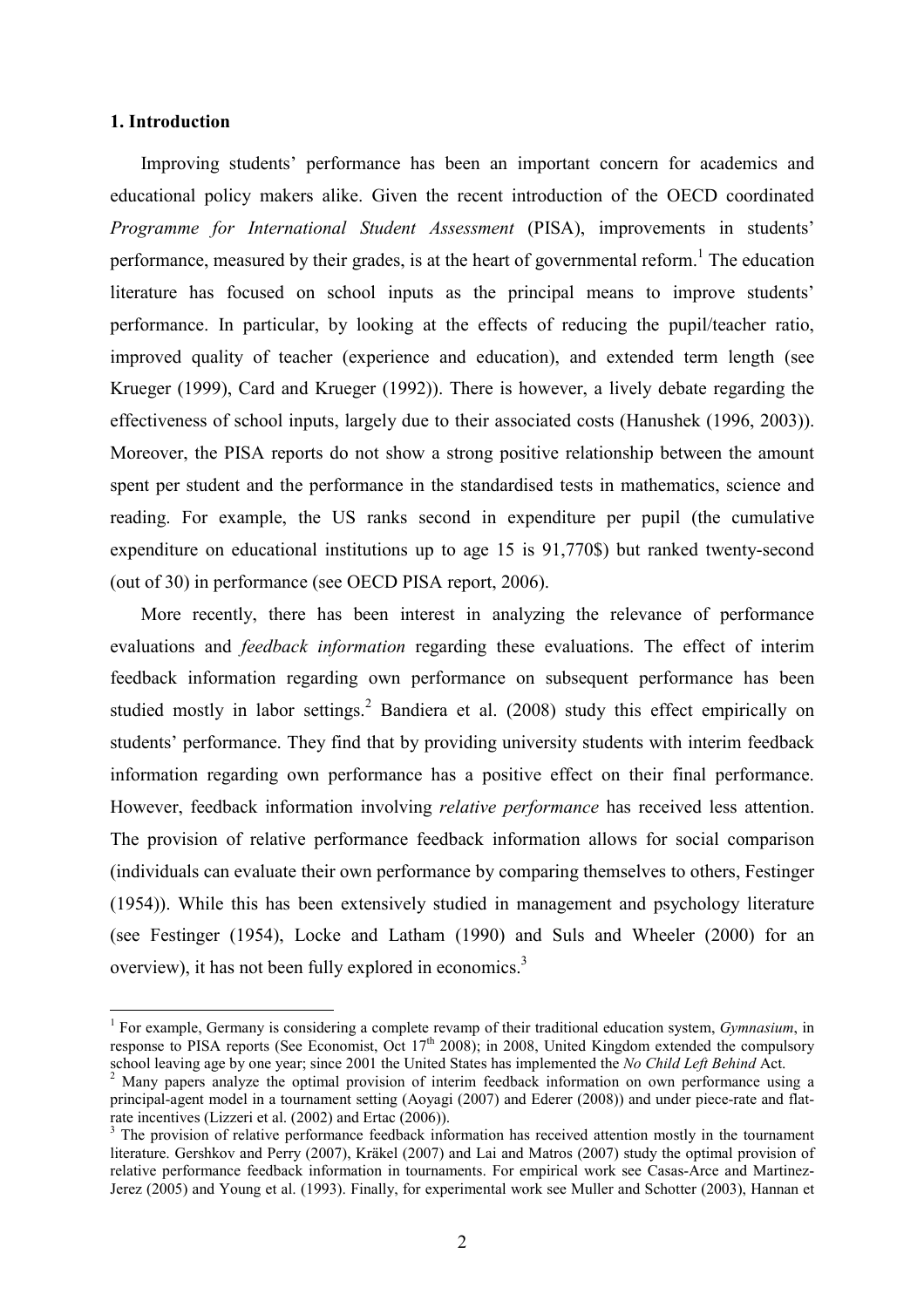In our paper, we investigate both theoretically and empirically the role that relative performance feedback information plays on students' performance. We use a natural experiment that took place in a high school, where for one year only, students were provided with relative performance feedback information in addition to the usual individual performance information. Typically, students received report cards containing the grades for each subject, where grades measured absolute performance since there was no grade curving (piece-rate incentives). However, during the academic year 1990-1991, students also received in their report card their own average (over all subjects), as well as the class average (over all subjects and students), such that they could observe whether they were performing above or below the class average, as well as the distance from this average. The relative performance information based on the class average allowed for social comparison, since students could observe whether they were performing better or worse than their classmates. This information was removed after one academic year. The question we address is whether this additional information had any effect on students' real effort and, therefore, on their performance.

The importance of social comparison and relative performance feedback information has been studied under flat-rate incentives (Falk and Ichino (2006), Mas and Moretti (2009) and Kuhnen and Tymula (2008)). However, under piece-rate incentives, to our knowledge this is the first paper that addresses the effect of relative performance feedback information on performance in a *real effort* and *natural* setting such as schooling.<sup>4</sup> There are two experimental papers that pose also a similar question. Hannan et al. (2007) use an experiment (with no real effort) to compare the impact of providing relative performance feedback information to subjects under both, the tournament and piece-rate incentives. They find that for the subjects participating under piece-rate incentives, information regarding their position relative to the average, increases efforts for all subjects. Eriksson et al. (2008) on the other hand, use a two-person experiment (with real effort) to test the effect of providing the information about the other person's performance under both the tournament and piece-rate incentives. Under piece-rate incentives, they find no significant effect when the information is provided. However, they do find that the subject who is lagging behind makes significantly more mistakes. In addition, Blanes i Vidal and Nossol (2009) look at the effect of relative

 $\overline{a}$ 

al. (2007), Fehr and Ederer (2007) and Eriksson et al. (2008). Empirical work finds ambiguous results; while some authors find that the provision of relative performance feedback increases all participants' effort, others find that once the relative performance feedback is provided, the leading participants slack off and participants who are lagging behind give up.

<sup>&</sup>lt;sup>4</sup> More recently, relative performance feedback information has been analyzed in the context of teams, such as in Bandiera et al. (2009) and Delfgaauw et al. (2009).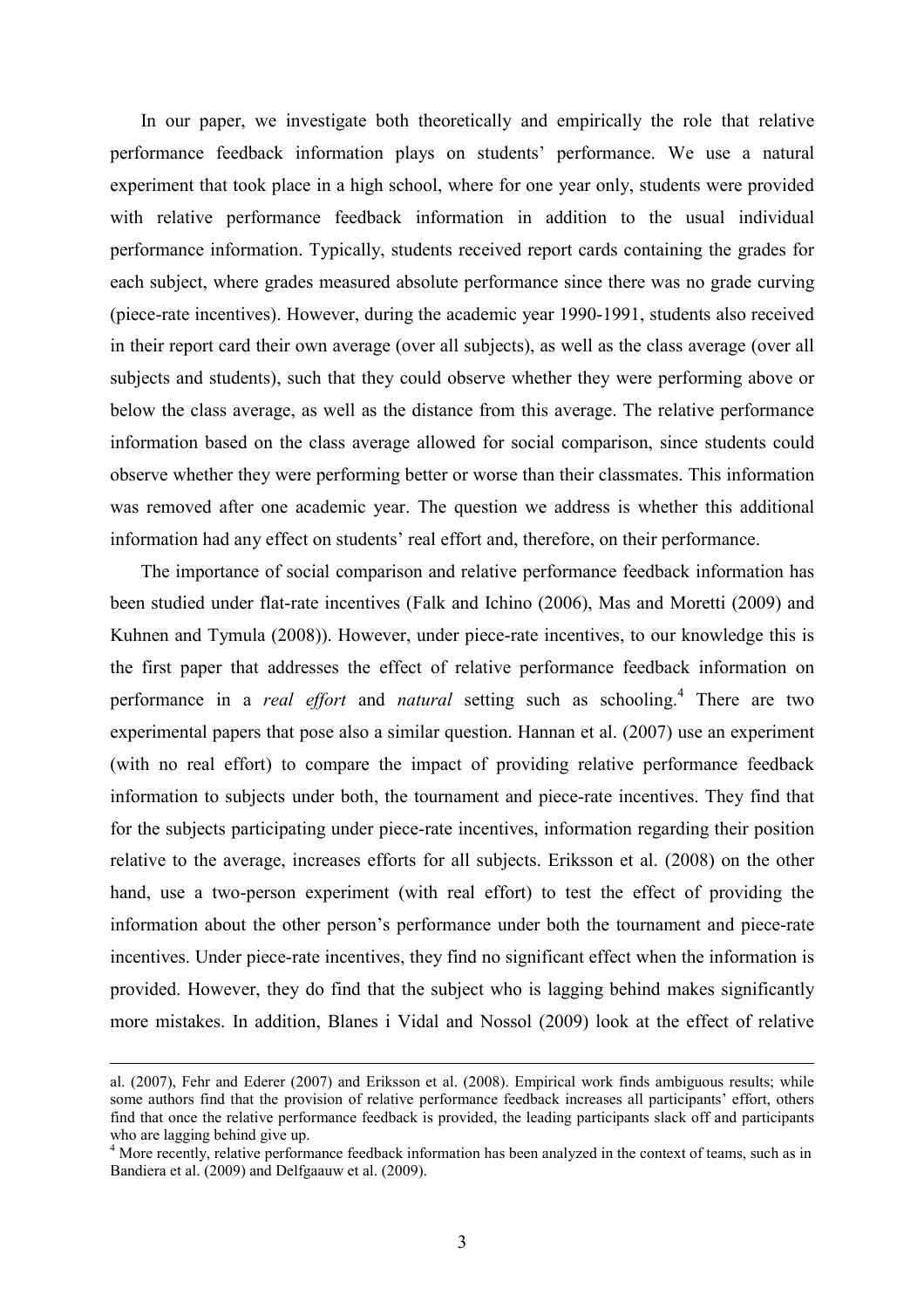performance feedback information (whole ranking is made available) on individual performance in a labor setting and they find that employees work harder when this information is provided.

The natural experiment that took place in a high school offers a unique opportunity to study the importance of relative performance information under piece-rate incentives. There are many important features that should be highlighted. First, the experiment takes place in a natural setting and allows us to measure real effort through their grades. Second, the provision of the additional information took place for exogenous reasons in the academic year 1990- 1991. In particular, the adoption of a new application to produce report cards offered the possibility of including the extra information and the administrative staff (not the teachers) decided to use it. It was untargeted, that is, it was not introduced as a response to any initiative to affect performance. Third, there is no systematic difference between the year 1990-1991 and any other year in terms of class-sizes, number of teachers, subjects taught and/or the evaluation system. Fourth, we have panel data on 1,313 students (3,414 grades) registered at the high school between the years 1986 and 1994. Typically students would complete four years in high school before going to University. Since we can follow the same students over time we are able to control for individual fixed effects. Finally, the additional information was removed from the report cards after one year, allowing us to exploit the variation in students' performance before, during and after the treatment.

We consider two alternative explanations for why students would react to the relative performance information and the empirical analysis allows us to test the relevance of each explanation.

On the one hand, students might react to the additional information because individuals have inherently competitive preferences or that the provision of the relative performance information stimulates this type of preferences.<sup>5</sup> Given the existence of competitive preferences, when information that allows for social comparison is provided, people get utility (disutility) from being ahead (behind) of others. There are two important features to note. First, there is no explicit reward (penalty) derived from being above (below) the class average. Unlike in a tournament, students are not explicitly rewarded according to their

 $\overline{a}$ 

<sup>&</sup>lt;sup>5</sup> There is extensive work on preferences that include social comparison, such as negative interdependent preferences (Kandel and Lazear's (1992), a type included in Charness and Rabin (2002), Ok and Kockesen (2000)), and preferences over relative income (Duesenberry (1949), Easterlin (1974), Layard (1980), Frank (1984, 1985), Clark and Oswald (1996), Hopkins and Kornienko (2004), Dubey and Geanakoplos (2004, 2005), Moldovanu et al. (2005)). Note that competitive preferences are different from preferences that show inequity aversion (Fehr and Schmitd (1999) and Bolton and Ockenfels (2000)). This is further explained in Section 3.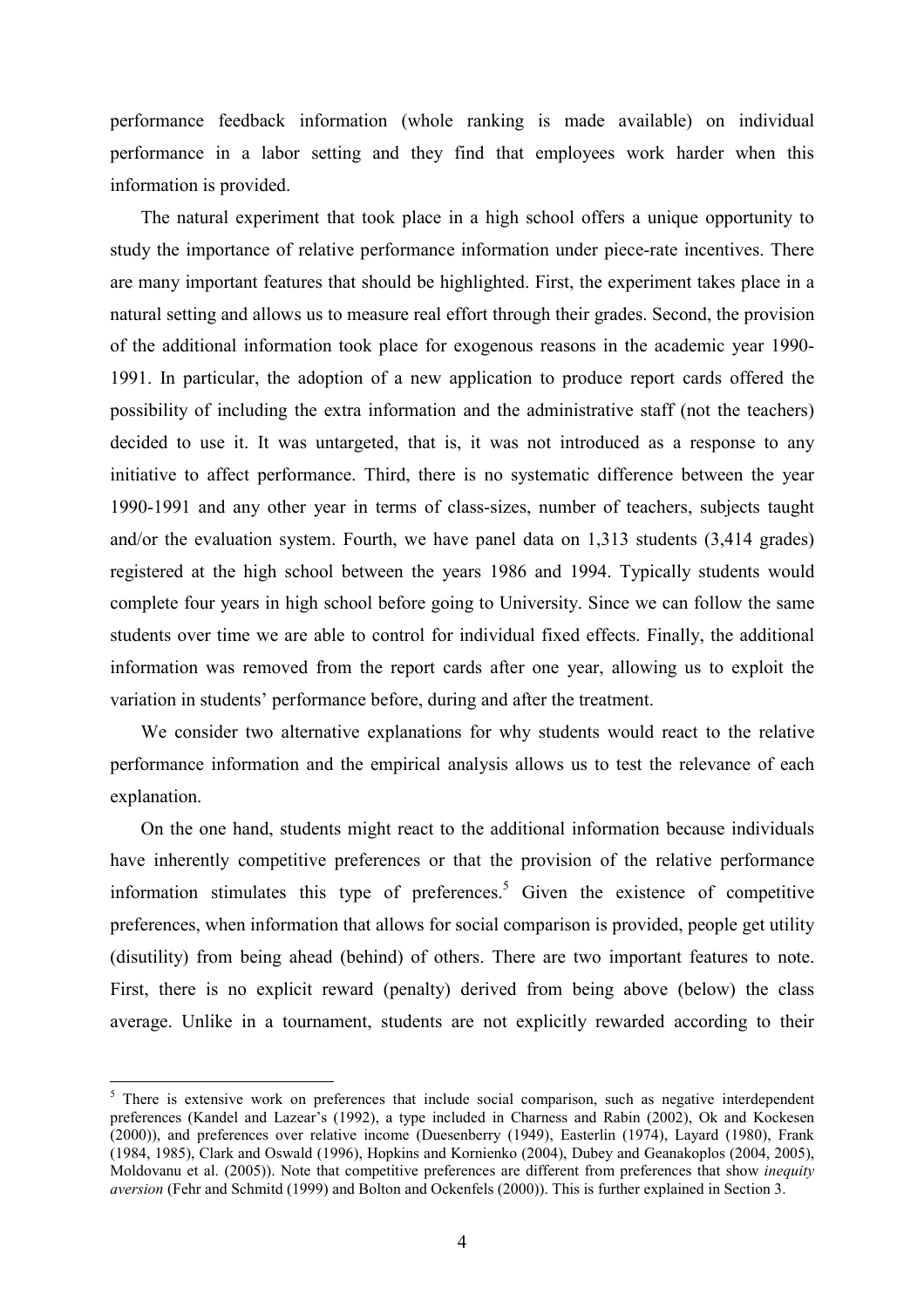relative performance but according to absolute performance (piece-rate incentives).<sup>6</sup> Second, the relative performance information is private information such that it is different from status-seeking preferences. We will refer to this theory as the preferences-based or competitiveness theory. We show that based on this explanation, when the relative performance information is provided, all students would choose higher effort, and therefore higher performance would be observed.

On the other hand, students might react to the additional information because individuals have an imperfect knowledge of their own ability, such that the additional information is informative of one's own ability. Moreover, if performance is a function of both ability and effort, where ability and effort are complements in performance, then the self-perceived ability will affect the optimal choice of effort. Relative performance feedback affects the selfperceived ability and, therefore, the choice of effort. We will refer to this theory as the selfperception theory. We show that based on this explanation, top (bottom) performing students would choose higher (lower) effort, because this information encourages high ability (discourages low ability) students.

We find that the feedback information on relative performance had a strong positive effect on students' performance. Overall, we find a 5% increase in their grades. This is comparable, if not better than the effects found by the literature on improving school inputs. For example, Krueger (1999) uses an experimental study (the Tennessee Student/Teacher Achievement Ratio (STAR)), where students were randomly assigned to small or regular size classes, to show that reducing class size from 22 to 15 leads to internal rate of return of 6%. More importantly, contrary to improving school inputs, providing feedback information on relative performance involves no additional cost. Moreover, this positive effect is significant throughout the grade distribution, where the strongest effects are found at the tails of the distribution. This supports the competitive preferences rather than the self-perception hypothesis, since we do not observe any discouragement effect on the bottom performing students. It has also important policy implications, as it implies that the students at the top as well as bottom of the distribution react positively. In addition, we find that when the relative performance feedback information is removed, the effect disappears, such that there is no lasting effect of the treatment.

A more detailed analysis shows that there are heterogeneous effects from the provision of relative performance feedback information. First, the effect is significant only for students in

<sup>&</sup>lt;sup>6</sup> There is an extensive literature on tournaments and contests as optimal contracts (See Prendergast for a literary review).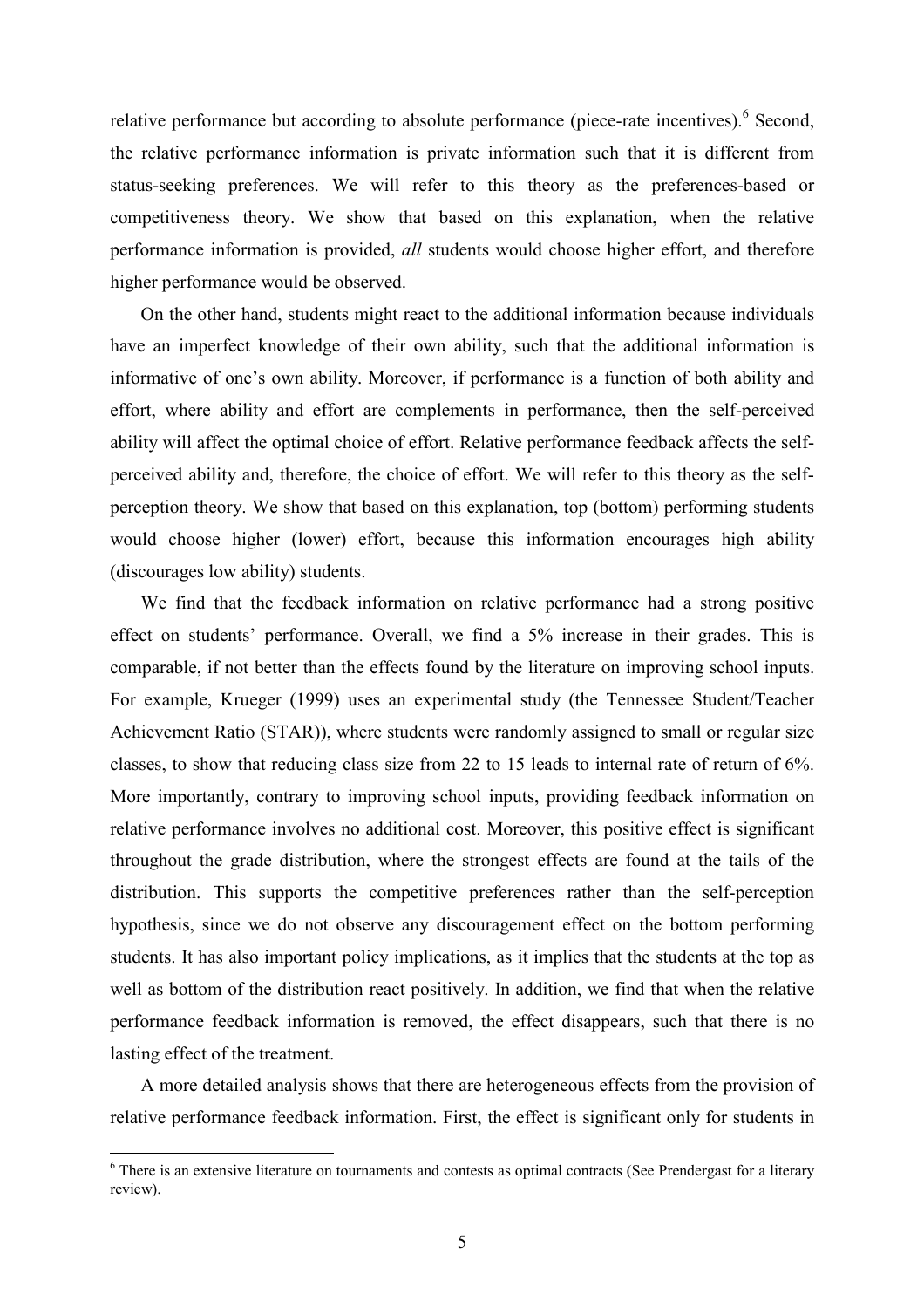the first and fourth years of high school. It is reasonable to assume that in the first year of high school the relative performance feedback information provides new information and that students might be more reactive to it than in the subsequent years. As for the fourth year effect, given that the grades during this year are especially important in determining the final university entry grade, one may believe that any additional information regarding grades will provoke a stronger reaction. Second, the positive effect is strongest in science subjects such as Mathematics, as well as in language subjects. This has important policy implications since there has been a special interest in improving grades in more technical subjects such as Math. Third, we also find that, although girls overall obtain better grades than boys there is no significant gender difference in the reaction to the information that allows for social comparison.<sup>7</sup>

One may question whether the positive effect is driven by students, parents or teachers. While it is almost impossible to disentangle whether the effect is coming from students or their parents, we are able to rule out the possibility that teachers are artificially driving the effect. We use an external source of variation coming from national level exams, Selectividad, (similar to the Scholastic Aptitude Tests (SAT) used in the United States), completed at the end of the fourth year of high school. Selectividad differs from SAT in that it tests the knowledge on the topics covered during the last year of high school, such that effort and performance in this year should be highly correlated with the performance on the Selectividad test. The similarity is that both exams are written and graded by external bodies, such that the teachers in the school have no way to affect these grades. We replicate the analysis using the grades from the national level exams and find the same positive and strong effect.

We find additional evidence for our results in a companion paper which replicates this experiment in a controlled environment such as the laboratory. In Azmat and Iriberri (2009), we conduct an experiment with real effort, where treated subjects are informed about their own performance, as well as the group average performance, while the non-treated are only given feedback on own performance. In line with our findings in this paper, the provision of the relative performance feedback information leads to an increase on performance although this increase vanishes with time.

The paper is organized as follows. Section 2 describes the natural experiment in detail. Section 3 derives theoretical predictions for why and how we would expect students to react to the additional information. Section 4 describes the data and presents the main descriptive

<sup>&</sup>lt;sup>7</sup> This finding is consistent with the Niederle and Yestrumskas (2008) finding that women and men do not differ in their preferences over receiving relative performance feedback information.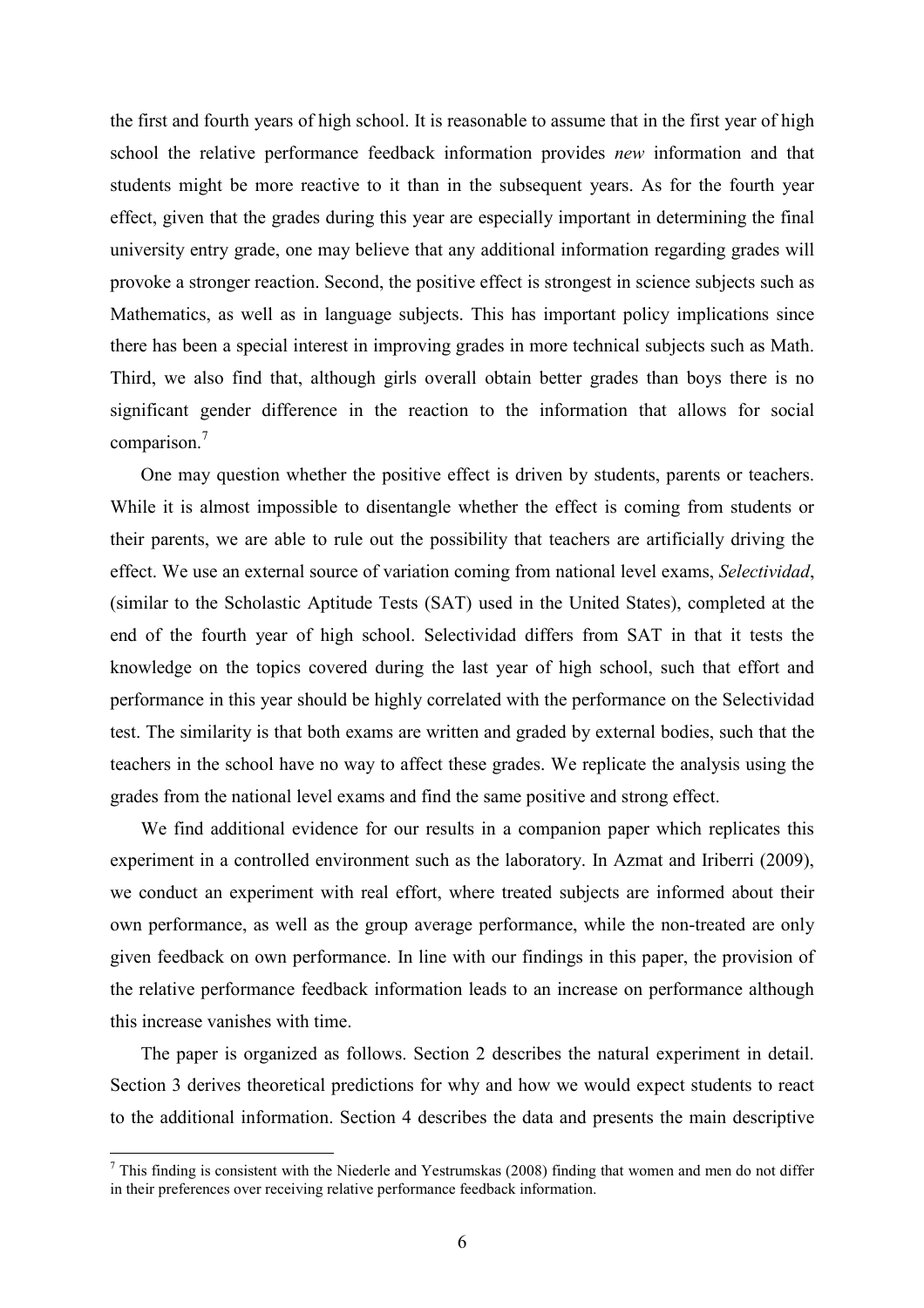statistics. Section 5 presents the results from the empirical analysis. As well as identifying and quantifying the treatment effect, we thoroughly investigate the impact of the information treatment. Finally, we conclude in Section 6. The web appendix provides further details $8$ .

## 2. Description of Natural Experiment

The natural experiment took place in a high school located in the province of Gipuzkoa in the north of Spain (the Basque Country) during the academic year 1990-1991. The high school was a private, but subsidized, school where education was provided in Basque, while Spanish and English (or French) were taught as language subjects. The alternative to this private Basque school was the public school where three different language options were offered: an education in Basque (with Spanish as a language subject), an education in Spanish (with Basque as a language subject) and a mixed education in Basque and Spanish (where some subjects are taught in Basque and others in Spanish). <sup>9</sup> The main deciding factor to choose among these competing alternatives was the preference for an education in Basque.<sup>10</sup> Tables 1-4 in the web appendix show the comparison of the main macro variables between Gipuzkoa, Basque Country and Spain.

The natural experiment occurred in the academic year 1990-1991. Typically, students would receive a report card at the end of each quarter (November, February, April and June). These report cards would provide the list of subjects taken and the grade obtained in each of the subjects. Grades measure absolute performance since there was no grade curving (see Section 4, Figure 1). In the academic year of 1990-1991, the treatment year, the computer application used to produce students' report cards changed.<sup>11</sup> This change resulted in students being provided with additional information that facilitated social comparison. In particular, as well as the list of grades obtained in each of the subjects, students were also provided with their own average grade across all subjects and the class average grade across all subjects. This allowed a direct comparison between the students' own average grade with the average grade of the class. Moreover, students could observe whether they were performing above or below the class average, as well as the distance between their own average grade and the class average grade. Given that students received report cards four times during the academic year, they received this additional information four times during the treatment year. However, we

<sup>8&</sup>lt;br><sup>8</sup> The web appendix is available at <u>http://www.econ.upf.edu/~azmat/</u> and <u>http://www.econ.upf.edu/~iriberri/</u>.

<sup>&</sup>lt;sup>9</sup> There was no annual fee to attend public school, while for the private Basque school the fees were subsided by the local government.

<sup>&</sup>lt;sup>10</sup> Basque private schools, known as *Ikastolas*, were first founded in the 1960s. For more information about the history of Ikastolas, see www.ikastola.net

<sup>&</sup>lt;sup>11</sup> The adopted software was provided by COSPA. For more information see http://www.cospa-agilmic.com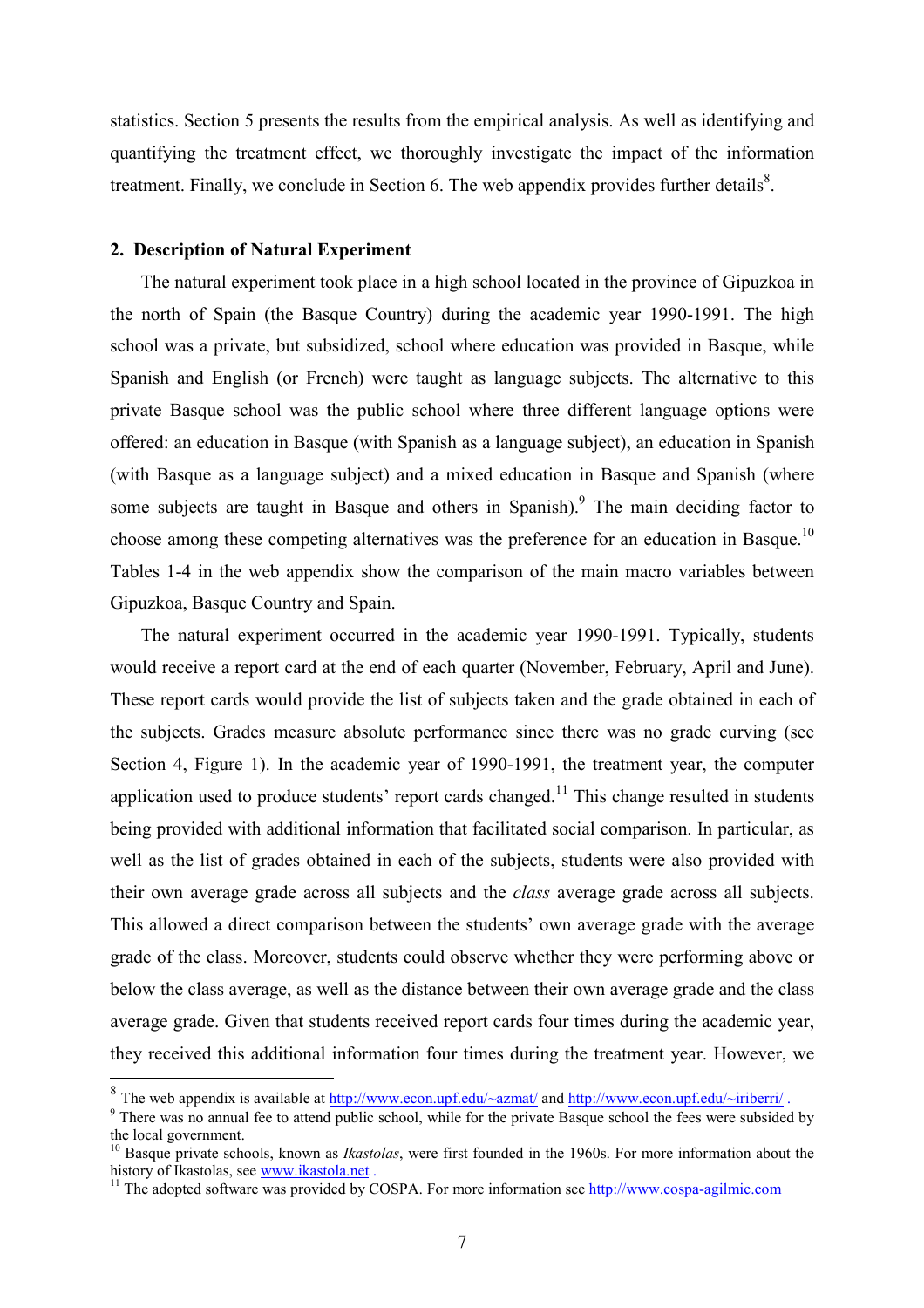only have one grade per subject for each academic year, which is an average over the four quarter grades (see Section 4 for a discussion on how this may affect the parameter estimates). Finally, the information treatment was removed after the academic year 1990-1991, lasting for only one year, and consequently the additional information was simply omitted from academic year 1991-1992 onwards. The removal was due primarily to parents' and teachers' complaints.<sup>12</sup> See Figures 1, 2, and 3 in the web appendix for an example of the report cards before, during and after the experiment, respectively.

There are several important features of this natural experiment that make it almost like a randomized field experiment. First, it was an experiment that took place in a real environment, where grades can be used as a measure of real effort. Second, the introduction of the additional information was exogenously applied, without being a meditated decision of school officials or teachers. The new computer application offered the possibility of providing the extra information and the administrative staff decided to incorporate it. Third, it was untargeted, that is, it was not introduced as a response to any initiative to affect performance. Finally, it took place in an arbitrary year that was not systematically different from any other year in our sample. In principle, no other significant differences occurred in 1990-1991 with regard to class-sizes, teachers, subjects/material taught and the evaluation system, as we will justify in Section 4 (Table 3).

Although all students in year 1990-1991 were affected by the treatment, the richness of our data in terms of number of years and individual level panel data, as well as the off-on-off nature of the treatment, gives us a quasi-control group. We use all years in our analysis and as a robustness check, we also restrict the analysis to the year prior to and the year post the treatment. If there are any contemporaneous shocks around the treatment period, we would identify them with this analysis.

# 3. Theoretical Predictions: Why We Would Expect Students to React to Relative Performance Feedback information

In this section we review two different theoretical frameworks that predict how students would react to the additional information. On the one hand, students may react to the additional information because individuals have inherently competitive preferences or because this type of preferences is stimulated when the relative performance information is

 $\overline{a}$ 

 $12$  From private communication with school officials, we could find out that the main complaint against providing this additional information was that it fostered *competition* among students, which many parents and teachers considered it to be a negative thing.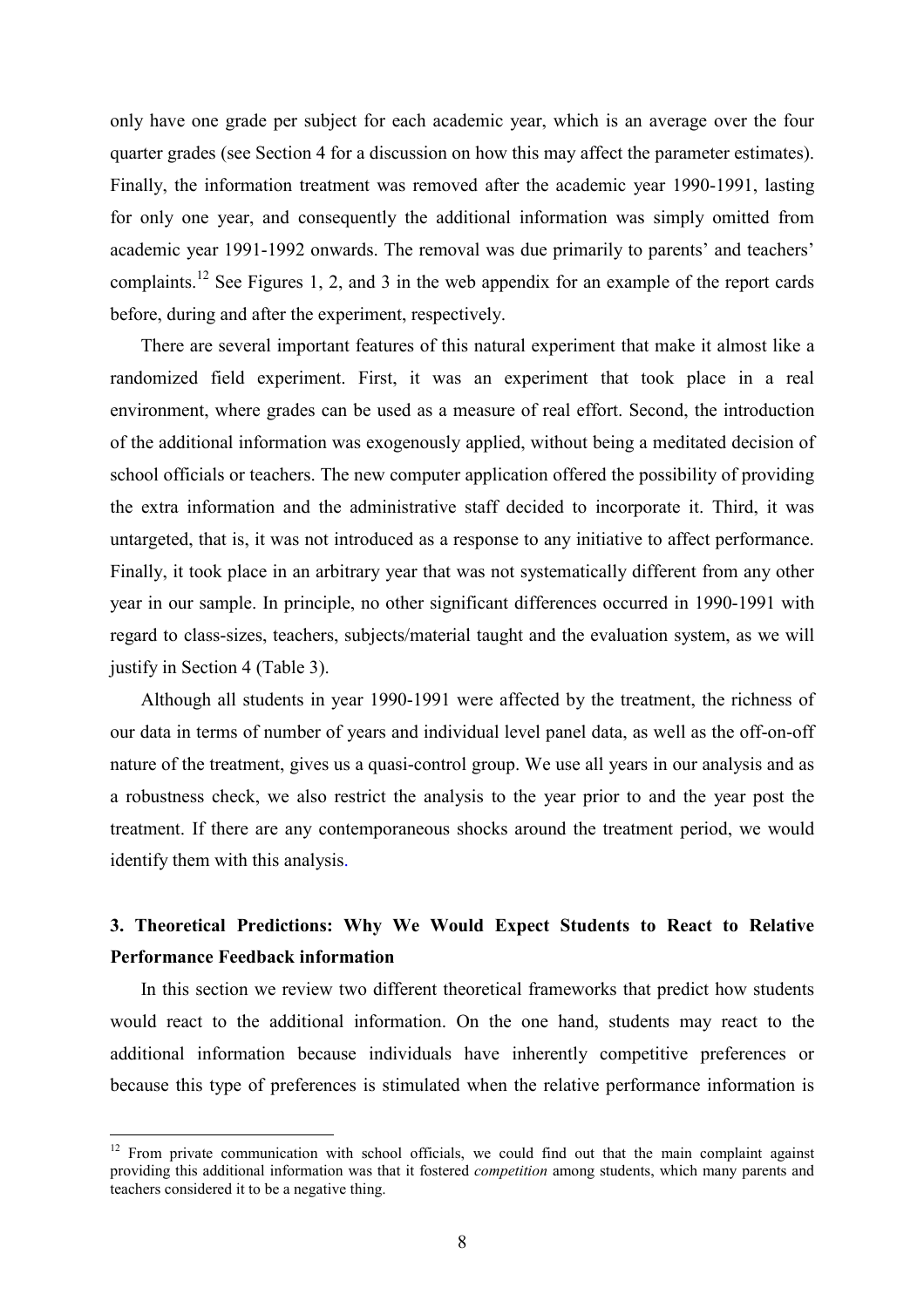provided. From now on we will not repeat these two possibilities but regard both interpretations as equally plausible. When information that allows for social comparison is provided, people get utility (disutility) from being ahead (behind) of others. On the other hand, students may react to the additional information because individuals have an imperfect knowledge of their own ability, and the additional information that allows for social comparison is informative of one's ability.

Both competitiveness and self-perception theory consider  $N \geq 2$  students who differ in their ability,  $a_i \in F[\underline{a}, \overline{a}]$ , and choose effort levels,  $e_i \in [\underline{e}, \overline{e}]$  where  $i = 1, 2, ...N$ . For each student *i*, both ability and effort levels yield deterministically their performance at school, given by the expression  $p_i(a_i, e_i)$ , which is represented by their grades. Performance is assumed to be increasing and strictly concave in both ability and effort. Effort is costly and the cost function, given by  $c(e_i)$ , is increasing and strictly convex in effort. Moreover, effort and ability are complements in performance, that is, effort is more productive for high ability students than for low ability students.<sup>13</sup> In the following sections, we will compare students' optimal effort levels, when the relative performance feedback is provided (treatment) and when it is not (control), for the two different models.

#### 3.1 Preferences-based Theory: Competitiveness

 $\overline{a}$ 

We will show that the competitiveness theory predicts that students will react to the additional information exerting more effort and therefore, we would expect a higher performance level during the treatment year.

<sup>13</sup> The assumptions for the performance function include  $\frac{\partial p_i(a_i, e_i)}{\partial x_i} > 0$ , ∂ ∂ i  $i \, (u_i, v_i)$ a  $\frac{p_i(a_i, e_i)}{2} > 0, \quad \frac{\partial^2 p_i(a_i, e_i)}{2} < 0,$ 2 2  $\lt$ ∂ ∂ i  $i \, \mathbf{u}_i, \mathbf{v}_i$ a  $p_i(a_i, e$ 

 $\frac{(a_i, e_i)}{2} > 0,$ ∂ ∂ i  $i$  ( $\boldsymbol{u}_i$ , $\boldsymbol{\epsilon}_i$ e  $\frac{p_i(a_i, e_i)}{p_i} > 0, \quad \frac{\partial^2 p_i(a_i, e_i)}{p_i} < 0$ 2 2  $\lt$ ∂ ∂ i  $i$  ( $u_i$ ,  $e_i$ e  $\frac{p_i(a_i, e_i)}{n_i}$  < 0. Effort and ability being complements in performance means

that  $\frac{\partial^2 p_i(a_i, e_i)}{\partial x_i} > 0$ >  $\partial a_i\partial$ ∂  $i^{\mathbf{UC}_i}$  $i$  ( $u_i$ ,  $e_i$  $a_i$ де  $\frac{p_i(a_i, e_i)}{n_i} > 0$ . Notice that we can get the same results assuming that effort and ability are perfect substitutes in performance based on the competitiveness theory although this is no longer true for the selfperception theory. The assumptions for the cost function include  $\frac{\partial c(e_i)}{\partial z} > 0$ ∂ ∂ i i e  $\frac{c(e_i)}{2}$  > 0 and  $\frac{\partial^2 c(e_i)}{\partial x_i^2}$  > 0 2 2 > ∂ ∂ i i e  $\frac{c(e_i)}{2}$  > 0. Notice that this

specification is equivalent to having a performance function that only depends on ability and a cost function that depends on both ability and effort in a way that effort is at least as costly for low ability students as to high ability students.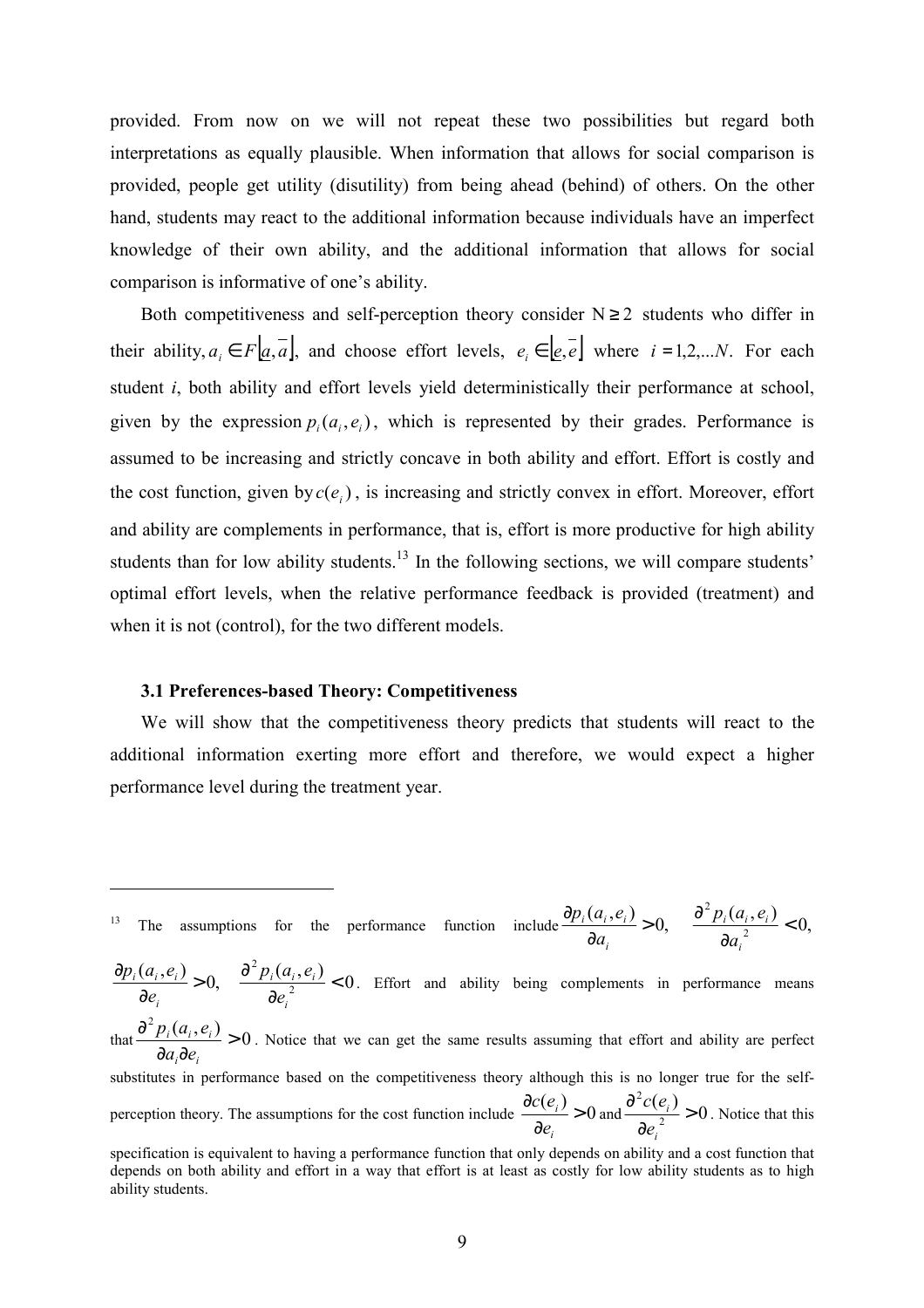We assume that ability and effort levels are privately known to each student, such that students choose their optimal effort level. The utility shown below presents a specific form of competitive preferences.<sup>14</sup> We assume all individuals have homogeneous preferences.<sup>15</sup>

$$
u_i = p_i(a_i, e_i) - c(e_i) + \alpha \left[ p_i(a_i, e_i) - \frac{1}{N} \sum_{k=1}^{N} p_k(a_k, e_k) \right] \text{ for } i = 1, 2, \dots N. \text{ (3.1)}
$$

We distinguish between two main settings.

 $\overline{a}$ 

On the one hand, in the absence of any information about others' performance, social comparison is not possible ( $\alpha = 0$ ). Then, students can only choose their effort level in a simple decision making setting, where marginal benefits and costs of effort are compared.

On the other hand, when information on others' performance is provided in the form of the average performance such that social comparison is possible ( $\alpha$  > 0), the setting becomes strategic. Each student, on top of the simple benefit/cost analysis of effort, can directly compare her performance with the class average performance. In that case, the utility function in (3.1) is composed of two differences. The first difference captures the purely decision making situation mentioned above. The second difference captures a purely competitive game, where students get a positive utility if they perform above the average and a negative utility if they perform below the average. The intuition behind this second difference in the payoff function resides in the appreciation or depreciation of a specific performance level depending on whether it has outperformed or underperformed with respect to the class average. For example, according to the utility function in equation (3.1) a grade of 7, in a scale between 0 and 10, will yield higher utility if the average grade in the class was 6, than if the average was 8. In other words, any performance level that is above the class average gets inflated while any performance level that is below the class average gets *deflated*. Although the utility in (3.1) shows some resemblance with the utility presented by Bolton and

<sup>&</sup>lt;sup>14</sup> Many specific models that incorporate competitiveness have been proposed. The model proposed in this paper is close to Kandel and Lazear's (1992) model where peer pressure enters additively into the utility function. A specific form of peer pressure mentioned by the authors is the difference between the average effort and one's effort, which is the same as our functional form. Charness and Rabin (2002) propose a simple piece-wise linear utility in which others' payoffs affect one's utility. One type of interdependent preferences their utility model includes is that of competitive preferences, where others' payoffs enter negatively in one's utility. Dubey and Geanakoplos (2004, 2005) and Moldovanu et al. (2005) assume individuals have knowledge of the complete ranking and they assume individuals get positive utility from the number of individuals below them and negative utility from the number of individuals above them. Hopkins and Kornienko (2004) propose a utility in which "status" or position in the ranking enters multiplying the absolute income.

<sup>&</sup>lt;sup>15</sup> We could relax this assumption. One could assume that competitive preferences are correlated with ability, which would change the predictions of Result 1. In particular, we would expect the grade dispersion to increase because high ability will exert more effort but low ability would not.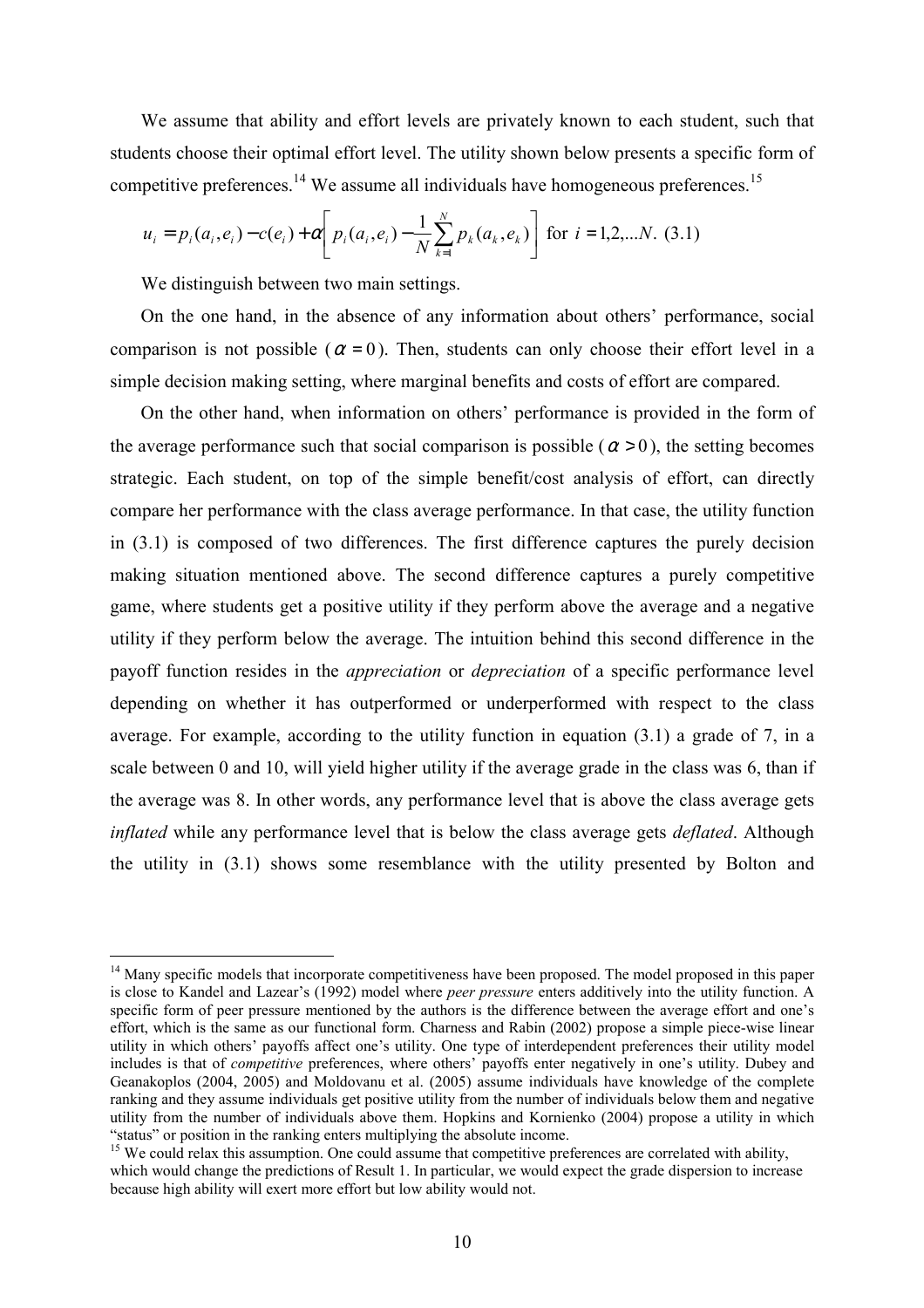Ockenfels (2000) to represent inequity aversion preferences, there are significant differences.<sup>16</sup>

We will compare the optimal level of effort, when social comparison is possible ( $\alpha > 0$ ) to when social comparison is not possible ( $\alpha = 0$ ), given the competitive preferences depicted in (3.1).

Result 1: Given competitive preferences in (3.1), for any ability level, the optimal effort level when social comparison is possible ( $\alpha$  > 0) is *higher* than the optimal effort level when social comparison is not possible ( $\alpha = 0$ ).

The proof, shown in the Proof of Result 1 in the web appendix, is straightforward when comparing the first-order conditions for the two settings, when social comparison is possible and when it is not. The intuition is that the purely competitive game pushes the effort level up. If we focus only on the competitive game, such that effort is costless, students could do no better than to choose the highest effort level since this would reduce (increase) the negative (positive) difference between their performance and the class average performance for low (high) ability students. For a prediction based on inequity aversion preferences, see footnote 16.

### 3.2 Self-perception Theory: Learning about Own Ability

 $\overline{a}$ 

We will show that the self-perception theory predicts that high ability (low ability) students will react to the additional information exerting more (less) effort and therefore, we would expect a higher (lower) performance level for high ability (low ability) students during the treatment year.

We adapt the model proposed by Ertac (2006) to the type of relative performance feedback information provided in the natural experiment we study<sup>17</sup>. The main feature of this model is the assumption that students do not perfectly observe their own ability, such that they use both own performance feedback information and social comparison information,

<sup>&</sup>lt;sup>16</sup> Individuals who show inequity aversion get disutility when their outcome is different from the average outcome, whether their outcome is above or below the average, since they want to reduce differences and inequalities. However, competitive individuals get disutility only if their outcome is below the average outcome since when their outcome is above the average they want to increase differences and inequalities. The overall prediction according to inequity aversion preferences is that students who find out they are performing below (above) the class average would put in higher (lower) effort. Also, the overall grade dispersion would decrease.

<sup>&</sup>lt;sup>17</sup> Ertac (2006) presents a principal-agent model and analyzes the effect of feedback information regarding own past performance and others' past performance under different types of contracts. Since in the natural experiment we study the treatment variable is social comparison information in the form of average grade of the class, and the incentive structure is fixed where students' performance is evaluated according to their grades (piece-rate), we focus on the effect of the class average grade on students' effort levels.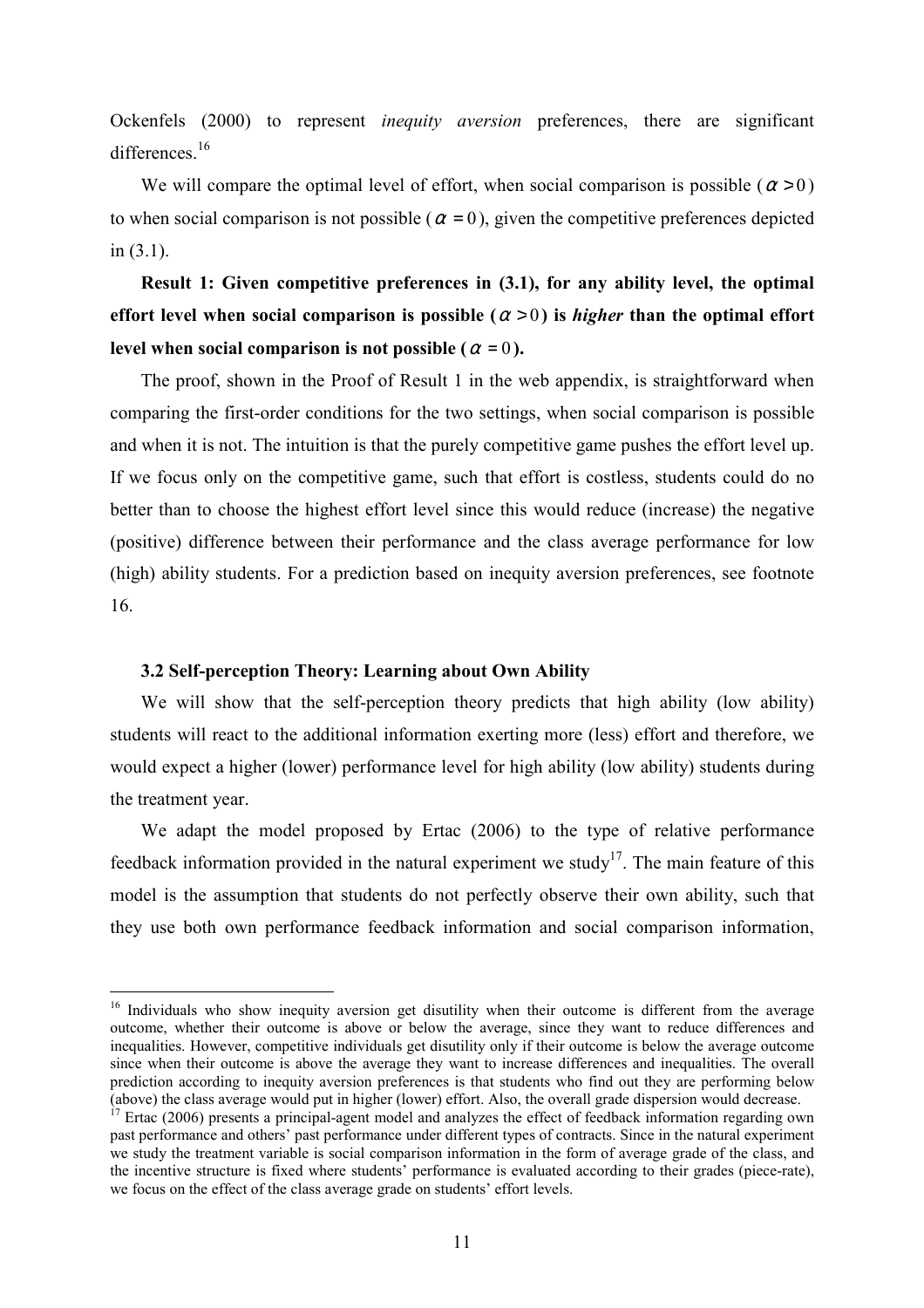one's performance in comparison with others' performance, to learn about it. Students receive a noisy signal of their own ability.

 $s_i = a_i + \eta$  . i = 1,2,...N. (3.2)

The shock, η, represents a common shock to performance. It can be interpreted as the easiness of the exam. Ability,  $a_i$ , is independently distributed according to  $N(\bar{a}, \sigma^2)$  and the common shock,  $\eta$ , is distributed according to  $N(0, \psi^2)$ . In addition, ability and the common shock are independently distributed. Furthermore, when the social comparison information is revealed, students also observe the average signal.

$$
\bar{s} = \frac{\sum_{k=1}^{N} s_k}{N} = \frac{\sum_{k=1}^{N} (a_k + \eta)}{N} = \frac{\sum_{k=1}^{N} a_k}{N} + N\eta
$$
 (3.3)

Both the individually received signal, as well as the average signal (when it is provided), will be informative about their own ability. Self-perceived ability in turn determines the optimal effort level. Both ability and effort levels yield deterministically their performance at school and for simplicity we will assume performance is given by  $p_i(a_i, e_i) = a_i e_i$ .

We distinguish between two main settings.

On the one hand, in the absence of any information about others' performance, social comparison is not possible (NSC) and students can only use their private signal about own performance  $(s_i)$  to form the expected value of their own ability.

$$
u_i^{NSC} = E[p_i(a_i, e_i) - c(e_i)|s_i] = E[a_i|s_i]e_i - c(e_i)
$$
 (3.4)

On the other hand, when information on others' performance is provided  $(S<sub>C</sub>)$ , in the form of the average performance of the class composed by N students,  $\bar{s}$ , relative performance information is also used to form the expected value of their own ability. We will compare the optimal level of effort in theses two settings.

$$
u_i^{SC} = E[p_i(a_i, e_i) - c(e_i)|s_i, \overline{s}] = E[a_i|s_i, \overline{s}]e_i - c(e_i)
$$
 (3.5)

**Result 2:** If  $s_i > s^*$  then  $e^{NSC^*}(s_i) < e^{SC^*}(s_i, \bar{s})$  ${}^{NSC^*}(s_i) < e^{SC^*}(s_i, \bar{s})$  and if  $s_i < s^*$  then  $e^{NSC^*}(s_i) > e^{SC^*}(s_i, \bar{s})$  ${}^{NSC^*}(s_i) > e^{SC^*}(s_i, \bar{s}),$ 

where  $s^* = (\bar{s} - \bar{a}) \frac{N(\bar{b} + \bar{\gamma})}{2} + \bar{a}$ N  $s^* = (\bar{s} - \bar{a}) \frac{N(\sigma^2 + \psi^2)}{2N} +$ +  $=(\bar{s}-\bar{a})\frac{N(\sigma^2+\psi^2)}{\sigma^2+N\psi^2}$ \* =  $(\bar{s} - \bar{a}) \frac{N(\sigma^2 + \psi^2)}{2N}$  $\sigma$  = + N  $\psi$  $\frac{\sigma^2 + \psi^2}{\sigma^2 + \psi^2}$  +  $\overline{a}$ . Students whose signal is *above* (*below*) s\* would put

### in more (less) effort, when social comparison information is provided.

 The proof, shown in Proof of Result 2 in the web appendix, is straightforward when comparing the first-order conditions for the two settings, with and without social comparison shown in equations (3.4) and (3.5). The comparison reduces to the difference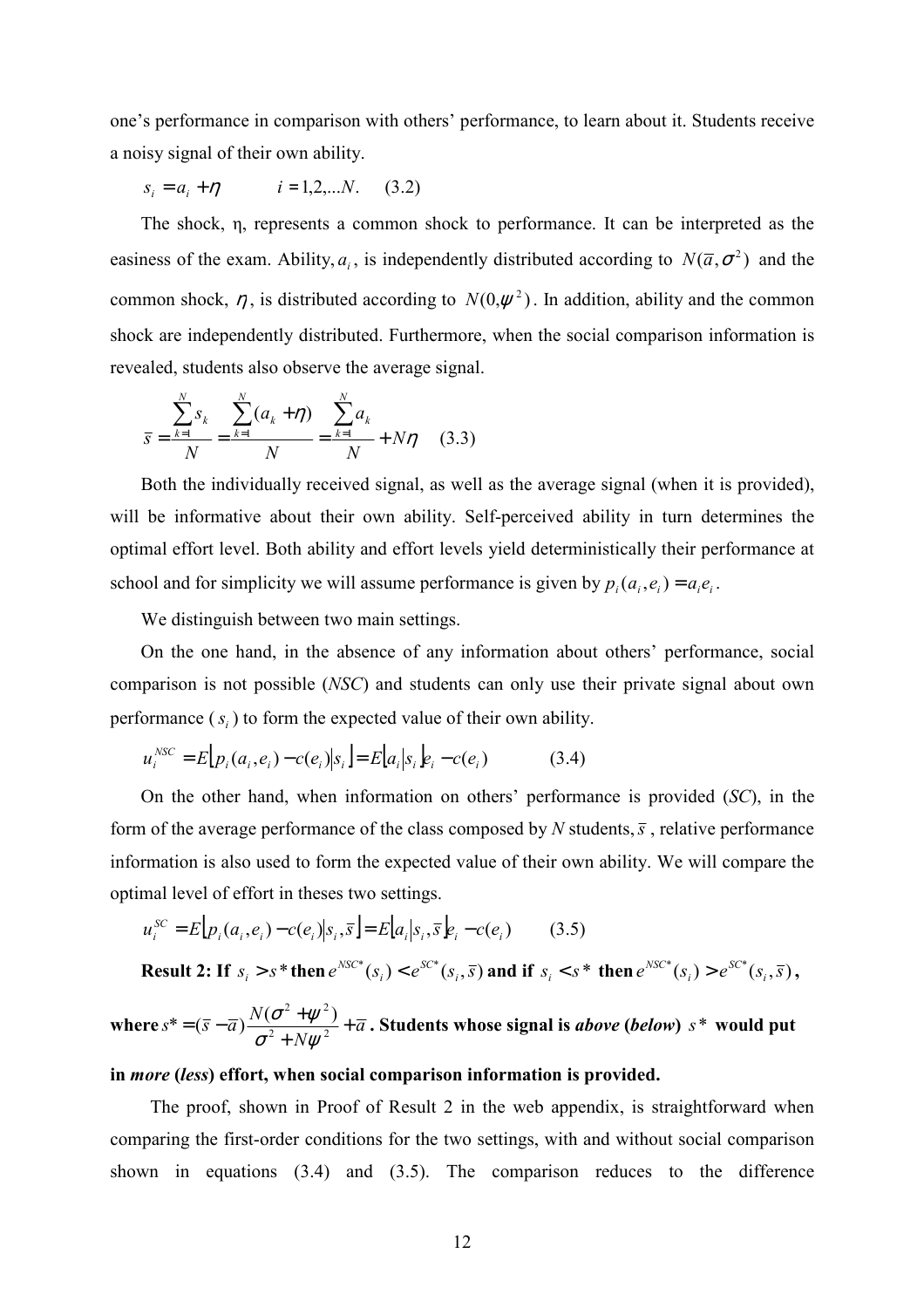between  $E[a_i | s_i]$  and  $E[a_i | s_i, \overline{s}]$ . Notice that when the average signal is equal to the unconditional expected ability,  $\bar{s} = \bar{a}$ , then the  $s^* = \bar{s}$ , so that every student whose signal is above (below) the average signal would put in higher (lower) effort level when the social comparison information is provided. However, when  $\bar{s} \neq \bar{a}$ , then the average signal is informative about the easiness or difficulty of the exam, which determines the threshold signal,  $s^*$ , to be higher (lower) than the average signal when  $\bar{s} > \bar{a}$  and  $\bar{s} < \bar{a}$  respectively.

#### 3.3. Testable Hypothesis

We now summarize the main hypothesis regarding the predicted sign of the effect that the relative performance feedback information can have on performance, based on the alternative theoretical models depicted in the previous section.

## Null Hypothesis: No effect on grades.

The null hypothesis is that we should find no effect for the additional information provided during the treatment year. There are two main explanations for why this might be the null hypothesis. Firstly, based on the preferences-based explanation, this would suggest that either the students' utility is unaffected by social comparison (no competitive preferences), or that the students already possess the relative performance information that allows for social comparison, such that, the fact that it is explicitly provided adds no extra information. Second, based on the self-perception explanation, this would suggest either that students do not have an imperfect notion of their ability or that again this relative performance information is known without the explicit provision of it.

#### Alternative Hypothesis:

#### (1) Positive effect on grades for all students.

# (2) Positive effect on grades for high ability students and negative effect on grades for low ability students.

We consider two alternative hypotheses. On the one hand, based on the preferences-based explanation and assuming that the additional information that allows for social comparison is really new to the students, then we would expect *all* students' grades to be higher during the treatment year with respect to the other years. Also, we should observe no differences in the dispersion among the grade distribution. On the other hand, based on the self-perception explanation we would expect students' grades to be *higher* (lower) for those *high* ability (low ability) students because students who find out they are above (below) certain threshold should be encouraged (discouraged). This implies that the dispersion among the grade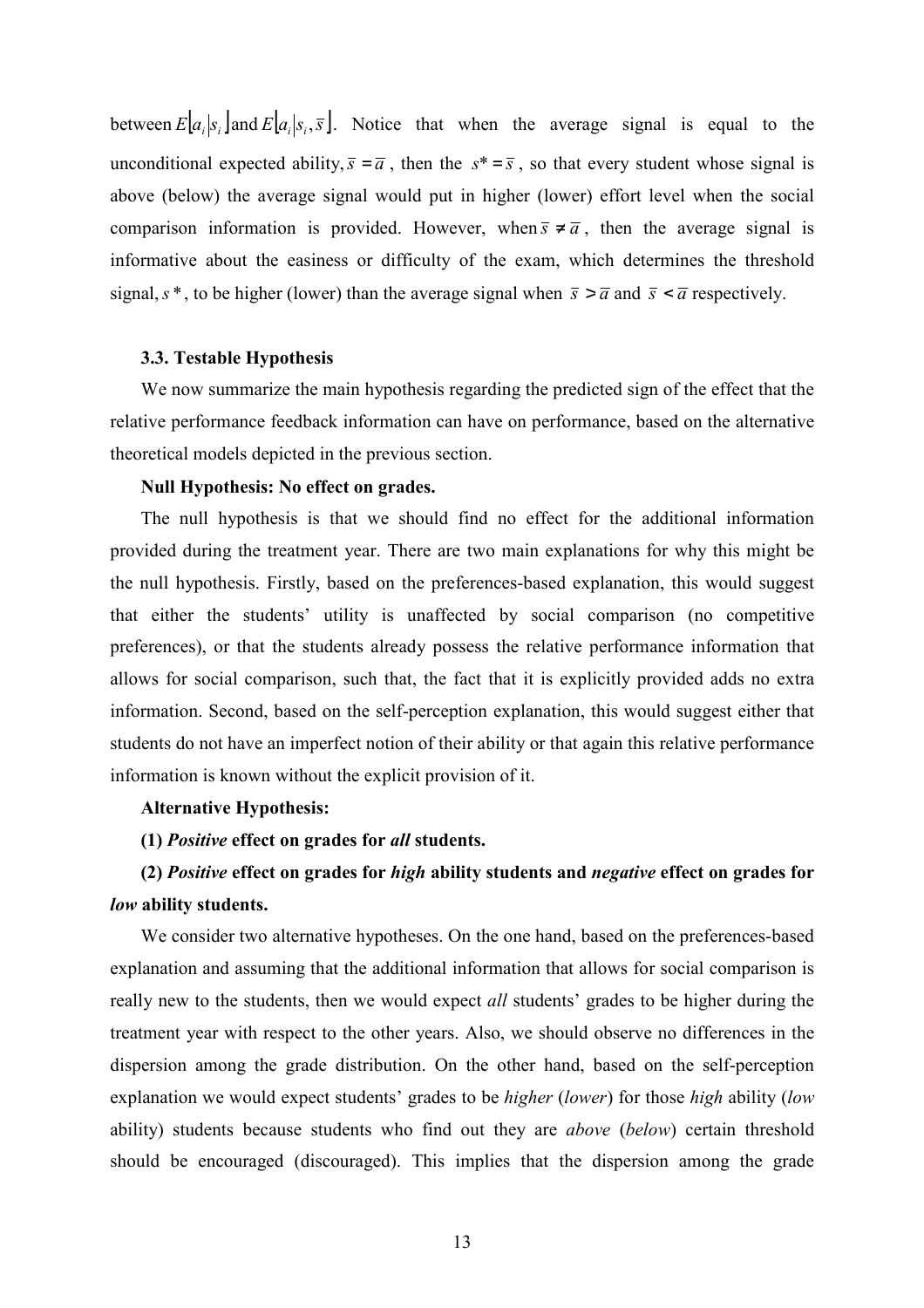distribution should increase. Notice that for being able to discriminate among the two hypotheses, it is necessary to look at the effect of the information treatment throughout the distribution of students' grades, as well as to look at the effect of the treatment on the dispersion among students' grades (see Section 5.4).

#### 4. Data Description and Descriptive Statistics

In this section we begin by describing the data from the natural experiment. We have data on students' grades for all subjects between the years 1986-1987 and 1994-1995 (3,414 grades). Grades range between 1.5 and 9.5, see Table 5 in the web appendix for a full list of the possible grades and their numerical conversion. Although students received their report card four times in an academic year, we can only observe their yearly grades by subjects, which are an average over the four quarters. This has two implications. First, since students receive this information for the first time when they receive their grades in the first quarter, they can only react to the additional information from the second quarter onwards. In turn, this implies that any effect that we observe on the average grade over all four quarters will be weaker than the "true" effect. Second, we are unable to observe whether the effect is equally intense in the second, third and fourth quarters or the effect is strongest in the second quarter and then vanishes. Hannan et al. (2007) provide laboratory experimental subjects with relative performance information three times, and they observe the effect does not vanish over time. However, Azmat and Iriberri (2009), where solving summations is used as a task and relative performance feedback information is provided four times, we see that the effect does diminish over time.

Students stay in high school for four years, starting at the age of fourteen and finishing at the age of seventeen. We will refer to each of the four high school years as Levels 1 to 4, while *years* will refer to academic years between 1986 and 1994. We are able to identify each student and follow them through each level of school. Overall, we have an unbalanced panel of 1,313 students. In Table 1, we show the structure of our data. The academic year 1990 is the treatment year and four cohorts (in different levels) were affected by the treatment. There are twelve cohorts in total, of which six are full cohorts (i.e., we follow the students through Levels 1 to 4). In our analysis we will compare the treated students with the untreated students. In Table 1 we also report the number of students per academic year and per level. Overall, the number of students per year is quite similar over the years. In the period prior to the treatment the number of students is slightly higher than in other years. This is due to the end of the "baby boom". Also from 1990 onwards a nearby middle school extended its studies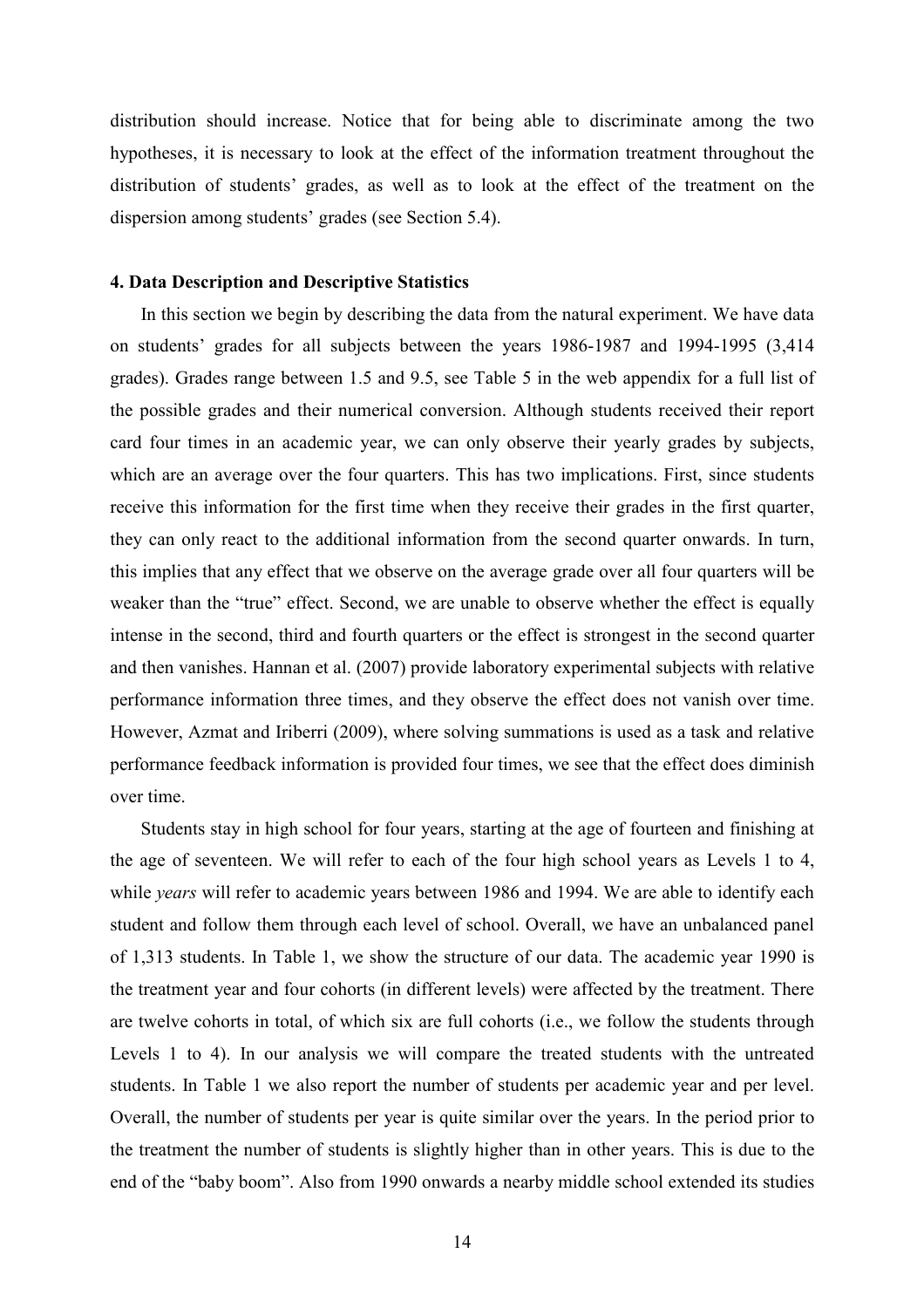to high school level. This should not affect our analysis but we do, however, check that there was no selection or reduced class size effects coming from this change.<sup>18</sup>

In Level 1, students are randomly divided into three (or four) groups, depending on the number of students, such that each group has about 30 students. In Levels 1 and 2, students have a specified set of compulsory subjects that they must undertake. However, in Level 3, students have to choose between Arts or Science specializations, which they usually follow through in Level 4. In Table 2, we list the subjects and their mean grades and standard deviations by level. We can see that the average grades in Mathematics, Physics and Technical Drawing are generally lower while in subjects such as Religion, Music and Physical Education are typically higher.

Grades are not curved and therefore, they measure absolute performance. Figure 1 provides evidence that grades are not curved. We show the grade distribution for two subjects (Basque and Math) that are compulsory in all four levels. Each vertical bar represents the distribution of grades in a particular group and academic year, starting with 1986 and finishing with year 1994. The shaded regions show the proportion of students that obtain a certain grade (1.5, 4, 5.5, 6.5, 7 and 9.5). In line with grades not being curved, the distribution of grades varies widely across group-years. We have repeated this analysis for other subjects and we get quantitatively similar results.

At the end of Level 4 students also take a standardized final exam called Selectividad (similar to the Scholastic Aptitude Tests (SAT) used in the United States) before they can access University. For the students in our sample, we have data on their Selectividad grades. The final grade, that will determine entry into University, is composed of 50% of the Selectividad grade and 50% of the average grade of Levels 1 to 4. However, the Selectividad exams are based on material covered only in Level 4, which gives Level 4 a much higher weight on determining the University entry grade.

In Table 3, we list the main descriptive statistics for all years combined and separately for the treatment year in 1990. From the table we can see that there were no significant differences between the treatment and the other years regarding class sizes, the number of teachers, students' gender composition and the proportion of repeaters. The only noticeable difference is the drop in attrition from Level 1 to 2 and from Level 3 to 4. Since, the leavers

 $\overline{a}$ 

<sup>&</sup>lt;sup>18</sup> We have the grades data on the students who chose to stay in their nearby school but exclude these students from our analysis, as we do not know whether they received the additional information. As a robustness check, we have repeated our analysis including these students and our results remain unchanged. Moreover, class sizes do not change as shown in Table 3. The school had three groups in Level 1instead of four but this was the case for all subsequent years and in many other levels over time.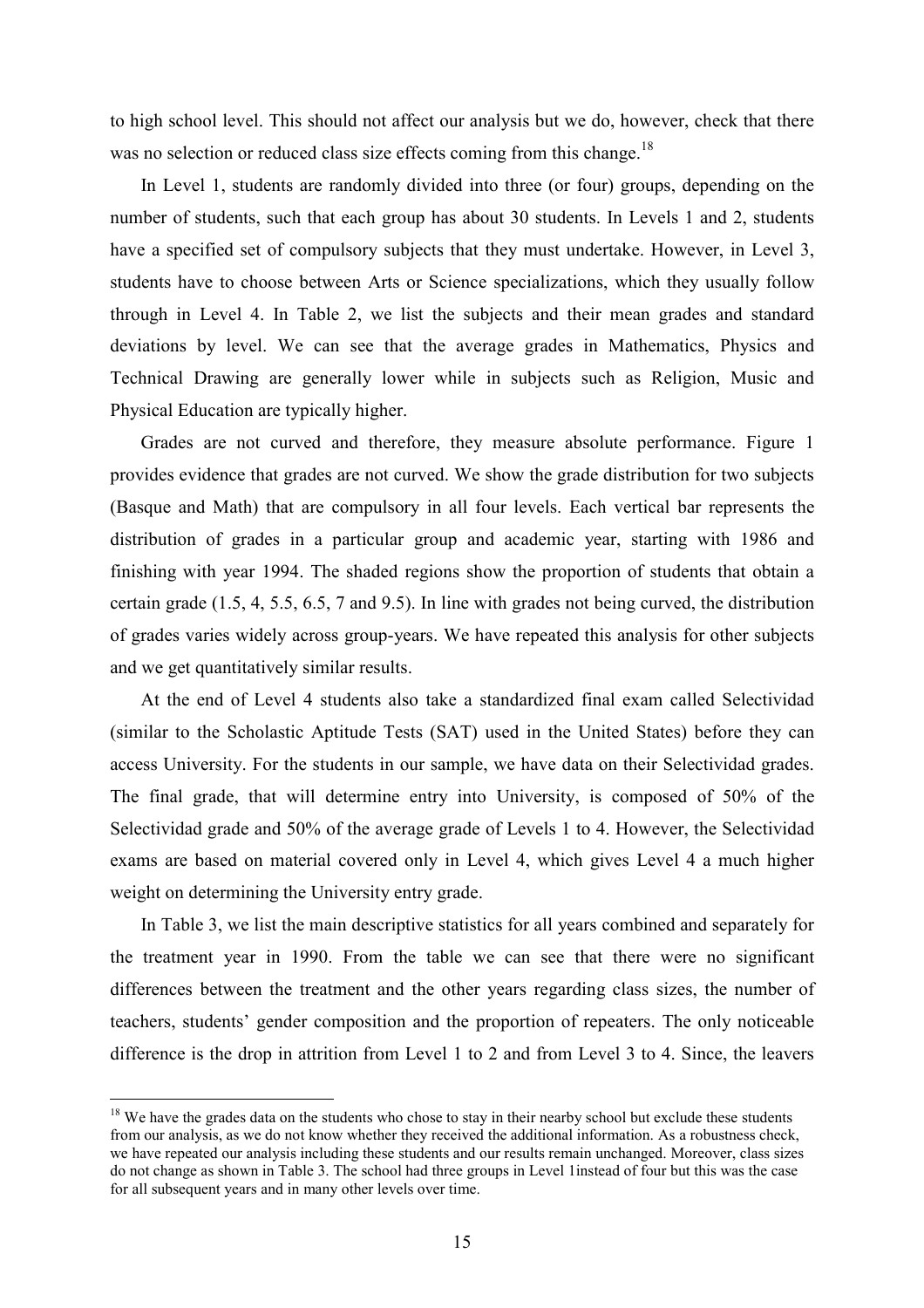were typically the students who were performing badly we expect this fall in attrition will dampen any effect from treatment. In Section 5.7 we look at this change in more detail and see that this is not affecting the results. The other difference we see is that the average number of students and therefore the number of groups in Levels 2 and 3 are slightly higher during year 1990 than in other years (a likely consequence of the baby boom cohorts). However, as it is shown in Table 3 class sizes remain unchanged, which is the key variable. Overall, class sizes are on average around 30 students; the number of teachers per year is between 12 and 15; the frequency of girls is slightly higher than 50 percent; and the Science track is more frequently chosen than the Arts track.

#### 5. Econometric Analysis

This section identifies and quantifies the effect the relative performance information feedback had on students' performance. We split the analysis into several parts. First, we analyze whether the treatment had any effect on students' performance. Second, we proceed to quantify this effect and check for its robustness. From these results, we are able to reject the null hypothesis of there being no effect. Third, in section 5.3, we look more closely at the impact of the treatment across different high school levels, students' gender, and across different types of subject. We then move from the mean analysis to the distributional analysis, focusing on the treatment effect along the distribution of students' grades or abilities, as well as the effect on the dispersion among students' grades. This section is of particular interest as it helps us to discriminate among the two proposed theoretical explanations. In section 5.5 we analyze whether the treatment had any lasting effect. In section 5.6, we are able rule out that the effect was artificially driven teachers within the school, to which we refer as external validity. We conclude the section with some robustness checks.

#### 5.1. Identifying the Effect: Kernel Distribution

Figure 2 shows the kernel distribution of grades for all students before (1986-1989), during (1990) and after (1991-1994) the additional information treatment. We observe that the grade distribution is to the right of the grade distributions observed before and after the treatment. This shows that the additional information had an effect and that this effect was positive, resulting in higher grades during the treatment year. Moreover, we see that the treatment affects all parts of the distribution and in particular the tails of the distribution. Once the treatment is removed, we observe that the distribution of grades moves back in the direction of the distribution before the treatment was introduced. However, this post treatment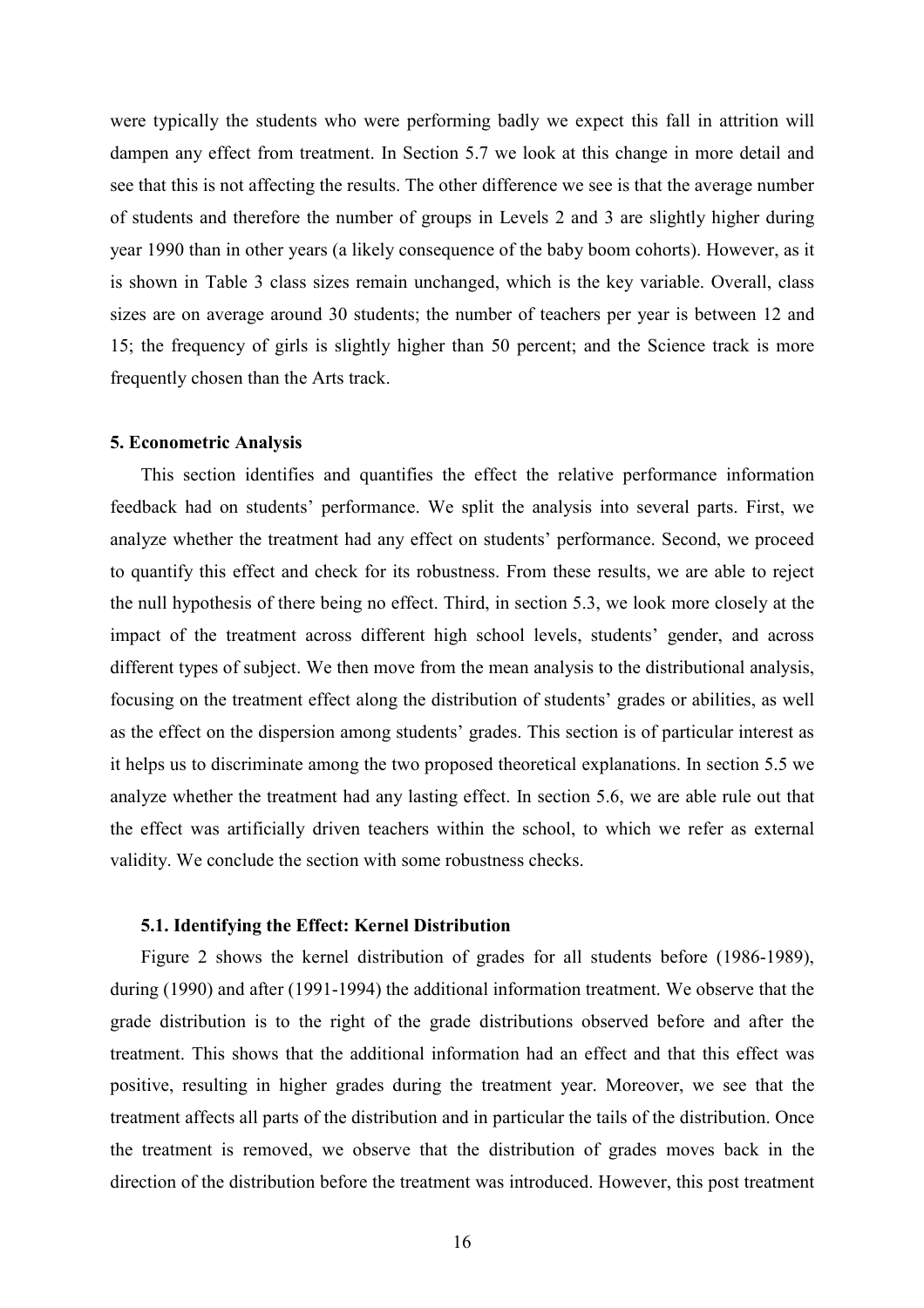distribution does not completely return to the pre treatment distribution. This may be due to either lasting effects of the treatment after it is removed, or due to grade inflation over time.<sup>19</sup> We disentangle the two effects in the following analysis. Note that grade inflation does not imply grade curving. Grade curving would involve the grade distribution (frequency of Fail, Pass, Good, Very good and Excellent) being kept constant by teachers/exam boards over time. Grade inflation on the other hand, assuming students' ability is constant over time, would imply that shifts in the grade distribution are due to the exams becoming overall easier or that the grading overall becoming more lenient. We are able to rule out that the positive trend in grades is driven by the teachers within the school (see Section 5.7 on external validity).

Figure 3, shows the kernel distribution of the grades for all students before (1986-1989), during (1990) and after (1991-1994) the additional information treatment, separated by Level. From the figures, it is clear that the strongest positive effects appear in Levels 1 and 4. We see that both the tails and the mean shift to the right during the treatment year. With regard to Levels 2 and 3, the differences appear to be more spurious. $^{20}$ 

The rest of our analysis will quantify these results and test their robustness.

#### 5.2. Quantifying the Effect: Estimation

In this section we proceed to quantify the effect of the additional information that allowed for social comparison. We start with a simple estimation of this treatment effect on the average grade (across all subjects) at the individual student level.<sup>21</sup> We compare various estimators. Then, we check for the robustness of this effect using controls and placebo treatments.

We begin with a simple estimation to quantify the effect of the additional information, which allowed for social comparison, on the average grade (across all subjects) of student  $i$  in year t, Grade<sub>it</sub>. We pool all years between 1986 and 1994, identifying separately the treatment year 1990. We also include a linear trend to capture the general evolution of grades over the years.

$$
Grade_{it} = \beta_0 + \beta_1 Trend + \beta_2 Year1990 + \varepsilon_{it}
$$
 (5.1)

 $\overline{a}$ 

<sup>&</sup>lt;sup>19</sup> Since we are following students throughout their high school years, those students who received treatment in Levels 1, 2 or 3, remained in the school in their following year. Having had the information about their position in the class might also affect their performance in subsequent years (despite the information being removed). We refer to this effect as being the lasting effect studied in Section 5.4.

 $20$  Note that in Level 1 there is no lasting effect from previous years but in Levels 2, 3 and 4 any difference that we observe in the post-treatment years might be due to the lasting effect.

<sup>&</sup>lt;sup>21</sup> The information was given at class level. However, since students are randomly assigned into classes in Level 1, there should be no difference across classes in the average grade. We check for this and find no difference.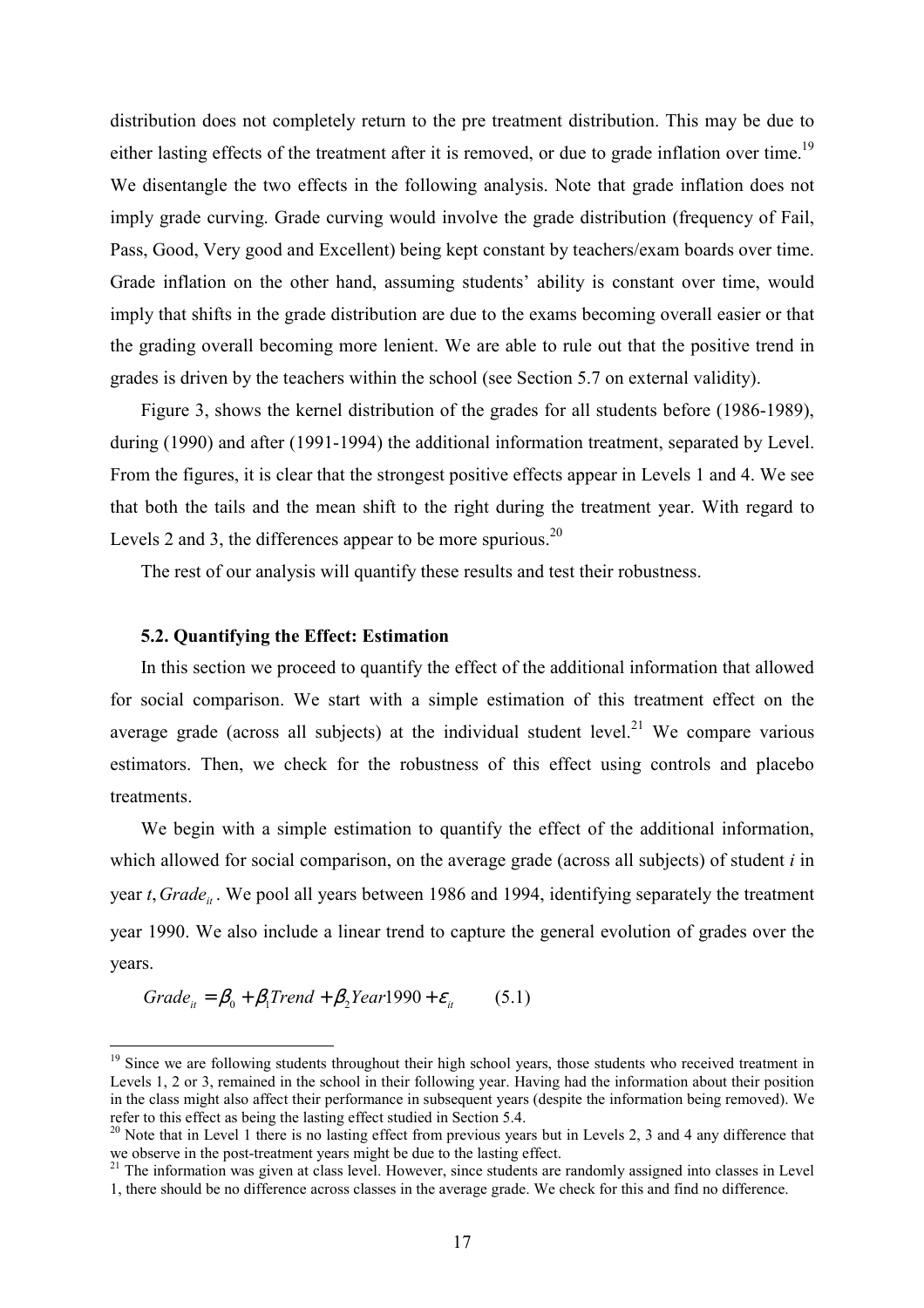In Table 4 columns 1 to 3 we show the results from this estimation using three different estimators: ordinary least squares (OLS), random effects (RE) and fixed effects (FE), respectively. According to the three estimators the additional information that allowed for social comparison clearly had a positive and highly significant effect on students' average grades. Overall, the marginal effect is between 0.275 and 0.296, which at the average grade corresponds to approximately 4.5% increase in performance. This is a remarkable effect with significant policy implications. Our results are comparable to other factors that have an impact on increasing performance in schooling, such as reduced class sizes, or increased school expenditure (see Krueger (1999)). However, many papers have found small or no effect of expenditure on students' performance (Hanushek (1996)). It is important to note that while these other measures have shown to be quite costly, providing information involves almost no cost.

We extend our analysis to include additional control variables,  $X$ , where  $X$  includes gender, level of study (Level 1-4) and whether the students are repeating the level.

$$
Grade_{it} = \beta_0 + \beta_1 Trend + \beta_2 Year1990 + X_{it} \delta + \varepsilon_{it}
$$
 (5.2)

From column 4 to 6 in Table 4 we can see that the effect of the treatment year remains positive and significant, although the coefficient falls very slightly for each of the three estimators. With respect to the control variables, the results go in the expected direction. Female students outperform male students significantly. Students repeating a level do significantly worse compared to others when all students are pooled together (in the OLS specification) but once unobserved ability differences (i.e., individual fixed effects) are taken into account, they improve on their own previous performance. Regarding different levels, the students in their final levels, Level 3 and Level 4, do on average worse than in the first two levels. We can see that the students peak in their second year, Level 2, and do the worst in their final year, Level 4. This is plausible since the final years are more demanding than the first years but at the same time, the first year involves adjustment to the new environment (the transition from middle to high school).

Using only the OLS, one could argue that the observed effects are a result of the students in year 1990 being intrinsically different from other years. For example, if there was a complete replacement of students with higher ability students in the treatment year, we would expect to observe exactly the same effect. Since we have individual level data over each of the high school years (panel data at student level), we are able to rule out this possibility using the panel data estimations and by using a dynamic OLS specification (see columns 7 and 8). The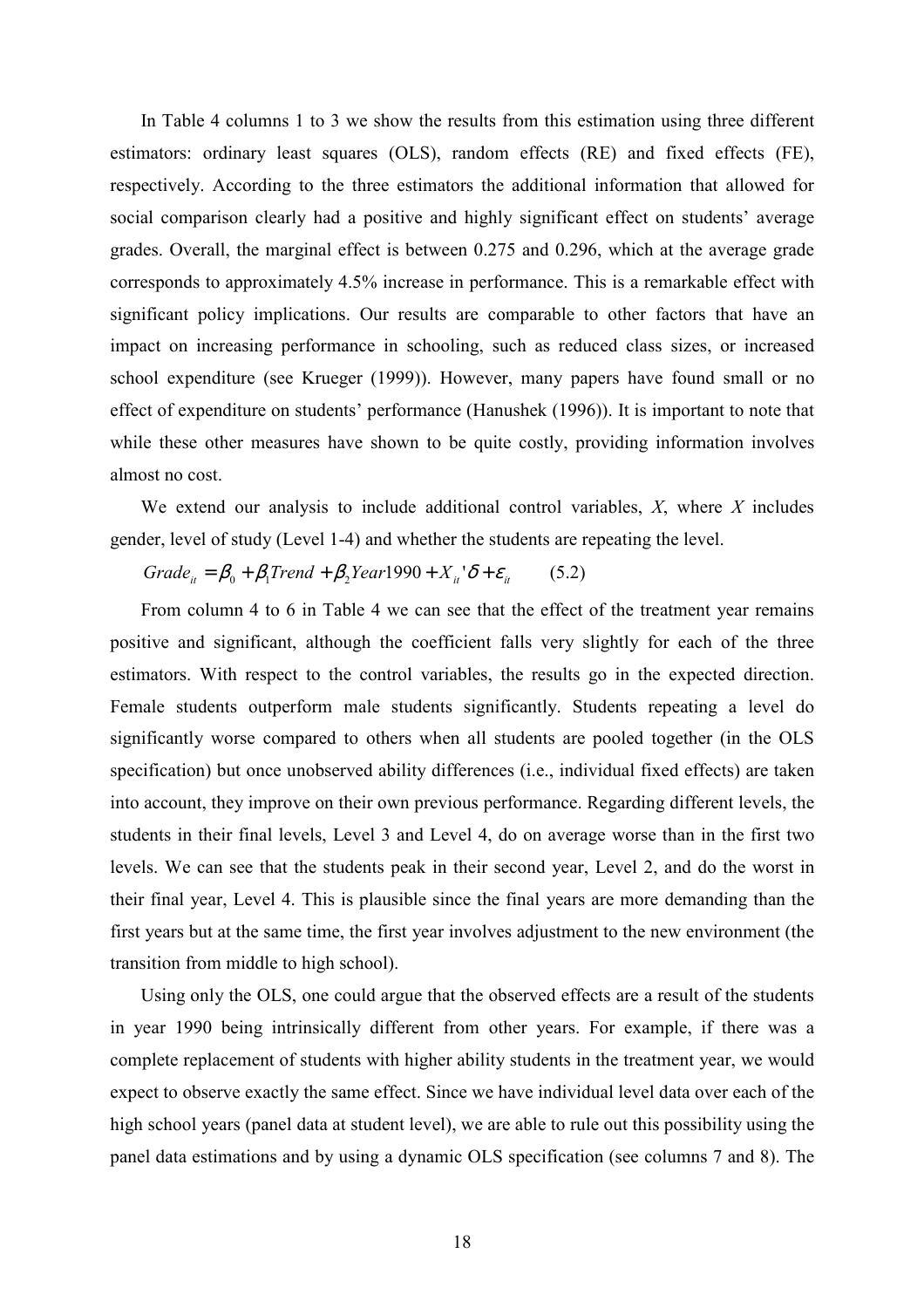inclusion of students' past grades enables us to control for students' unobserved characteristics such as ability. We can only do this for Levels 2 to Level 4. As we would expect, previous grades are usually highly correlated with current grade. If there was something special about the 1990 students it should be captured by the coefficient on previous grades, making the Year 1990 variable insignificant. However, we see that this is not the case because by using RE, FE and the dynamic OLS specification, the treatment years' effect remains positive and significant.

Our preferred estimator is the RE, since we do not lose variables that are fixed over time (as we do with FE) nor do we lose information by lagging grades (as we do with the dynamic OLS).<sup>22</sup> In the tables that follow we will use RE whenever we use the panel element and OLS when using repeated cross sectional data.

In Table 5 we provide more robustness checks. In columns 3 and 4 we cluster the average grades at the group and year level, with and without controls. Although the standard errors increase slightly there is no change in the significance of any of the variables. In addition, to rule out the concern that the results are being driven by significant changes in the pool of teachers during the treatment year, in columns 5 and 6 we repeat the analysis controlling for the teacher fixed effects. We observe that, although the coefficient on the treatment variable decreases slightly, it remains positive and significant (at the 1% level). Given the robustness of the treatment effect, we will focus on equation (5.1) in the rest of this section.

In order to check whether the positive and significant effect that we have found is particular to the treatment year, we estimate equation (5.1) for the other years in our data. We perform this placebo treatment in two ways. First, we use only the years prior to 1990. Since there are potential lasting effects of the treatment in the subsequent years, we avoid this by only including the prior years to the treatment. Second, we use only Level 1 students' data for all years (except 1990), since there is obviously no concern for there being any lasting effect of the treatment for these students.

Figure 4 shows the placebo treatments for the years prior to 1990. Here, we can see that for all years the treatment is insignificant at both the 1% and 5% level. Moreover, there is a clear spike in year 1990, with no increasing pattern in the average grades over the years. To ensure that this effect is neither a new state nor the beginning of a new increasing pattern, we want to be able to check the post treatment years. The only way we can cleanly do this, is by

 $\overline{a}$ 

 $22$  A Hausman test based on a contrast between the FE and RE estimators gives a chi-squared statistic of 2.5. This is not significant at the 5% level and so we do not reject the null hypothesis of no correlation between the individual effects and explanatory variables.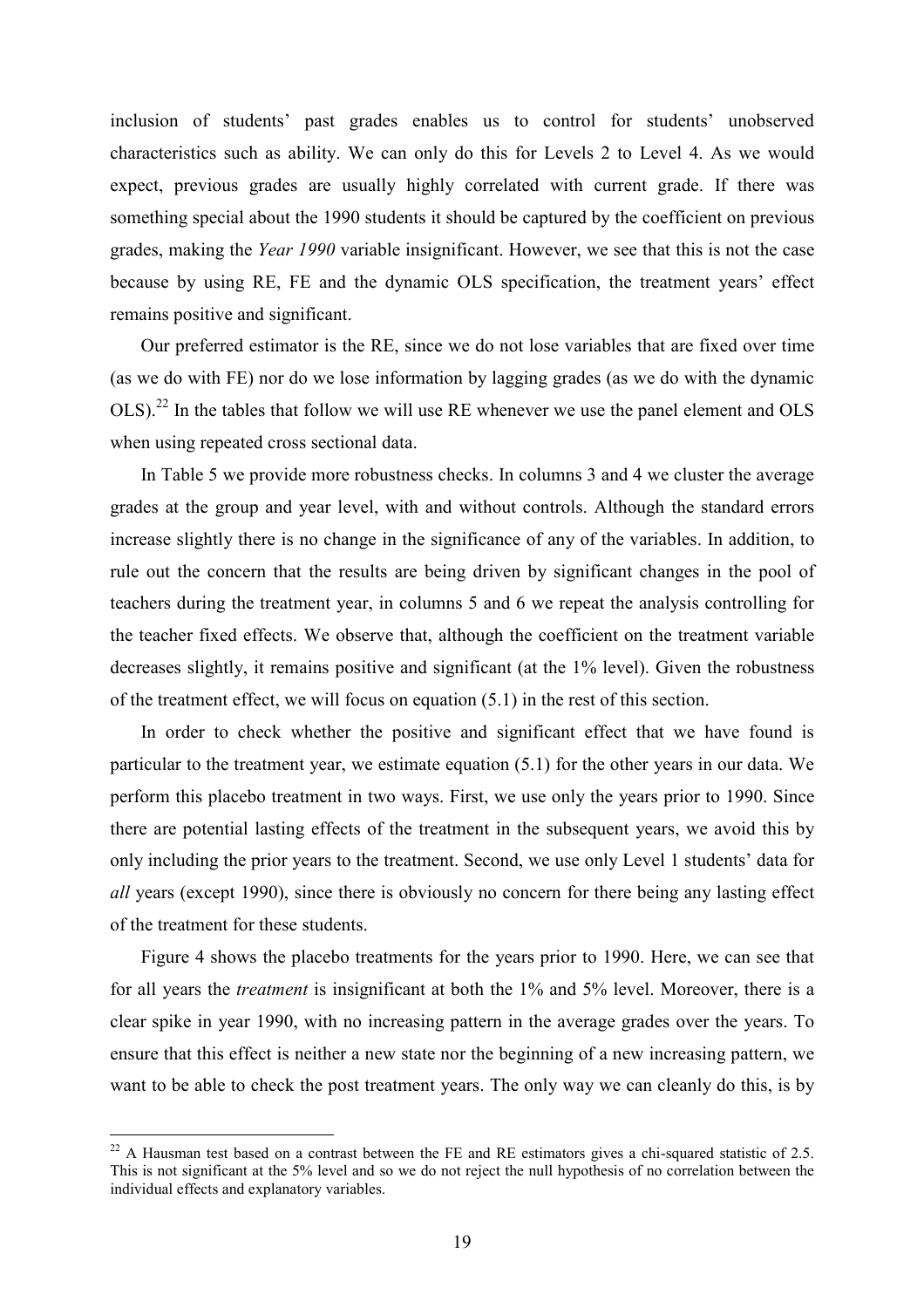using data for Level 1 students only. This is shown in Figure 5. We can see here that the spike remains in the treatment year and that all other years are insignificant with the exception of 1994. In 1994, we see a large drop in the average grade which we cannot fully explain. This may be due to a smaller sample size that we have for Level 1 in 1994 or some other change in the school that we are unaware of. To ensure this is not affecting our main result, we replicated all of our analysis (equations (5.1) and (5.2)) by removing 1994. By doing so our main results hold and the coefficients are unchanged.

#### 5.3. Quantifying the Effect: Levels, Gender and Subjects.

In this section we look more closely at the impact of the treatment effect across levels, students' gender and subjects.

Since one might expect important differences across levels in reacting to such a policy, we begin by disaggregating the effect of additional information on average performance across Levels 1 to 4. In Table 6 we estimate equations (5.1) and (5.2) from the previous section by level. What is striking from this table is that while the effect is insignificant for Levels 2 and 3, there is a strong and positive effect for the first and final levels, Levels 1 and 4. Moreover, the coefficients on both Levels 1 and 4 are twice as large as the quantified effect at the aggregated level (shown in column 1). These estimates imply that the additional information led to an increase of 8% and 9% in the grades of students in Level 1 and Level 4, respectively. A plausible explanation for such a difference across levels may be related to how much prior knowledge students have about their position within the class. One might expect that the first year students have very little information about the ability of their classmates and therefore, whether they are above or below the average. Students in the other levels, on the other hand, might have a clearer picture of their position within the class. This is in line with the ability perception theory. Although we do not find that the relative performance information discourages students in the left tail of the distribution, we do find that the effect is more significant in Level 1, when the relative performance information is definitely new information. However, this does not explain the strong and positive effect in Level 4. One explanation for such an effect might be due to the importance grades attain in this final year. The grades in Level 4 strongly determine the entry grade for university, making them very prominent during this year. Students might therefore put a greater emphasis on social comparison during this crucial year.

Next, we turn into the analysis of gender. We test whether girls react differently to the information about relative performance. We estimate the following equation.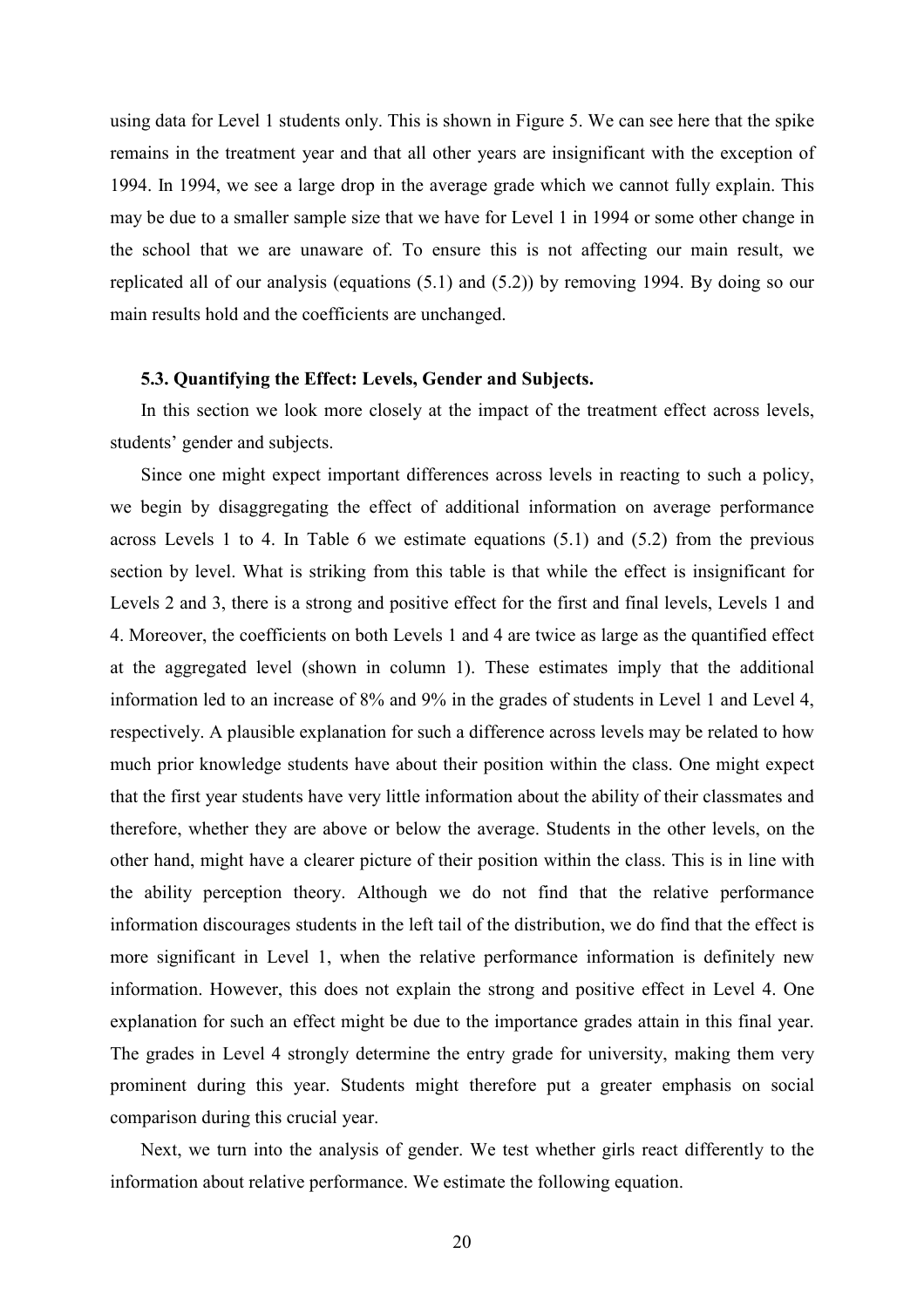Grade<sub>it</sub> =  $\beta_0 + \beta_1$ Trend +  $\beta_2$ Year 1990 +  $\beta_3$ Girl +  $\beta_4$ Girl \* Year 1990 +  $\varepsilon$ <sub>it</sub> (5.3)

In Table 7 we can see that, although girls do better than boys throughout high school, there does not appear to be any gender differences in reaction to the additional information. This is consistent with Niederle and Yestrumskas (2008).

Finally, we disaggregate the analysis at the subject level. We group subjects into four: Languages (Basque, Spanish and Foreign Language), Sciences (Maths, Biology, Chemistry, Physics, Geology and Technical Drawing), Arts (History, Latin, Philosophy, Literature, Greek and History of Art) and Others (EATP, Physical Education, Religion/Ethics, Music and Drawing). Table 8 includes the estimates for all levels and for each level separately. In column 1 we can see that students improve their performance in all subject groups. Moreover, the strongest effect is found in the Science group. From this analysis there are important policy implications. We can see that students are improving in subjects considered very relevant such as Math and Languages rather than in subjects such as Physical Education. In recent years the poor test scores in technical subjects, such as Physics and Math, in many western countries have hit the headlines and the improvement of which has been regarded as being high priority (See PISA reports 2006). In columns 2 to 5 in Table 8, the estimates are presented for each of the different levels. Language and Science subjects show similar pattern to the aggregate results, with regard to the different levels. There appears to be a positive and strong effect on Levels 1 and 4, while the intermediate levels are unaffected. The exception to this is the Science subjects, which appear also significant (at the 5% level) during Level 2. Also, although we have seen a positive and significant effect on Arts, the level analysis shows that this is solely driven by changes in Level 3 that we cannot explain.

#### 5.4. Quantifying the Effect: Distributional Analysis

The estimation analysis has so far focused on the mean effect of the treatment. However, it is important to understand how students with different levels of ability reacted to the treatment. Here we analyze the impact of treatment along the ability distribution. This is particularly important as it allows us to discriminate between the two proposed theoretical frameworks, the competitiveness and the self-perception models. We showed that the competitive preferences hypothesis predicted similar reaction by high ability and low ability students, while the self-perception hypothesis predicted opposite reactions by low ability and high ability students. In this section we find evidence in support of the competitive preferences hypothesis, rather than the self-perception theory.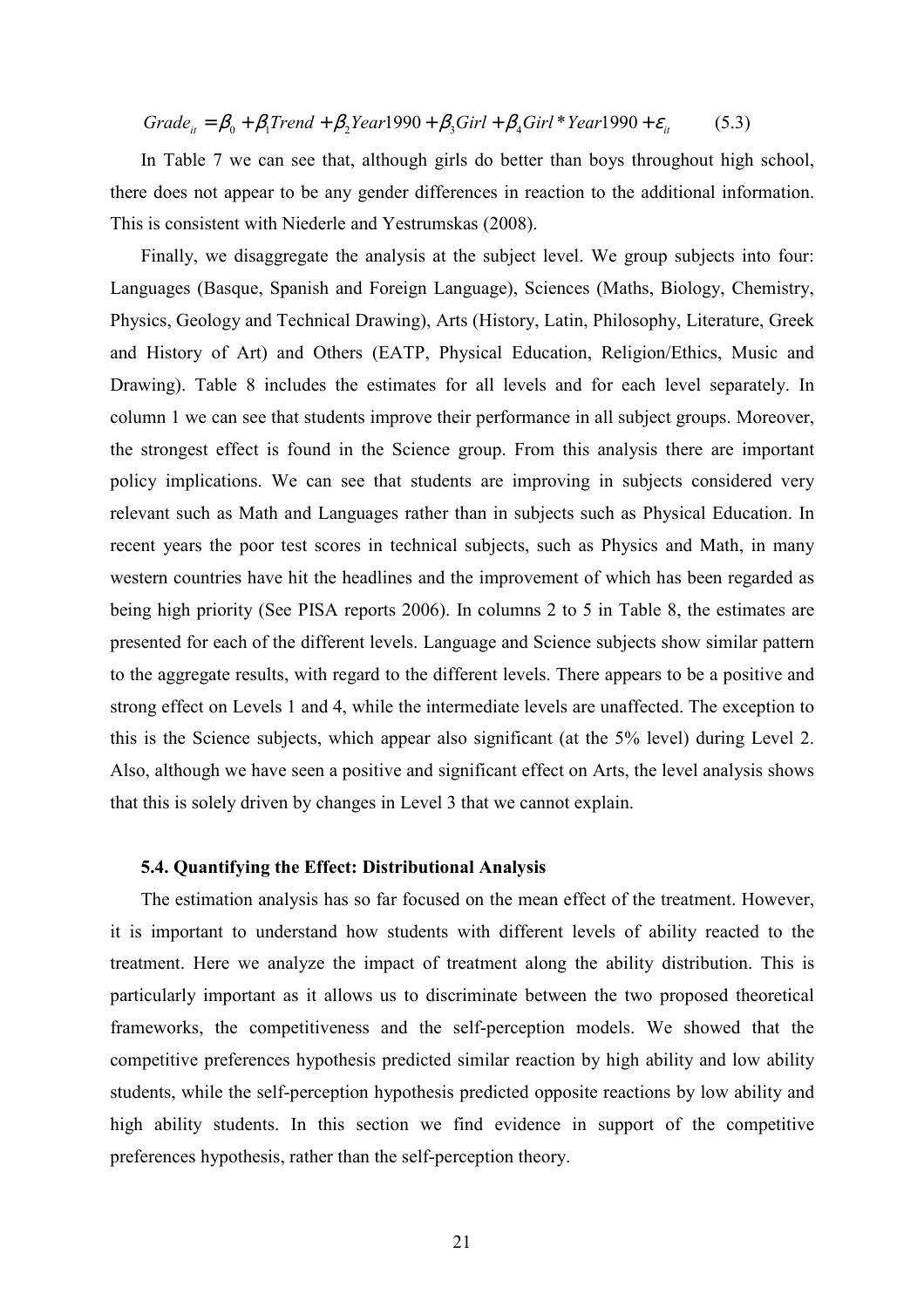We address this analysis in four different ways. Firstly, to understand which part of the grade distribution was most affected by the treatment, we estimate quantile regression using equation (5.1) we plot the coefficients of the treatment year for each quantile. Although the coefficients are significant for most parts of the distributions, in line with what we observed in our kernel distributions, we can see that the students at the tails of the distributions are affected the most. This is a very interesting result, since it rejects the hypothesis that students at the lower end of the distributions might be discouraged by social comparison of this kind.

In Table 9 we show the estimated coefficient on the treatment year for each quantile, separated by level following equation (5.2). We observe that the treatment was significant and positive for Levels 1 and 4 but not so for Levels 2 and 3, consistent with the mean analysis. In Levels 1 and 4, we can see that the effect is strongest in the left tail although it is significant for most parts of the distribution.

We extend the quantile analysis to test for gender effects. We have observed that although girls overall obtain higher grades they do not react differently to the treatment. However, the absence of the differential treatment effect for girls at the mean level could be hiding the existence of differential gender effects along the distribution of grades. We estimate quantile regression using equation (5.3). Table 10 shows the results for all levels together and separately by levels. We find no significant gender effect in the reaction to the treatment along the distribution of grades for any level. Finally, we also test for the gender reaction to the treatment at the subject level, that is, separately for Science, Language, Arts and Other subject categories. This is also shown in Tables 11. Some coefficients are significant although we do not see a clear and consistent pattern, except in the subject group of Others (EATP, Physical Education, Religion/Ethics, Music, Drawing), where girls react significantly less than boys.

Second, using cross-sectional data, it is very difficult to disentangle ability from the treatment effect in a given year. The inclusion of students' past grades enables us to control for students' unobserved characteristics such as ability. Using the panel element of the data, we can control for students' ability by the previous year's grades. We define the dummy variable *Above*<sub>it−1</sub> for those students whose grades are above the average of their level in the previous year. We interpret this as being high ability students.

Grade<sub>it</sub> =  $\beta_0 + \beta_1$ Trend +  $\beta_2$ Above<sub>it-1</sub> +  $\beta_3$ Year 1990 +  $\beta_4$ Above90<sub>it-1</sub> +  $\varepsilon$ <sub>it</sub> (5.4)

In Table 12 we can see that the year 1990 did not affect differently those students who are high or low ability. This is in line with what we observed in the quantile regression. This also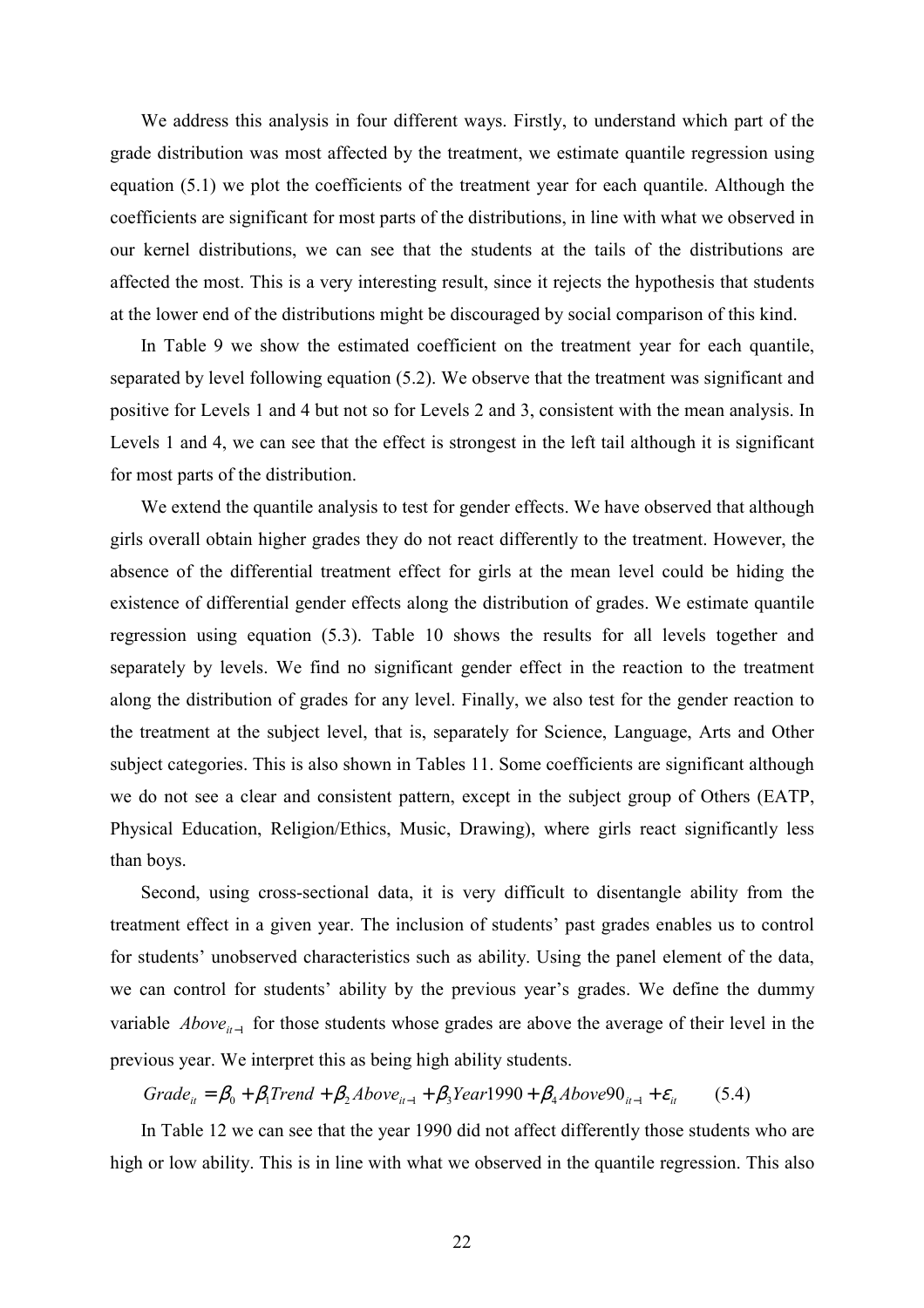has a desirable policy implication. One important concern (criticism of this policy) may be that the information that facilitates social comparison might discourage those students who are performing below the average. The results in Table 12 clearly suggest that this is not the case, since there is no differential effect. Although we see a strong positive relationship between current and past grades, the treatment did not affect differently those who are performing above and below the average. Moreover, we see that the treatment year effect remains positive and significant with the inclusion of these additional variables.

Third, we complement the analysis above with a more refined students' grade distribution. We define four grade groups: students whose average grades are between (a) 8 and 10, (b) 7 and 7.9, (c) 5 and 6.9 and (d) 1.5 and 4.9. We compute the hazard rates for each student moving across the grade groups and we analyze if there is a differential effect in the treatment year.<sup>23</sup> In Table 6 of the web appendix, we show the transition rates across grade groups for each year and in Table 13 we show the differential effect between 1990 and the average across all other years. We see that a student previously in group (a) is more likely to remain in this same group in 1990, compared with other years. Overall, students in a high grade group ((a) and (b)) are less likely to move to a lower grade group in 1990 compared to other years. Moreover, the students in the lowest grade group (d) are more likely to move to a higher grade group in 1990. These results suggest that the results are positive for all student grade (ability) groups.

Finally, we turn our attention to the effect of the relative performance feedback information on the dispersion among students' grades. So far, we have observed that (overall) there has been a positive shift in the mean grades during the treatment. However, one may also be interested in understanding whether the treatment affected the spread of grades among students. The dispersion analysis offers a new angle from which we can evaluate the relevance of the competitiveness and self-perception theory, as well as the desirability of the social comparison policy. While increasing grades may be seen as a desirable outcome, increasing the dispersion may have negative connotations. In particular, increasing the gap between bad and good students could be seen as a drawback of the policy.

 $\overline{a}$ 

<sup>&</sup>lt;sup>23</sup> We estimate a simple transition rate (h<sub>ab</sub>) using:  $Pr(S_t = a | S_0 = a, S_t \neq c, S_t \neq d) = e^{-h_{ab}t}$ −  $Pr(S_t = a | S_0 = a, S_t \neq c, S_t \neq d) = e^{-avt}$ . We take the negative of the log to compute the transition rate. The transition rates in Table A.6 are multiplied by 100 so that they can be interpreted as the percentage of students in one grade group moving to another in the course of a year.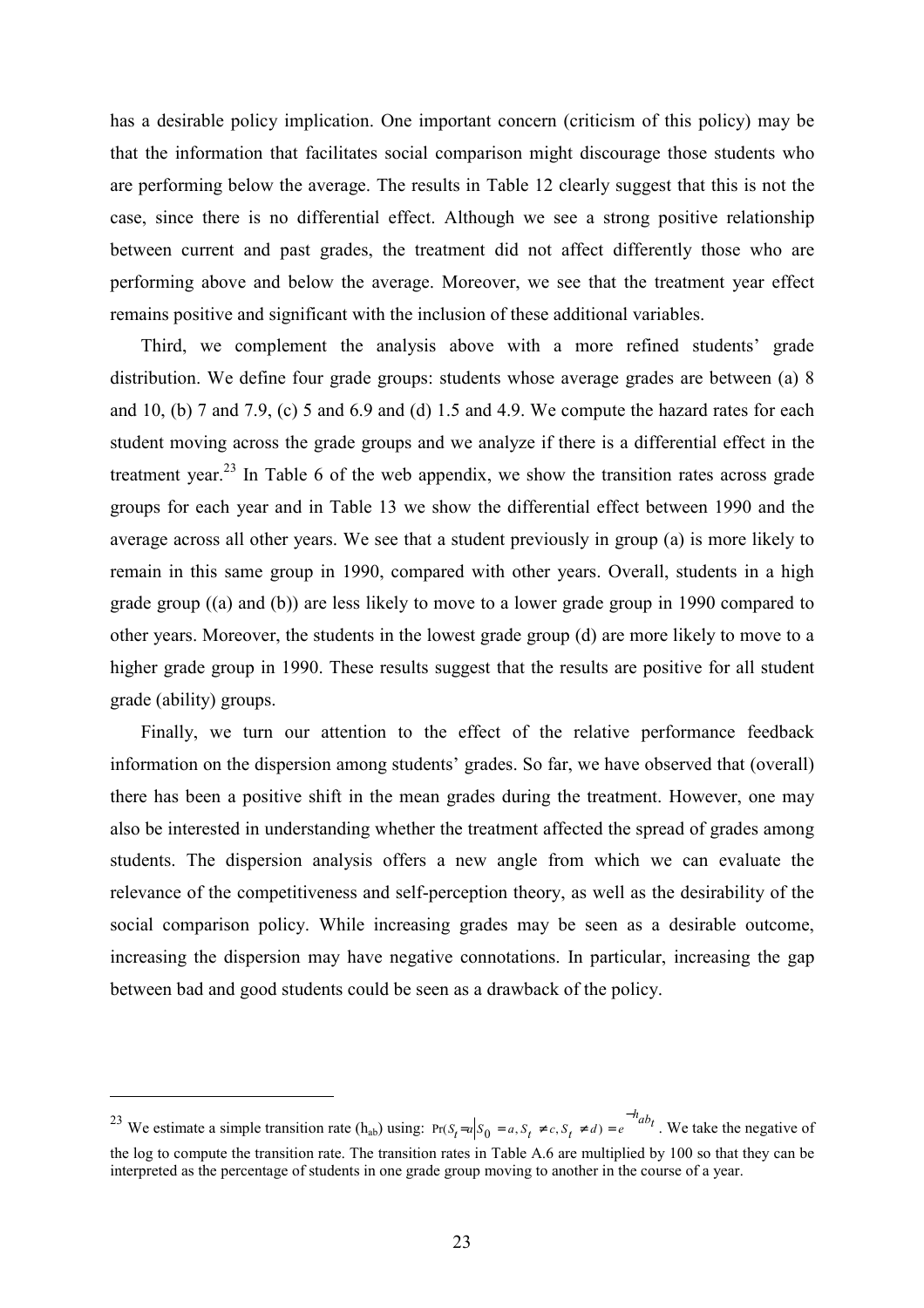We measure dispersion using the variance. Our outcome variable is therefore, the squared difference between student  $i$ 's average grade across subjects in year  $t$  and the mean grade of that year and level, given by  $(\text{Grade}_{it} - \text{Mean}_{t})^2$ .

#### (Gradeff  $-Mean^2 = \beta_0 + \beta_1 Trend + \beta_2 Year 990 + \beta_3 Above_Mean + \beta_4 Above_Mean^*Yr 90_n + \varepsilon_n$ (5.5)

We estimated equation (5.5) with and without controls. Table 14 shows the results with controls. From column 1 we can see that the dispersion among students was not affected by the treatment. In addition, we see that dispersion increases with the levels of high school. From our mean analysis we observed that grades fell in the later years in high school. Here, we see that the further the student progresses through high school, not only do subjects get more difficult, such that grades become lower, but there is also a greater separation between good and bad students. In column 2 we identify separately the dispersion among students who are above and below the mean (of their level) and interact it with the treatment year. We observe that there is no differential effect above and below the mean. From columns 3 to 8, this is separately done by Levels and the same results hold.

Our analysis shows that the provision of relative performance feedback information had a positive effect along the distribution of students' performance and that it did not have a significantly different effect among the high ability and low ability students. This supports the competitive preferences hypothesis rather than the self-perception hypothesis.

#### 5.5. Lasting Effect: Did the Treatment have a Lasting Effect?

 $\overline{a}$ 

Our analysis so far has consistently shown that there is a positive and significant effect of the additional information on grades. We may also pose the question of whether there is a lasting effect of the treatment once it has been removed, that is, whether the effect persists on those students who received the treatment. Given the panel element, we are able to track students over time to investigate whether there is a lasting effect of the treatment.

In Table 15, we allow for the possibility of lasting effects and we see that once the treatment was removed there was no further effect.<sup>24</sup> When the relative performance information is removed, the grades of those students who did receive the information in the previous year are not distinguishable from the grades obtained in the academic years in which no information was provided. This may be the consequence of the students' lack of awareness about the relative performance information or, alternatively, it may be that the past

<sup>&</sup>lt;sup>24</sup> Since we are including many years in the regressions, we do not control for a linear trend. However, the results remain unchanged when we control for the trend.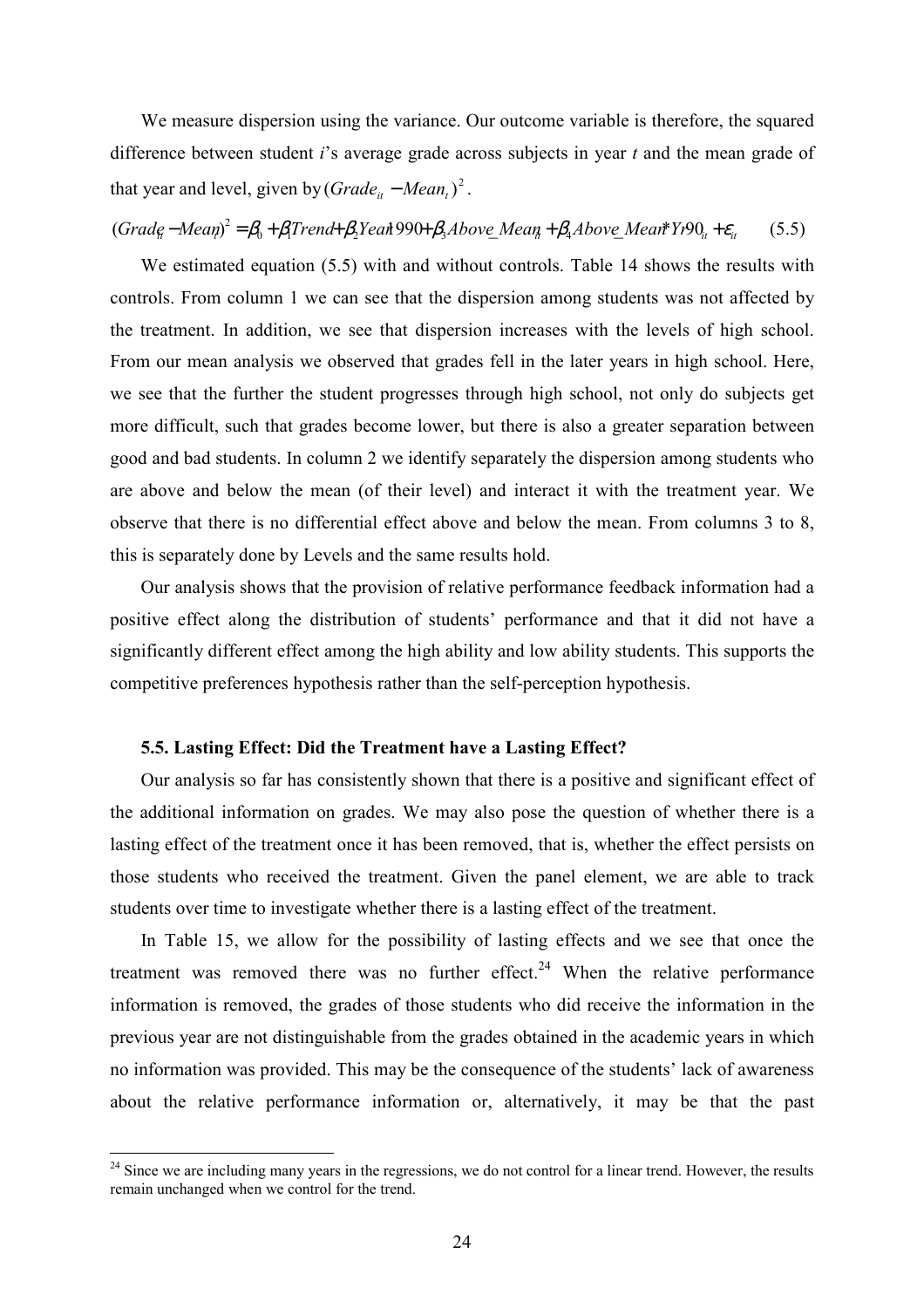information that students received is no longer relevant; since students moved to a new level or they have new classmates. In turn, the kernel distribution of Figure 2 implies that the difference in grades that we observe before and after treatment is the result of grade inflation, and not due to a lasting effect. The exception comes from Level 4 students who got the additional information in Level 2 and experienced a positive effect in their grades but then those who receive it in Level 1 experience a negative effect. Notice that these effects are only significant at the 10%. We overall conclude that there is no a clear and consistent lasting effect.

#### 5.6. External Validity: Effect on National Level Exams (Selectividad)

In this section we address the concern that the effect may be "artificially" driven by agents within the school such as teachers, and provide evidence that rules out this possibility.

An important concern is that the effect was entirely driven by the teachers who reacted to the treatment by altering the grades of the students in that year. Intuitively, there are a number of reasons why we have no reason to believe that teachers at any level would react to the additional information. Firstly, teachers always have this information since they know the distribution of grades in their class every year. Secondly, in principle they have no incentive to react, since they do not receive a "bonus" for good performance in the treatment year. Thirdly, if we believed that the teachers were curving the distribution, then we should not observe any effect of treatment (as they are trying to maintain the same distribution). Finally, schools in Spain are very careful to ensure that the Level 4 grades are representative of the Selectividad grade and many schools use this as a marketing tool to attract students to the school. However, all these reasons are not a guarantee for the teachers being ultimately driving the results in anticipation of students or their parents' reactions.

To address this issue, we use students' grades from "Selectividad" exams and repeat our previous analysis. The Selectividad exams are national level exams (similar to SATs in the USA) taken by students after the completion of Level 4. These exams are written and graded by external bodies on national standards, accounting for 50% of the overall grade to enter University. The other 50% is determined by grades in Level 1 to Level 4. However, the Selectividad exams are based on the material covered only in Level 4, making this an important level. The drawback of this external validity check is that we can only perform it with Level 4 students. However, since the observed effect is strongest for Level 1 and Level 4 students, it is yet a very relevant test. Moreover, it is reasonable to assume that we can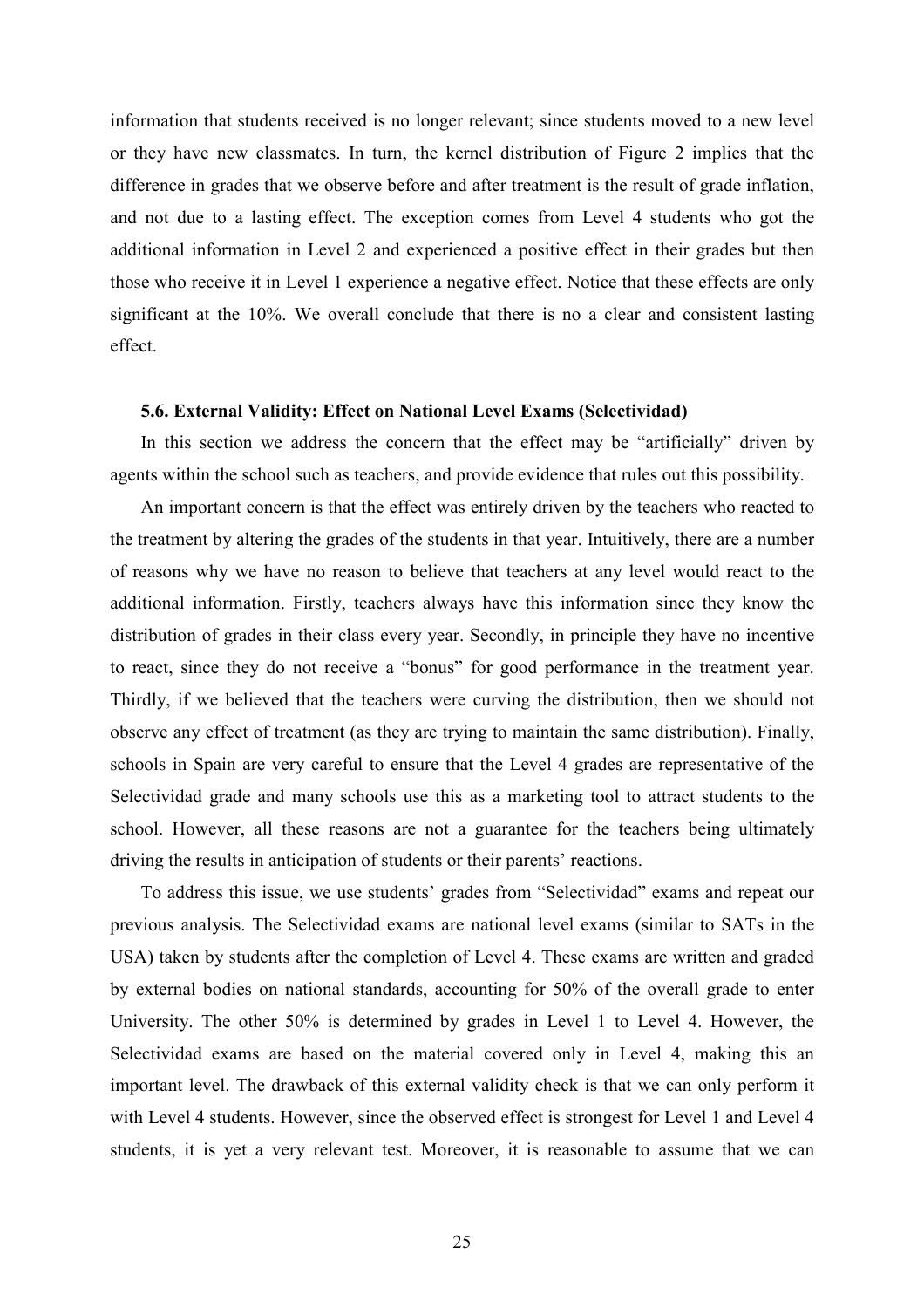extrapolate our finding from the proposed test to rule out teachers' effect and apply this to the other years.

Replicating our earlier analysis, we find that in the treatment year (1990) there is a strong and positive effect of additional information that allows for social comparison on students' Selectividad grades. In Table 16 we see in the first two columns our earlier results for the effect of treatment for Level 4 and in the last two columns the analysis is replicated using only Selectividad grades (on the same students). Here we can see that, like for Level 4, the treatment had a strong effect (around 0.63) on the Selectividad grades. It is reassuring to see that our main findings hold with the Selectividad data, where the school teachers had no influence on the grading, which suggests that the effect is coming from students putting in more effort when the additional information is provided. We replicate the analysis using placebo treatment for all other years and find a very similar pattern to our school results (see Figure 7).

Finally, it is also interesting to note that since we observe a positive trend in the Selectividad grades, we can take this as evidence that the overall grade inflation is not driven by the teachers within the school but that it was part of an overall trend. Notice also that girls have been consistently doing better than boys during the four years of High School. However, in Selectividad, the two day national level exam, girls no longer show a significantly higher performance. This might be a sign of gender differences in performance under stress.

#### 5.7. Robustness: Repeaters and Leavers

In this section, we conduct some robustness exercises to complement our main analysis. In particular, we focus on those who repeat levels and those who leave school before graduating. We may be concerned that the policy affected them differentially and this affects, or even partly drives, our main results.

First, we focus on the students who repeat a level. We proceed in two ways. First, we look to see if the treatment had any effect on the probability of a student repeating a level. We find that this is not the case. Second, we re-estimate our main regression by including an interaction between the (treatment) year 1990 and the dummy for those who repeat a level. We do this for all levels, as well as for each level separately and conclude that there is no differential effect. See Table 7 in the web appendix.

Second, we turn our attention to those students who leave school. In order for us to see if the treatment had any effect on leaving school, we look at the probability of staying, leaving after the first, second and third year respectively. Overall, we find that there is no significant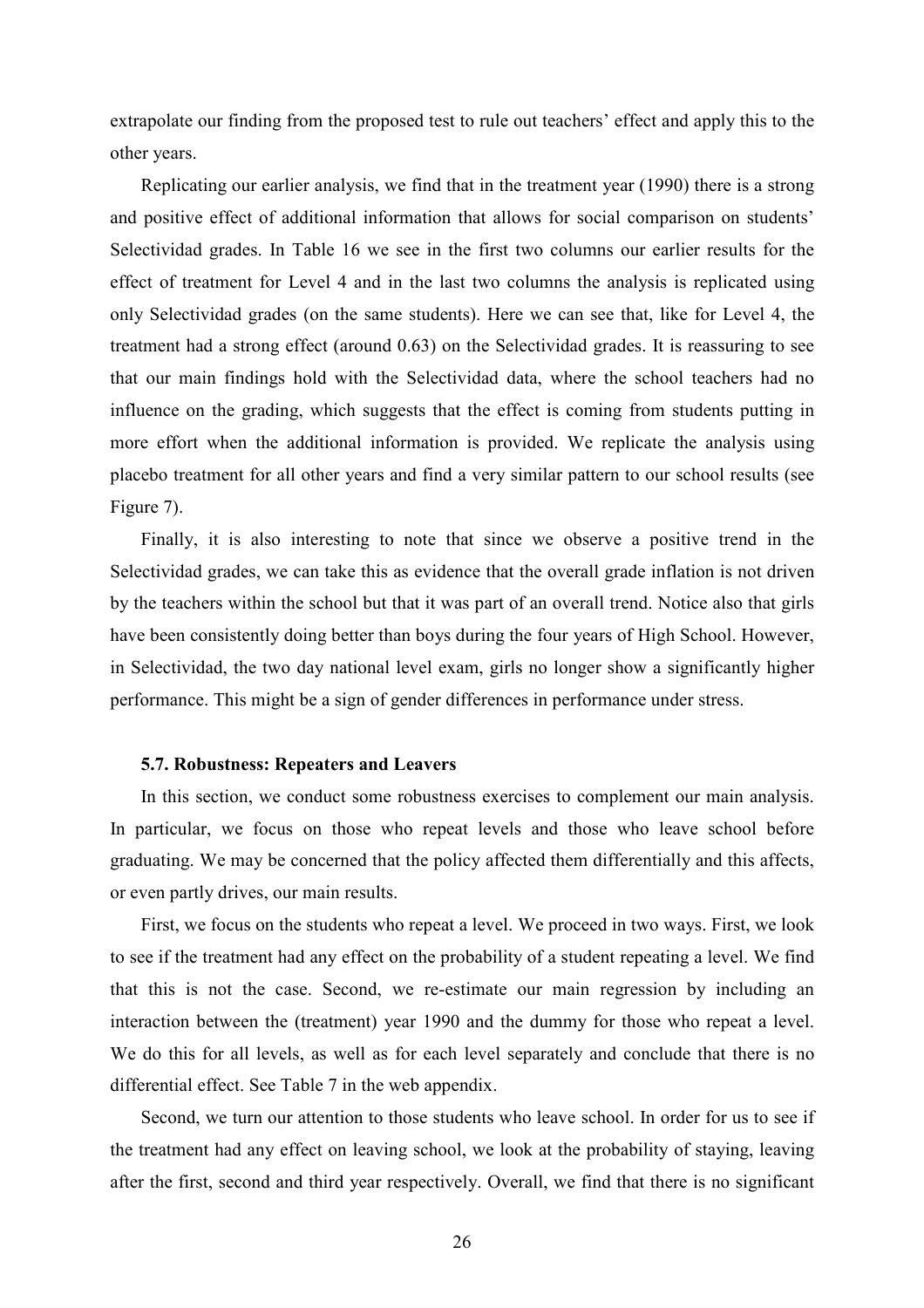effect on staying in school, neither is there any effect in leaving school after the second or third year. However, we do see that students in Level 1 during treatment are less likely to leave. It may be that the pool of student changes as a result of this, however, one would expect that the worst students are the ones most likely to leave and we therefore would expect to find the negative effect on the grades in year 1990. Since our main results show that there is a positive effect, this source of selection would bias down our results. See Table 8 in the web appendix.

#### 6. Conclusions

We have found that the provision of relative performance feedback information had a strong and positive effect on high school students' performance; it increased overall grades by 5%. This is a remarkable finding for two reasons. First, students did not receive any explicit reward (penalty) from performing above (below) the average (piece-rate incentives), but still reacted to the information. Second, this effect is comparable with the effects found by the education literature on improving students' attainment by investing in school inputs. However, unlike investing in school inputs providing relative performance information involves no cost. Furthermore, this effect was significant for students of all ability types but it had no lasting effect once the treatment effect was removed.

We outlined two potential explanations for why students would react to the provision of relative performance feedback information and we find support for the competitive preferences hypothesis. There was no student who was discouraged by this information. However, we also find that this information becomes more relevant when students are less familiar about how their ability relates to the ability of other students (Level 1 students compared to students in subsequent years). This implies that the self-perception of ability may be an important driving force. Also, notice that unlike for the competitiveness theory, one important assumption for the self-perception theory is that ability and effort are complements in performance. This assumption might be questionable and one possible interpretation of the results is that effort and ability are in fact substitutes in performance.

This paper has shown the potential positive effect that the provision of relative performance feedback information can have in motivating high school students. Further research should be directed towards understanding how the provision of relative performance feedback information affects individuals in ways other than through increasing their performance.

27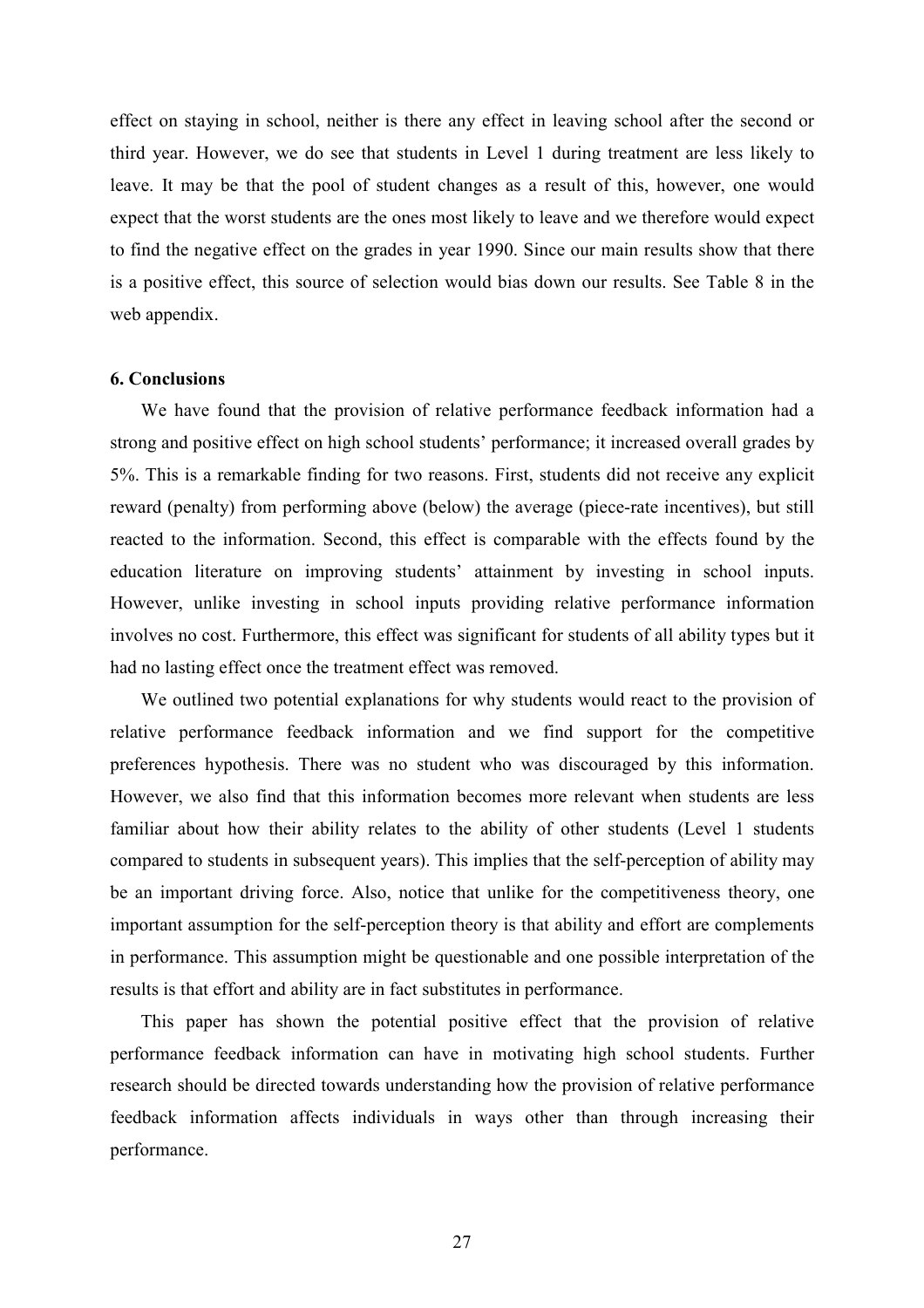## **References**

Aoyagi, M. 2007. "Information Feedback in a Dynamic Tournament." Mimeo.

Azmat, G. and N. Iriberri. 2009. "Individuals' Affective Response to the Provision of Relative Performance Feedback Information: an Experimental Study". Work in progress.

Bandiera, O., V. Larcinese and I. Rasul. 2008. "Blissful Ignorance? Evidence from a Natural Experiment on the Effect of Individual Feedback on Performance". Mimeo.

Bandiera, O., Baranakay, I. and I. Rasul. 2009. "Team Incentives: Evidence from a Field Experiment". Mimeo, University College London.

Blanes i Vidal, J. and M. Nossol. 2009. "Tournaments without Prizes: Evidence from Personnel Records". Mimeo.

Bolton, G. and A. Ockenfels. 2000. "ERC: A Theory of Equity, Reciprocity and Competition". The American Economic Review 90(1), 166-193.

Card, D. and A. B. Krueger. 1992. "Does School Quality Matter? Returns to Education and the characteristics of Public Schools in the United States", Journal of Political Economy, 100, 1-40.

Casas-Arce, P., and F. Martinez-Jerez. 2005. "Relative performance compensation, contests, and dynamic incentives". Working paper, University of Oxford.

Charness, G. and M. Rabin. 2002. "Understanding Social Preferences with Simple Tests." The Quarterly Journal of Economics, 117(3), 817-869.

Clark, A. E., and A. J. Oswald. 1996. "Satisfaction and Comparison Income." Journal of Public Economics, 61(3), 359-381.

Delfgaauw, J., Dur, R., Sol, J. and W. Verbeke. 2009. "Tournament Incentives in the Field: Gender Differences in the Workplace". Mimeo.

Dubey, P. and J. Geanakoplos. 2004. "Grading Exams: 100, 99, ..., 1 or A, B, C? Incentives in Games of Status." Cowles Foundation Discussion Paper No. 1467, Yale University.

Dubey, P. and J. Geanakoplos. 2005. "Grading in Games of Status: Marking Exams and Setting Wages." Cowles Foundation Discussion Paper No. 1544, Yale University.

Duesenberry, J.S. 1949. "Income, saving and the theory of consumer behaviour". Harvard University Press, Cambridge.

Easterlin, R. A. 1974. "Does economic growth improve the human lot? Some empirical evidence". David PA, Reder MW (eds.) Nations and households in economic growth.

Ederer, F. 2008. "Feedback and Motivation in Dynamic Tournaments." Mimeo.

Eriksson, T. A. Poulsen and Marie-Claire Villeval. 2008. "Feedback and Incentives : Experimental Evidence". IZA Discussion Paper 3440.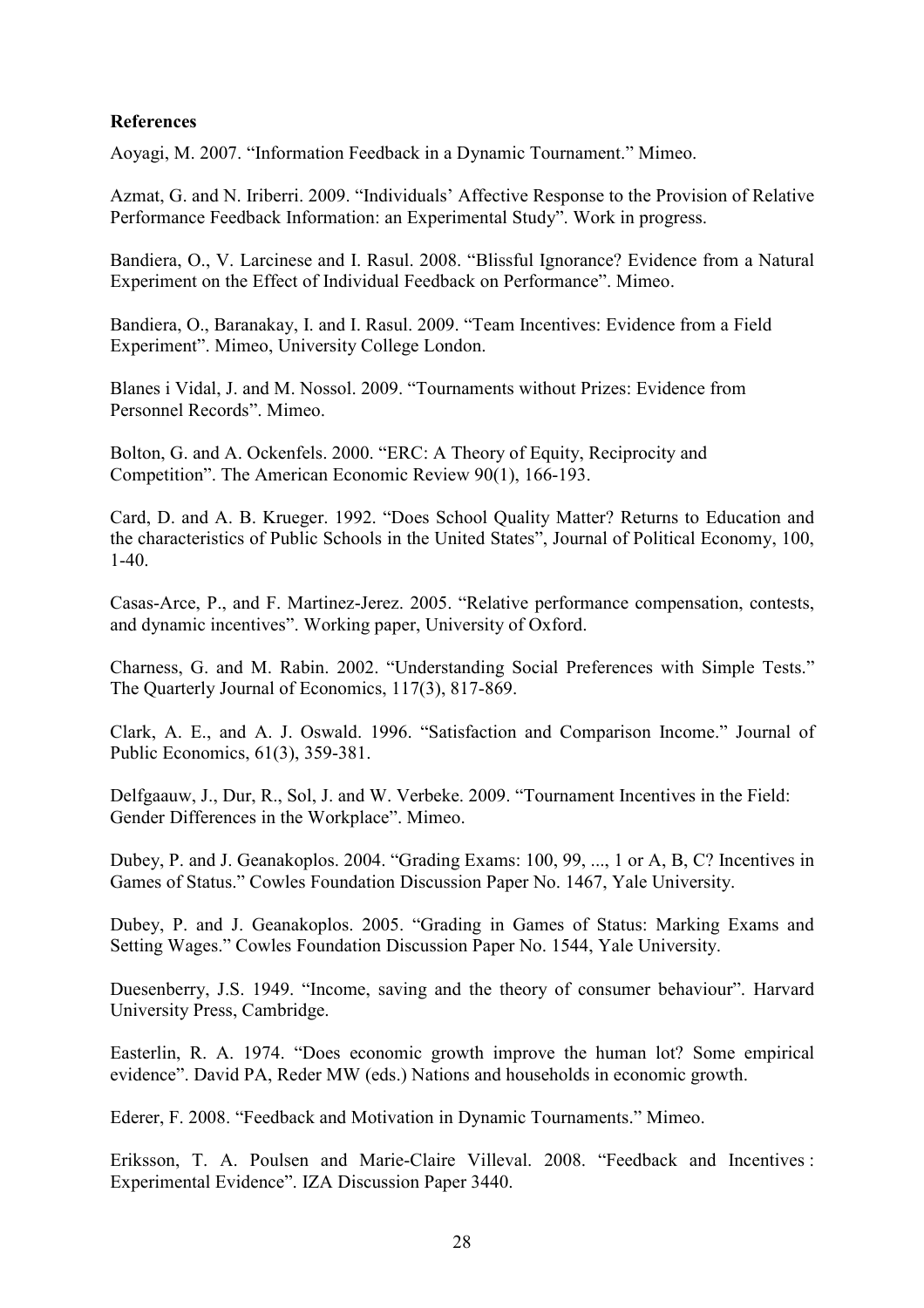Ertac, S. 2006. "Social Comparisons and Optimal Information Revelation: Theory and Experiments." Mimeo.

Falk, A. and Ichino, A. 2006. "Clean Evidence on Peer Pressure". Journal of Labor Economics, 24 (1), 39-57.

Fehr, E. and F. Ederer. 2007. "Deception and Incentives: How Dishonesty Undermines Effort Provision". IZA Discussion Paper 3200.

Fehr, E. and K. M. Schmidt. 1999. "A theory of fairness, competition, and cooperation". The Quarterly Journal of Economics 114: 817–868.

Festinger, L. 1954. "A theory of social comparison processes". Human Relations 7: 117-140.

Frank, R. H. 1984. "Interdependent preferences and the competitive wage structure." Rand Journal of Economics 15: 510-520.

Frank, R. H. 1985. "Choosing the Right Pond: Human Behavior and the Quest for Status". Oxford University Press.

Gershkov, A. and M. Perry. 2007. "Tournaments with Midterm Reviews". Mimeo.

Hannan, R. L., R. Krishnan and D. Newman. 2007. "The Effects of disseminating Relative Performance Feedback in Tournament Versus Individual Performance Compensation Plans". Mimeo.

Hopkins, E. and T. Kornienko. 2004 . "Running to Keep the Same Place: Consumer Choice as a Game of Status". American Economic Review 94(4): 1085-1107.

Hanushek, E. A. 1996. "Measuring Investment in Education", Journal of Economic Perspectives 10-4, 9-30.

Hanushek, E. A. 2003. "The Failure of Input-Based Schooling Policies." Economic Journal 113, F64-F98.

Kandel, E. and E.P. Lazear. 1992. "Peer Pressure and Partnerships". Journal of Political Economy, 100(4), p.801-17.

Kuhnen, C. M. and A. Tymula. 2008. "Rank Expectations, Feedback and Social Hierarchies". Mimeo.

Kräkel, M. 2007. "Emotions in Tournaments". Journal of Economic Behavior and Organization 67, 204-214.

Krueger, A.B. 1999. "Experimental Estimates of Education Production Functions". Quarterly Journal of Economics 114, 497-532.

Lai, E. K. and A. Matros. 2007. "Sequential Contests with Ability Revelation". Mimeo.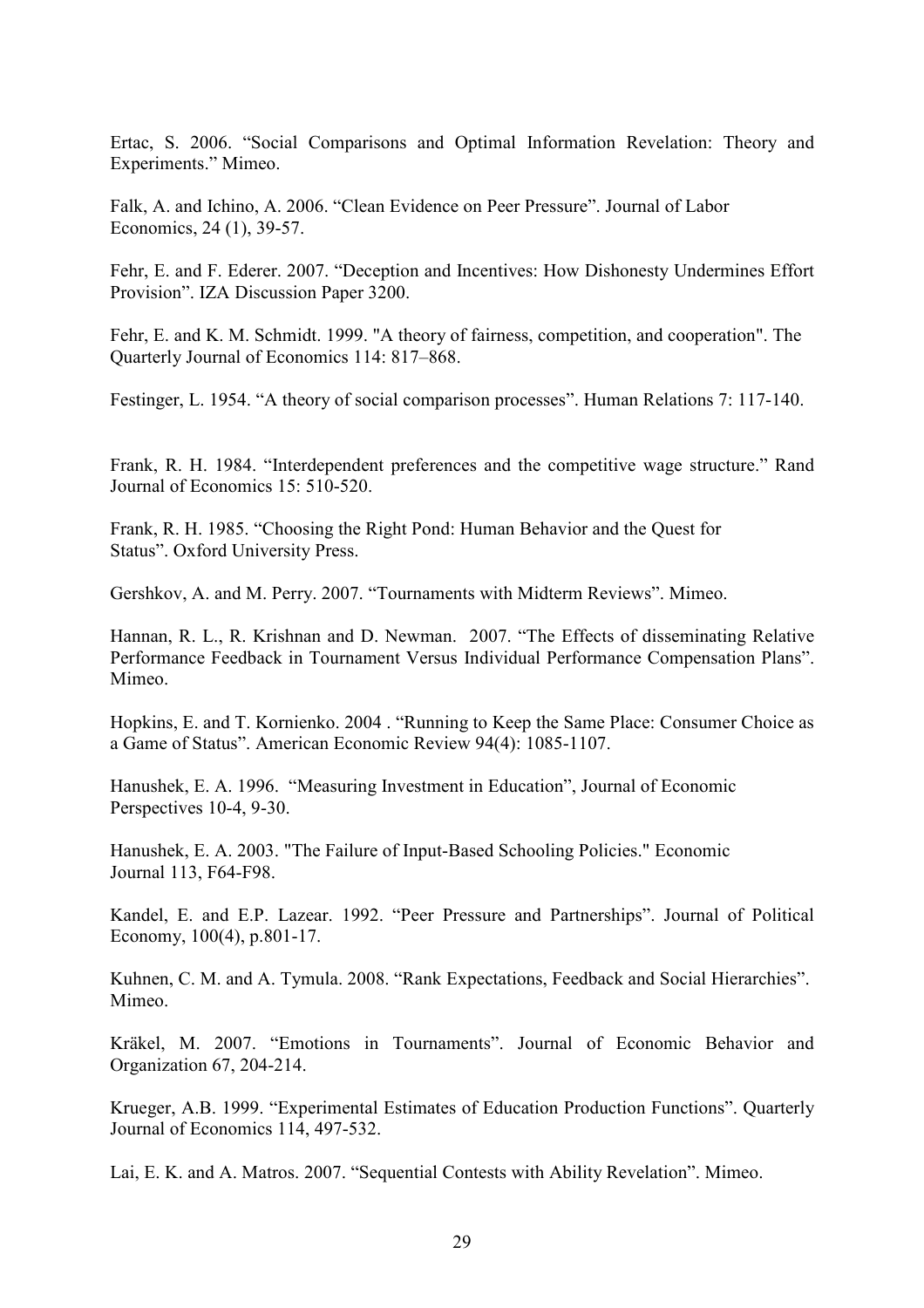Layard, R. 1980. "Human satisfactions and public policy." Economic Journal 90: 737-350.

Lizzeri, A., M. Meyer and N. Persico. 2002. "The Incentive Effects of Interim Performance Evaluations". CARESS Working Paper 02-09.

Locke, E. A., and G. P. Latham. 1990. "A Theory of Goal Setting and Task Performance." Englewood Cliffs, NJ: Prentice Hall.

Mas, A. and Moretti, E. 2009. "Peers at Work". American Economic Review. Forthcoming.

Moldovanu, B., A. Sela and X. Shi. 2007. "Contests for Status." Journal of Political Economy 115.

Müller, W. and A. Schotter. 2003. "Workaholics and Drop Outs in Optimal Organizations," Mimeo, New York University.

Niederle, M. and A. H. Yestrumskas. 2008. "Gender Differences in Seeking Challenges: The Role of Institutions". Working Paper 13922 http://www.nber.org/papers/w13922.

Ok, E.A. and L. Kockesen. 2000. "Negatively Interdependent Preferences", Social Choice and Welfare, 17, 533-558.

Programme for International Student Assessment (PISA), OECD, 2006.

Suls J. and L. Wheeler (Eds). 2000. Handbook of Social Comparison: Theory and Research (pp. 271-293). New York. Kluwer Academic /Plenum Publishers.

Young, S. M., J. Fisher and T. M. Lindquist. 1993. "The effect of intergroup competition and intragroup cooperation on slack and output in a manufacturing setting". The Accounting Review 68 (3): 466-483.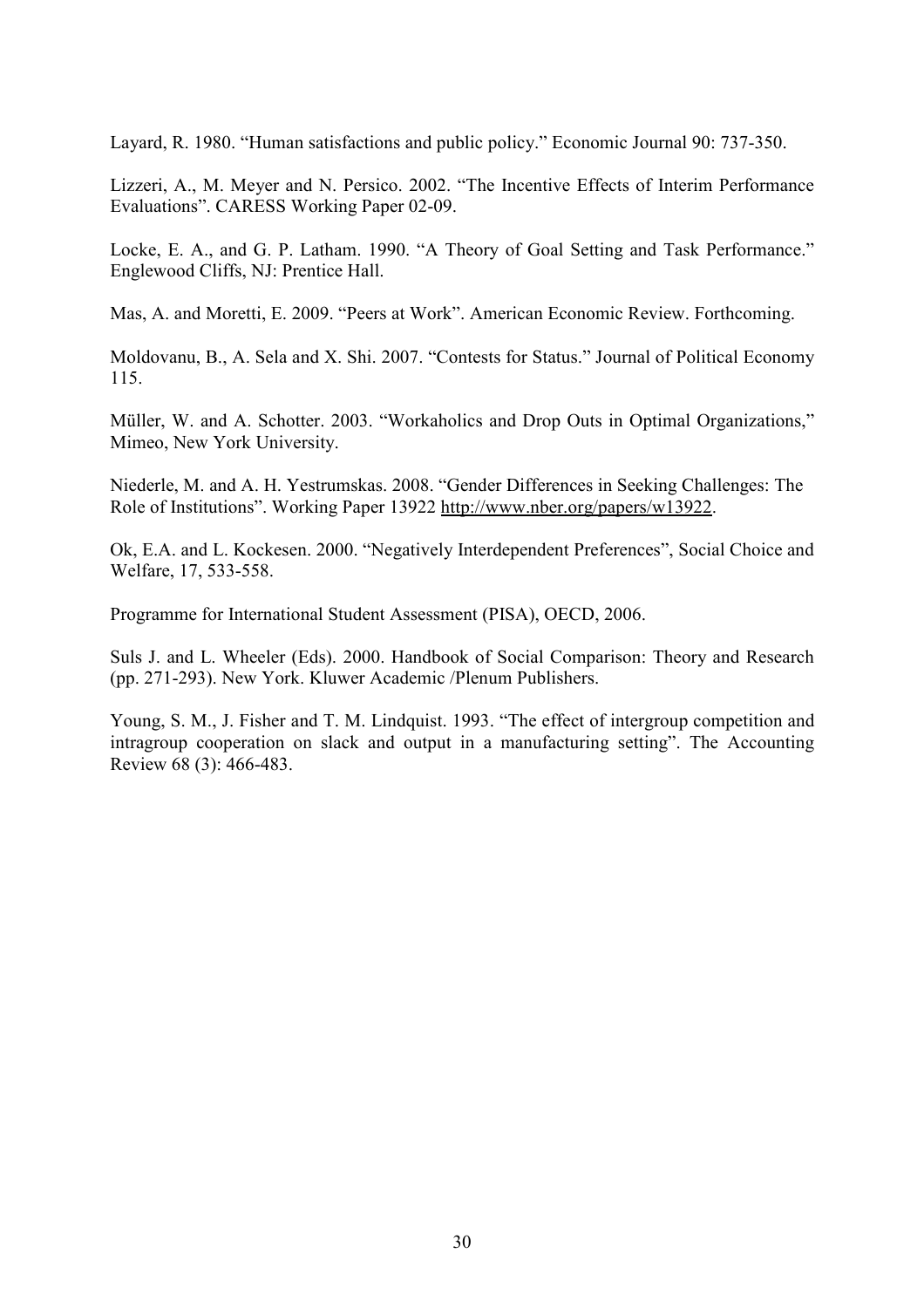# Tables and Figures

|                  |                 | Table 1. Number of Students by Year and Level |                 |                 |       |
|------------------|-----------------|-----------------------------------------------|-----------------|-----------------|-------|
|                  | Level 1         | Level 2                                       | Level 3         | Level 4         | Total |
| 1986-1987        |                 |                                               |                 |                 | 341   |
| 1987-1988        | Cohort 1        |                                               |                 |                 | 342   |
| 1988-1989        | Cohort 2        | Cohort 1                                      |                 |                 | 388   |
| 1989-1990        | Cohort 3        | Cohort 2                                      | Cohort 1        |                 | 435   |
| <b>Treatment</b> | <b>Cohort 4</b> | <b>Cohort 3</b>                               | <b>Cohort 2</b> | <b>Cohort 1</b> |       |
| 1990-1991        |                 |                                               |                 |                 | 426   |
| 1991-1992        |                 | Cohort 4                                      | Cohort 3        | <b>Cohort 2</b> | 411   |
| 1992-1993        |                 |                                               | Cohort 4        | Cohort 3        | 396   |
| 1993-1994        |                 |                                               |                 | Cohort 4        | 376   |
| 1994-1995        |                 |                                               |                 |                 | 299*  |
| Total            | 943             | 879                                           | 857             | 735             | 3414  |

Notes: The data on students' grades are provided by Oiartzo Ikastola (school) for academic years 1986-1995. The dataset contains 3,414 students but an unbalanced panel of 1,313.

\*We have one class group missing from our dataset in 1994-1995. We believe that this academic year was very similar to the other years (in terms of the number of students). We have replicated our analysis without including this year and our results remain unchanged.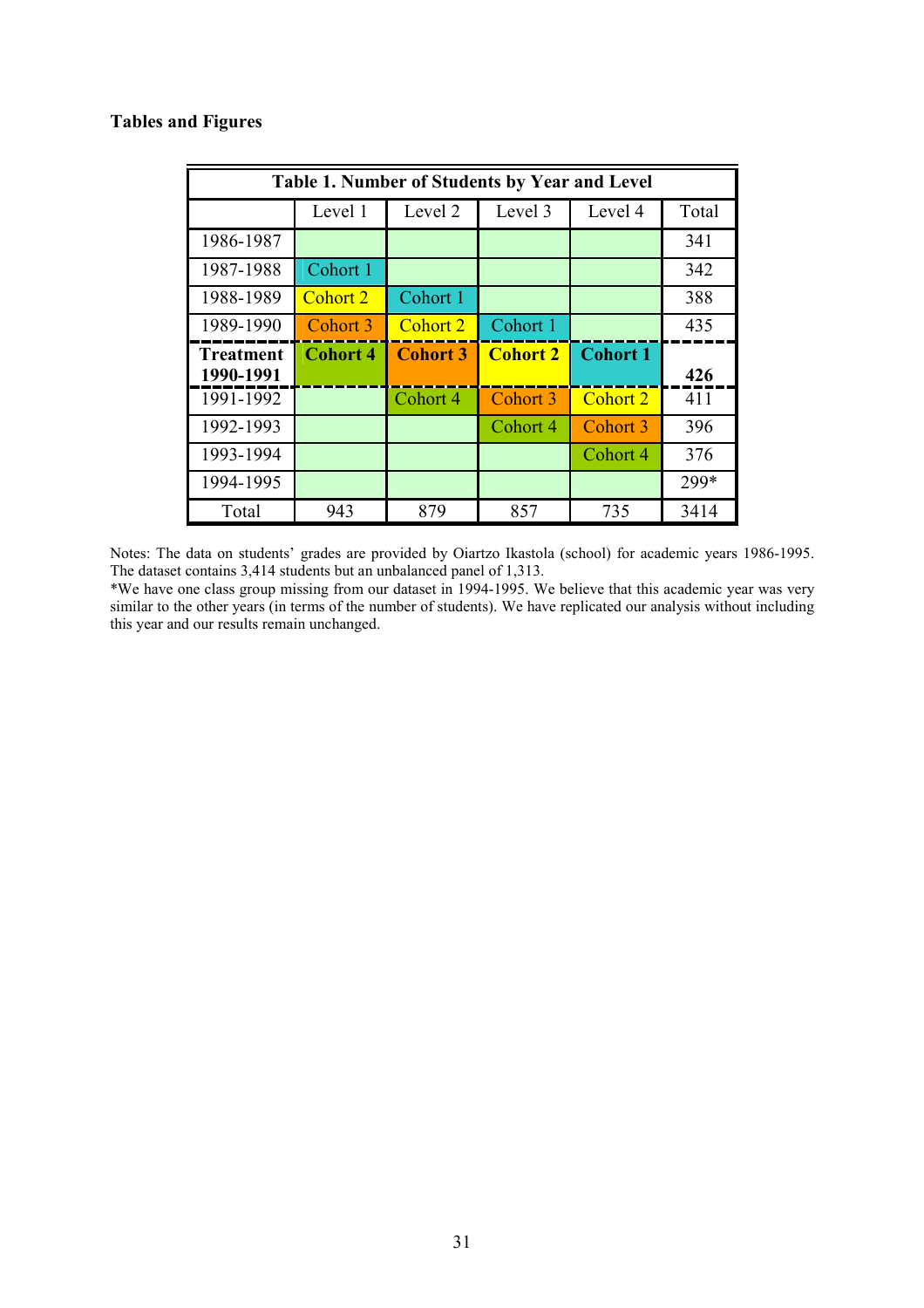| <b>Table 2. Subjects' Descriptive Statistics</b> |      |         |       |      |         |       |      |         |       |              |         |       |
|--------------------------------------------------|------|---------|-------|------|---------|-------|------|---------|-------|--------------|---------|-------|
|                                                  |      | Level 1 |       |      | Level 2 |       |      | Level 3 |       |              | Level 4 |       |
| <b>Subjects</b>                                  | Obs. | Mean    | S.D.  | Obs. | Mean    | S.D.  | Obs. | Mean    | S.D.  | Obs.         | Mean    | S.D.  |
| Basque                                           | 943  | 6.554   | 2.084 | 879  | 6.688   | 1.579 | 857  | 6.425   | 1.606 | 700          | 6.723   | 1.770 |
| Spanish                                          | 943  | 6.437   | 1.951 | 879  | 6.601   | 1.703 | 124  | 5.964   | 1.810 | 718          | 5.919   | 1.722 |
| Latin                                            |      |         |       | 879  | 6.848   | 2.068 |      |         |       |              |         |       |
| Foreign Language                                 | 943  | 6.654   | 1.901 | 879  | 6.128   | 1.902 | 855  | 6.022   | 1.940 | 714          | 5.937   | 1.699 |
| <b>Technical Drawing</b>                         | 943  | 6.413   | 1.754 |      |         |       |      |         |       |              |         |       |
| Philosophy                                       |      |         |       |      |         |       | 857  | 6.474   | 1.759 | 707          | 6.385   | 1.827 |
| Geography                                        |      |         |       | 879  | 7.130   | 1.718 |      |         |       |              |         |       |
| Music                                            | 943  | 7.277   | 1.501 |      |         |       |      |         |       |              |         |       |
| History                                          | 943  | 6.486   | 1.906 |      |         |       | 857  | 6.461   | 1.989 |              |         |       |
| Religion                                         | 943  | 7.642   | 1.155 | 879  | 7.912   | 1.220 | 733  | 7.636   | 1.202 |              |         |       |
| Mathematics                                      | 943  | 6.215   | 1.953 | 879  | 6.211   | 1.979 |      |         |       |              |         |       |
| Physics/Chemistry                                |      |         |       | 879  | 6.763   | 2.028 |      |         |       |              |         |       |
| Biology                                          | 943  | 6.599   | 1.713 |      |         |       |      |         |       |              |         |       |
| Physical Education                               | 935  | 7.505   | 1.243 | 872  | 7.416   | 1.198 | 835  | 7.328   | 1.107 |              |         |       |
| <b>EATP</b>                                      |      |         |       | 879  | 7.888   | 1.063 | 857  | 7.477   | 1.291 |              |         |       |
| <b>Third Level Options</b><br>(Arts Track):      |      |         |       |      |         |       |      |         |       |              |         |       |
| Spanish Literature                               |      |         |       |      |         |       | 306  | 6.165   | 1.704 |              |         |       |
| Latin                                            |      |         |       |      |         |       | 306  | 5.786   | 2.024 |              |         |       |
| Greek                                            |      |         |       |      |         |       | 110  | 5.805   | 1.941 |              |         |       |
| Mathematics                                      |      |         |       |      |         |       | 244  | 5.309   | 2.284 |              |         |       |
| <b>Third Level Options</b><br>(Science Track):   |      |         |       |      |         |       |      |         |       |              |         |       |
| Spanish Literature                               |      |         |       |      |         |       | 13   | 5.885   | 2.033 |              |         |       |
| Biology                                          |      |         |       |      |         |       | 539  | 6.396   | 2.007 |              |         |       |
| Physics/Chemistry                                |      |         |       |      |         |       | 550  | 5.880   | 2.349 |              |         |       |
| Mathematics                                      |      |         |       |      |         |       | 503  | 5.902   | 2.275 |              |         |       |
| <b>Fourth Level Options</b>                      |      |         |       |      |         |       |      |         |       |              |         |       |
| (Arts Track):                                    |      |         |       |      |         |       |      |         |       |              |         |       |
| Spanish Literature                               |      |         |       |      |         |       |      |         |       | 254          | 6.053   | 1.738 |
| History                                          |      |         |       |      |         |       |      |         |       | 264          | 6.443   | 1.964 |
| Latin                                            |      |         |       |      |         |       |      |         |       | 134          | 5.940   | 1.632 |
| Greek                                            |      |         |       |      |         |       |      |         |       | $\mathbf{0}$ |         |       |
| History of Art                                   |      |         |       |      |         |       |      |         |       | 274          | 6.591   | 1.717 |
| Mathematics                                      |      |         |       |      |         |       |      |         |       | 146          | 5.983   | 1.781 |
| <b>Fourth Level Options</b><br>(Science Track):  |      |         |       |      |         |       |      |         |       |              |         |       |
| Mathematics                                      |      |         |       |      |         |       |      |         |       | 434          | 6.114   | 2.031 |
| Physics                                          |      |         |       |      |         |       |      |         |       | 350          | 5.563   | 2.052 |
| Chemistry                                        |      |         |       |      |         |       |      |         |       | 387          | 5.939   | 2.136 |
| Biology                                          |      |         |       |      |         |       |      |         |       | 192          | 6.922   | 1.898 |
| Geology                                          |      |         |       |      |         |       |      |         |       | 105          | 6.600   | 1.775 |
| <b>Technical Drawing</b>                         |      |         |       |      |         |       |      |         |       | 206          | 6.238   | 1.876 |

Notes: For each level, the mean and standard deviation for grades are reported. Students study 10 subjects per level. In Levels 1 and 2 all subjects are compulsory. In Levels 3 and 4 students can choose between the Arts and the Science track and can then choose options within each track. There are, however, four subjects (Basque, Spanish Mathematics and Foreign Language) that are taught in each level.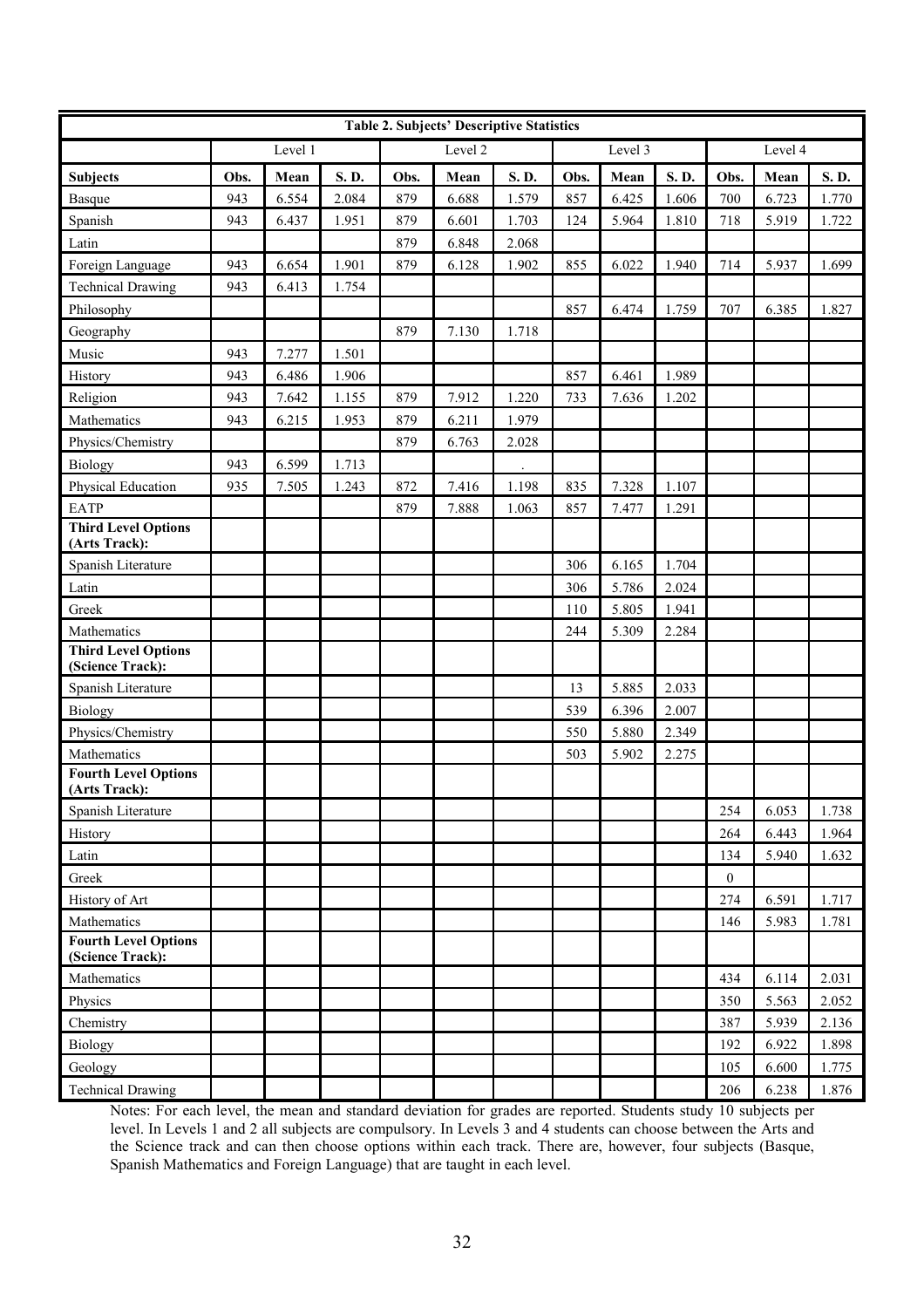|                              | <b>Table 3. Descriptive Statistics</b> |          |                  |          |
|------------------------------|----------------------------------------|----------|------------------|----------|
| Variable                     | Level 1                                | Level 2  | Level 3          | Level 4  |
| <b>Years 1986-1994</b>       |                                        |          |                  |          |
| Prop. of Girls               | 0.54                                   | 0.56     | 0.56             | 0.6      |
| Prop. of Repeaters           | 0.04                                   | 0.04     | 0.07             | 0.08     |
| Number of Groups             | 3.38                                   | 3.14     | 3.00             | 2.85     |
| Group (Average size)         | 32.61                                  | 30.64    | 32.4             | 29.33    |
| Attrition Number (by cohort) |                                        | $-10.17$ | $\boldsymbol{0}$ | $-16.17$ |
| Prop. of Science Route       |                                        | --       | 0.64             | 0.61     |
| Number of teachers           | 14                                     | 15       | 14               | 14       |
| <b>Year 1990</b>             |                                        |          |                  |          |
| Prop. of Girls               | 0.54                                   | 0.62     | 0.52             | 0.6      |
| Prop. of Repeaters           | 0.03                                   | 0.02     | 0.07             | 0.04     |
| Number of Groups             | 3.00                                   | 4.00     | 4.00             | 3.00     |
| Group (Average size)         | 30.67                                  | 32.5     | 31               | 27.67    |
| Attrition Number (by cohort) |                                        | $\theta$ | $\theta$         | 1        |
| Prop. of Science Route       |                                        |          | 0.7              | 0.56     |
| Number of teachers           | 12                                     | 14       | 13               | 15       |

Notes: For each level, the means are reported for the treatment year (1990) and all other years in the data. In Levels 1 and 2 all subjects are compulsory. Attrition is the average number of students (in a given cohort) that leave (negative sign) or that arrive (positive sign) high school.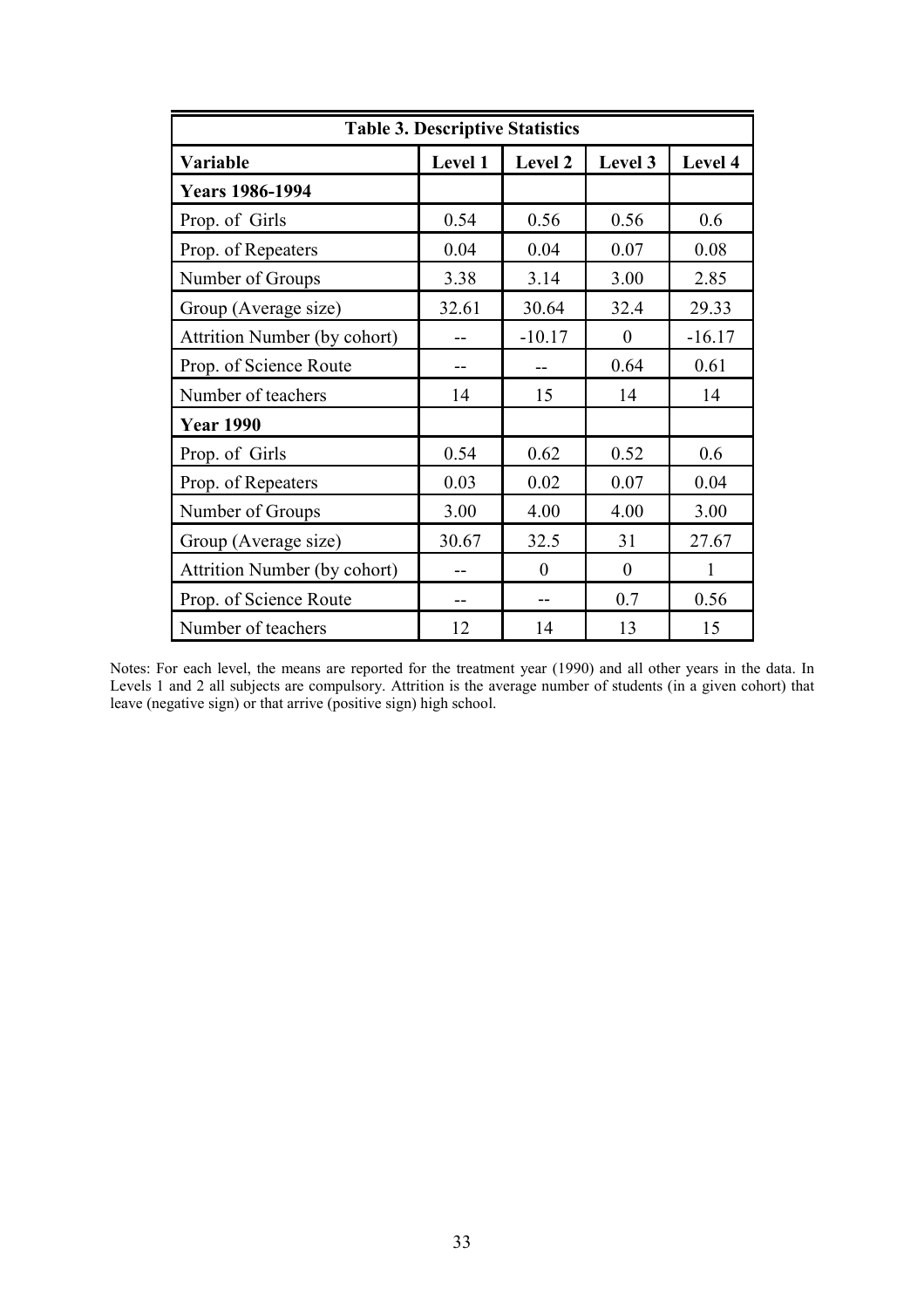|                  |            |                             |                                           |            |                                           | Table 4: Aggregate Effect on Performance (Grades): Different Estimators                  |               |               |
|------------------|------------|-----------------------------|-------------------------------------------|------------|-------------------------------------------|------------------------------------------------------------------------------------------|---------------|---------------|
|                  |            |                             |                                           |            |                                           |                                                                                          | <b>OLS</b>    | <b>OLS</b>    |
|                  | <b>OLS</b> | <b>RE</b>                   | FE                                        | <b>OLS</b> | RE                                        | FE                                                                                       | (LAG)         | (LAG)         |
| Constant         | 6.36       | 6.877                       | 7.632                                     | 5.709      | 5.337                                     | 5.542                                                                                    | 0.045         | $-0.797$      |
|                  |            |                             | $[0.046]$ *** $[0.054]$ *** $[0.048]$ *** |            | $[0.072]***$ $[0.087]***$                 | $[0.075]$ ***                                                                            | [0.110]       | $[0.114]$ *** |
| Trend            | 0.06       | $-0.092$                    | $-0.26$                                   | 0.079      | 0.07                                      | 0.065                                                                                    | $-0.042$      | $-0.034$      |
|                  |            |                             |                                           |            |                                           | $[0.010]$ *** $ [0.010]$ *** $ [0.012]$ *** $ [0.009]$ *** $ [0.012]$ *** $ [0.012]$ *** | $[0.008]$ *** | $[0.008]$ *** |
| <b>Year 1990</b> | 0.296      | 0.286                       | 0.275                                     | 0.255      | 0.272                                     | 0.273                                                                                    | 0.187         | 0.204         |
|                  |            | $[0.072]$ *** $[0.041]$ *** | $[0.039]$ ***                             |            | $[0.069]$ *** $[0.037]$ ***               | $[0.037]$ ***                                                                            | $[0.051]$ *** | $[0.047]$ *** |
| Girl             |            |                             |                                           | 0.279      | 0.323                                     |                                                                                          |               | 0.13          |
|                  |            |                             |                                           |            | $[0.046]$ *** $[0.070]$ ***               |                                                                                          |               | $[0.034]$ *** |
| Level 1          |            |                             |                                           | 0.649      | 1.069                                     | 1.054                                                                                    |               |               |
|                  |            |                             |                                           |            | $[0.066]$ *** $[0.048]$ *** $[0.048]$ *** |                                                                                          |               |               |
| Level 2          |            |                             |                                           | 0.787      | 1.068                                     | 1.059                                                                                    |               | 0.601         |
|                  |            |                             |                                           |            | $[0.067]$ *** $ [0.042]$ ***              | $[0.042]$ ***                                                                            |               | $[0.043]$ *** |
| Level 3          |            |                             |                                           | 0.376      | 0.59                                      | 0.584                                                                                    |               | 0.178         |
|                  |            |                             |                                           |            | $[0.067]$ *** $[0.037]$ ***               | $[0.037]***$                                                                             |               | $[0.042]$ *** |
| Repeater         |            |                             |                                           | $-0.965$   | 0.379                                     | 0.381                                                                                    |               | 0.945         |
|                  |            |                             |                                           |            | $[0.100]$ *** $[0.059]$ *** $[0.059]$ *** |                                                                                          |               | $[0.075]$ *** |
| $Ave(t-1)$       |            |                             |                                           |            |                                           |                                                                                          | 0.976         | 1.032         |
|                  |            |                             |                                           |            |                                           |                                                                                          | $[0.015]$ *** | $[0.015]$ *** |
| Observations     | 3414       | 3414                        | 3414                                      | 3414       | 3414                                      | 3414                                                                                     | 2156          | 2156          |

Notes: \* denotes significance at the 10% level,\*\* denotes significance at the 5% and \*\*\* denotes significance at the 1% level. The number of observations falls when using OLS (LAG) as we must restrict analysis to students in Levels 2 to 4.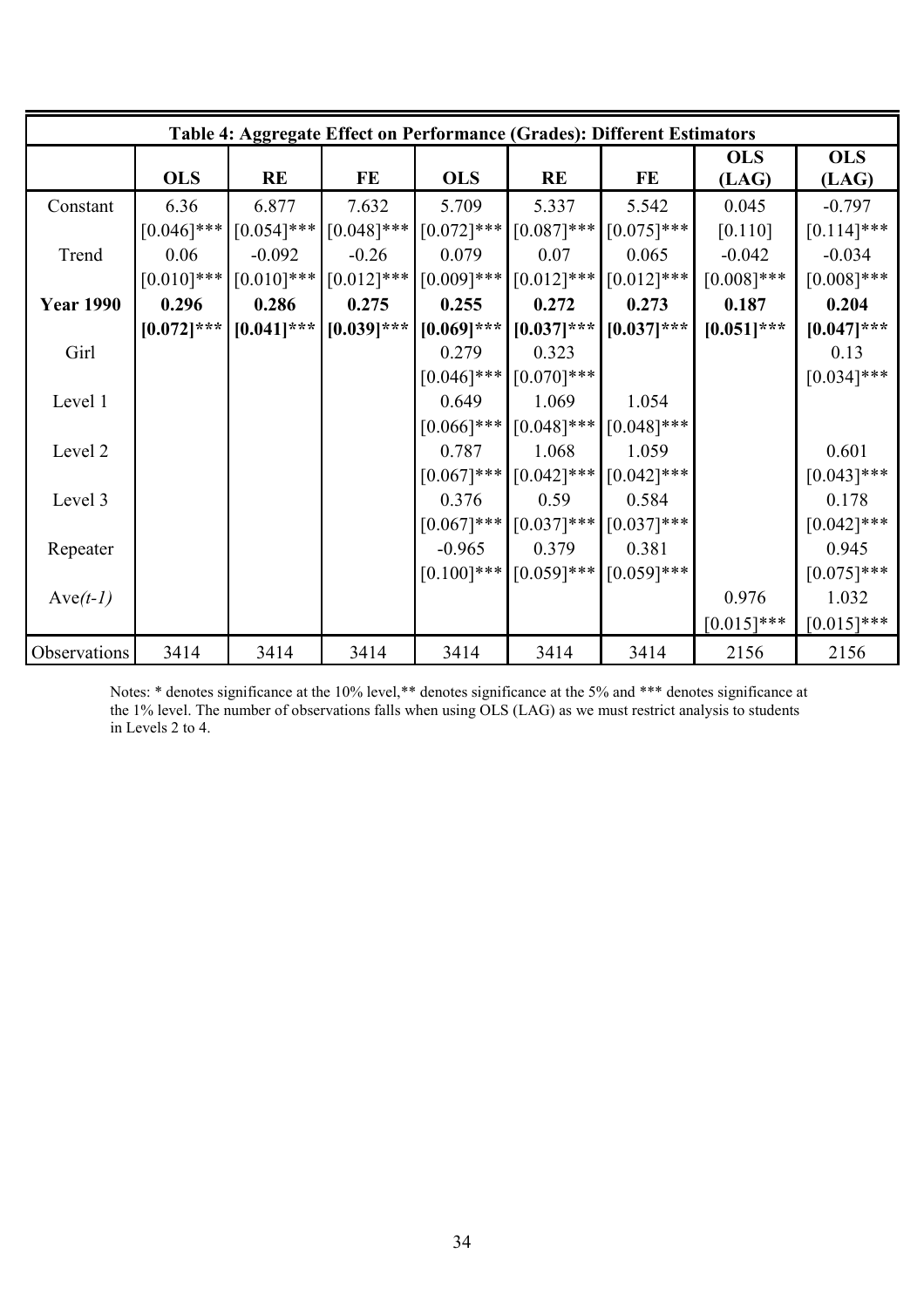|                      | Table 5: Aggregate Effect on Performance (Grades): Robustness |                |                                               |                                                                                          |                |                |  |  |  |  |  |  |  |
|----------------------|---------------------------------------------------------------|----------------|-----------------------------------------------|------------------------------------------------------------------------------------------|----------------|----------------|--|--|--|--|--|--|--|
| Constant             | 6.877                                                         | 5.337          | 6.877                                         | 5.337                                                                                    | 7.731          | 5.514          |  |  |  |  |  |  |  |
|                      |                                                               |                |                                               | $[0.054]$ *** $ [0.087]$ *** $ [0.212]$ *** $ [0.148]$ *** $ [0.107]$ *** $ [0.120]$ *** |                |                |  |  |  |  |  |  |  |
| Trend                | $-0.092$                                                      | 0.07           | $-0.092$                                      | 0.07                                                                                     | $-0.262$       | 0.053          |  |  |  |  |  |  |  |
|                      |                                                               |                |                                               | $[0.010]$ *** $ [0.012]$ *** $ [0.031]$ *** $ [0.019]$ *** $ [0.003]$ ***                |                | $[0.010]$ ***  |  |  |  |  |  |  |  |
| <b>Year 1990</b>     | 0.286                                                         | 0.272          | 0.286                                         | 0.272                                                                                    | 0.261          | 0.239          |  |  |  |  |  |  |  |
|                      |                                                               |                | $[0.041]$ *** $[0.037]$ *** $[0.071]$ *** $]$ | $[0.065]$ ***                                                                            | $[0.010]***$   | $[0.009]***$   |  |  |  |  |  |  |  |
| Girl                 |                                                               | 0.323          |                                               | 0.323                                                                                    |                | 0.362          |  |  |  |  |  |  |  |
|                      |                                                               | $[0.070]$ ***  |                                               | $[0.092]$ ***                                                                            |                | $[0.058]$ ***  |  |  |  |  |  |  |  |
| Level 1              |                                                               | 1.069          |                                               | 1.069                                                                                    |                | 1.077          |  |  |  |  |  |  |  |
|                      |                                                               | $[0.048]$ ***  |                                               | $[0.081]$ ***                                                                            |                | $[0.031]$ ***  |  |  |  |  |  |  |  |
| Level 2              |                                                               | 1.068          |                                               | 1.068                                                                                    |                | 1.065          |  |  |  |  |  |  |  |
|                      |                                                               | $[0.042]***$   |                                               | $[0.086]$ ***                                                                            |                | $[0.022]$ ***  |  |  |  |  |  |  |  |
| Level 3              |                                                               | 0.59           |                                               | 0.59                                                                                     |                | 0.602          |  |  |  |  |  |  |  |
|                      |                                                               | $[0.037]$ ***  |                                               | $[0.075]$ ***                                                                            |                | $[0.014]***$   |  |  |  |  |  |  |  |
| Repeater             |                                                               | 0.379          |                                               | 0.379                                                                                    |                |                |  |  |  |  |  |  |  |
|                      |                                                               | $[0.059]$ ***  |                                               | $[0.067]***$                                                                             |                |                |  |  |  |  |  |  |  |
| Cluster              |                                                               |                |                                               |                                                                                          |                |                |  |  |  |  |  |  |  |
| (by Class and Year)  | N <sub>o</sub>                                                | N <sub>0</sub> | Yes                                           | Yes                                                                                      | N <sub>0</sub> | N <sub>0</sub> |  |  |  |  |  |  |  |
| Teacher Fixed Effect | N <sub>0</sub>                                                | N <sub>0</sub> | N <sub>0</sub>                                | N <sub>0</sub>                                                                           | Yes            | Yes            |  |  |  |  |  |  |  |
| Observations         | 3414                                                          | 3414           | 3414                                          | 3414                                                                                     | 35218          | 35218          |  |  |  |  |  |  |  |

Notes: \* denotes significance at the 10% level,\*\* denotes significance at the 5% and \*\*\* denotes significance at the 1% level. All estimations are done using random effects (RE) estimation. The number of observations increases approximately by a factor 10 when we control for teacher fixed effects because we must change the dimensionality of the data. Initially, we look by individual over time but now, since each student does 10 different subjects with different teachers, we reshape the data to allow for this additional feature.

| Table 6: Year 1990 Effect on Performance (Grades) by Levels |                        |                                          |                     |                  |                        |  |  |  |  |  |  |
|-------------------------------------------------------------|------------------------|------------------------------------------|---------------------|------------------|------------------------|--|--|--|--|--|--|
|                                                             | All Levels             | Level 2<br>Level 3<br>Level 1<br>Level 4 |                     |                  |                        |  |  |  |  |  |  |
| Equation<br>(5.1)                                           | 0.286<br>$[0.041]$ *** | 0.531<br>$[0.141]$ ***                   | 0.018<br>[0.117]    | 0.099<br>[0.130] | 0.585<br>$[0.183]$ *** |  |  |  |  |  |  |
| Equation<br>(5.2)                                           | 0.272<br>$[0.037]$ *** | 0.511<br>$[0.138]$ ***                   | $-0.027$<br>[0.116] | 0.112<br>[0.127] | 0.558<br>$[0.181]$ *** |  |  |  |  |  |  |
| <b>Observations</b>                                         | 3414                   | 943                                      | 879                 | 857              | 735                    |  |  |  |  |  |  |

Notes: \* denotes significance at the 10% level,\*\* denotes significance at the 5% and \*\*\* denotes significance at the 1% level. We report the coefficients and standard errors for only the Year 1990 variable but in the regression we include all the variables in equations (5.1) and (5.2), respectively. Estimations using All Levels are done using random effects (RE) estimation and OLS estimation is used when we estimate each level separately.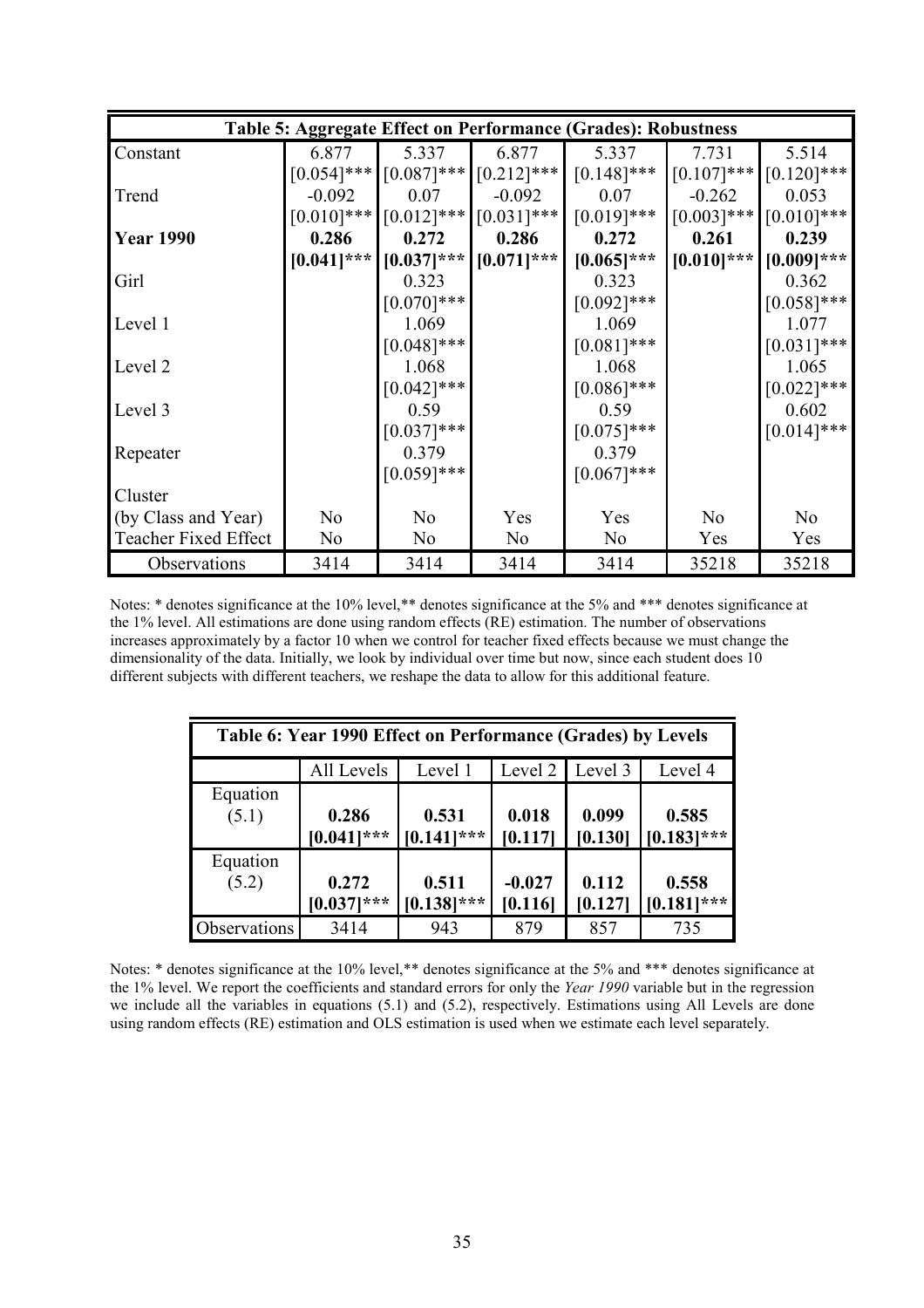|                  | Table 7: Effect on Performance (Grades) by Gender |               |              |               |               |
|------------------|---------------------------------------------------|---------------|--------------|---------------|---------------|
|                  | All Levels                                        | Level 1       | Level 2      | Level 3       | Level 4       |
| Constant         | 6.746                                             | 6.127         | 6.389        | 6.105         | 5.876         |
|                  | $[0.070]$ ***                                     | $[0.090]$ *** | $[0.097]***$ | $[0.116]$ *** | $[0.139]$ *** |
| Trend            | $-0.09$                                           | 0.13          | 0.114        | 0.052         | $-0.002$      |
|                  | $[0.010]$ ***                                     | $[0.017]***$  | $[0.017]***$ | $[0.019]$ *** | [0.022]       |
| <b>Year 1990</b> | 0.341                                             | 0.489         | 0.083        | 0.138         | 0.676         |
|                  | $[0.063]$ ***                                     | $[0.207]**$   | [0.188]      | [0.188]       | $[0.288]$ **  |
| Girl             | 0.216                                             | 0.257         | 0.222        | 0.355         | 0.39          |
|                  | $[0.077]$ ***                                     | $[0.088]$ *** | $[0.091]**$  | $[0.100]$ *** | $[0.123]$ *** |
| Girl*Year 1990   | $-0.097$                                          | 0.072         | $-0.134$     | $-0.035$      | $-0.143$      |
|                  | [0.083]                                           | [0.282]       | [0.241]      | [0.259]       | [0.372]       |
| Observations     | 3414                                              | 943           | 879          | 857           | 735           |

Notes: \* denotes significance at the 10% level,\*\* denotes significance at the 5% and \*\*\* denotes significance at the 1% level. Estimations using All Levels are done using random effects (RE) estimation and OLS estimation is used when we estimate each level separately.

| <b>Table 8: Effect on Performance (Grades) by Subject Groups</b> |                                        |                                 |                                |                                      |                                   |  |  |  |  |  |
|------------------------------------------------------------------|----------------------------------------|---------------------------------|--------------------------------|--------------------------------------|-----------------------------------|--|--|--|--|--|
|                                                                  | All Levels                             | Level 1                         | Level 2                        | Level 3                              | Level 4                           |  |  |  |  |  |
| Languages                                                        | 0.165<br>$[0.044]$ ***                 | 0.728<br>$[0.191]$ ***          | $-0.144$<br>[0.145]            | 0.195<br>[0.158]                     | 0.587<br>$[0.182]$ ***            |  |  |  |  |  |
| <b>Sciences</b>                                                  | 0.385<br>$[0.065]$ ***                 | $[0.182]$ ***                   | 0.361<br>$[0.177]$ **          | 0.1<br>[0.222]                       | 0.65<br>$[0.223]$ ***             |  |  |  |  |  |
| <b>Arts</b>                                                      | 0.336                                  | 0.146                           | 0.186                          | 0.685                                | 0.265                             |  |  |  |  |  |
| <b>Others</b>                                                    | $[0.063]$ ***<br>0.157<br>$[0.041]***$ | [0.209]<br>0.245<br>$[0.104]**$ | [0.191]<br>$-0.066$<br>[0.078] | $[0.162]$ ***<br>$-0.098$<br>[0.086] | [0.205]<br><b>NA</b><br><b>NA</b> |  |  |  |  |  |
| Observations                                                     | 3404                                   | 943                             | 879                            | 857                                  | 725                               |  |  |  |  |  |

Notes: \* denotes significance at the 10% level,\*\* denotes significance at the 5% and \*\*\* denotes significance at the 1% level. Estimations using All Levels are done using random effects (RE) estimation and OLS estimation is used when we estimate each level separately. Language subjects include Basque, Spanish, Foreign Language; Science subjects include Mathematics, Biology, Chemistry, Physics, Geology, Technical Drawing; Art subjects include History, Latin, Philosophy, Literature, Greek, History of Art; Other subjects include EATP, Physical Education, Religion/Ethics, Music, Drawing.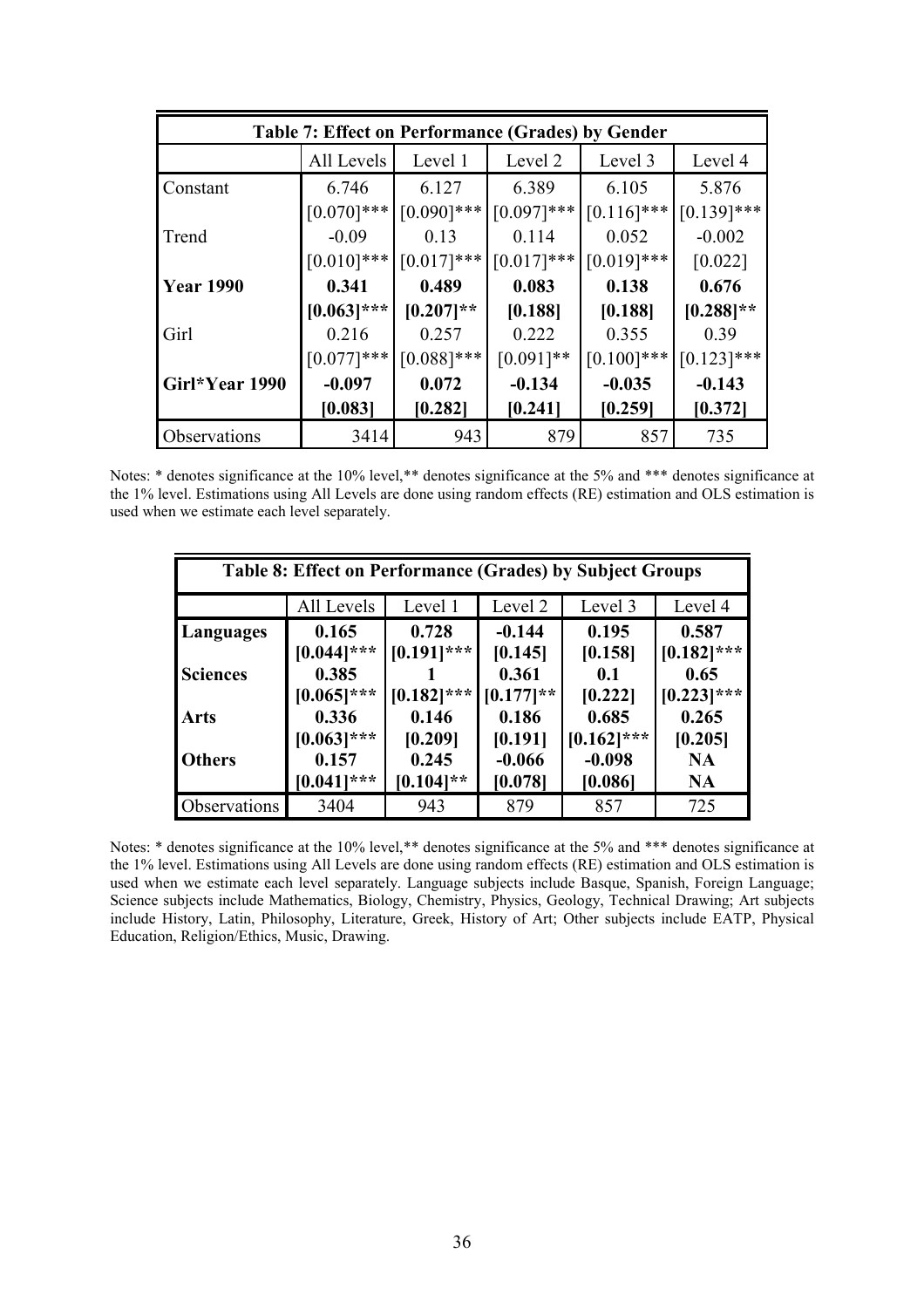|            | Table 9: Quantile Estimation using Equation (5.2): Coefficients of (Year_1990) by Levels |               |              |             |               |              |               |               |               |  |  |  |  |
|------------|------------------------------------------------------------------------------------------|---------------|--------------|-------------|---------------|--------------|---------------|---------------|---------------|--|--|--|--|
|            |                                                                                          | Percentiles   |              |             |               |              |               |               |               |  |  |  |  |
|            | 10                                                                                       | 20            | 30           | 40          | 50            | 60           | 70            | 80            | 90            |  |  |  |  |
| All Levels | 0.375                                                                                    | 0.3           | 0.231        | 0.19        | 0.2           | 0.178        | 0.254         | 0.218         | 0.33          |  |  |  |  |
|            | $[0.104]$ ***                                                                            | $[0.081]$ *** | $[0.111]$ ** | $[0.082]**$ | $[0.081]$ **  | $[0.088]$ ** | $[0.084]$ *** | $[0.081]$ *** | $[0.090]$ *** |  |  |  |  |
| Level 1    | 0.75                                                                                     | 0.56          | 0.36         | 0.35        | 0.36          | 0.338        | 0.333         | 0.675         | 0.57          |  |  |  |  |
|            | $[0.300]$ **                                                                             | $[0.182]$ *** | $[0.184]$ *  | [0.222]     | $[0.201]*$    | $[0.200]*$   | $[0.166]$ **  | $[0.200]$ *** | $[0.156]$ *** |  |  |  |  |
| Level 2    | $-0.2$                                                                                   | $-0.025$      | 0.05         | 0.14        | 0.0375        | $-0.08$      | 0.02          | 0.075         | $-0.107$      |  |  |  |  |
|            | [0.156]                                                                                  | [0.151]       | [0.140]      | [0.142]     | [0.170]       | [0.171]      | [0.169]       | [0.126]       | [0.136]       |  |  |  |  |
| Level 3    | 0.336                                                                                    | 0.06          | 0.117        | 0.0333      | $-0.01$       | 0.225        | 0.0333        | 0.225         | 0.14          |  |  |  |  |
|            | $[0.134]$ **                                                                             | [0.182]       | [0.162]      | [0.164]     | [0.178]       | [0.161]      | [0.178]       | [0.181]       | [0.235]       |  |  |  |  |
| Level 4    | 0.688                                                                                    | 0.638         | 0.464        | 0.525       | 0.463         | 0.455        | 0.313         | 0.545         | 0.337         |  |  |  |  |
|            | $[0.316]$ **                                                                             | $[0.276]$ **  | $[0.268]$ *  | $[0.227]**$ | $[0.130]$ *** | $[0.207]**$  | [0.252]       | $[0.281]$ *   | [0.290]       |  |  |  |  |

Notes: \* denotes significance at the 10% level,\*\* denotes significance at the 5% and \*\*\* denotes significance at the 1% level.

|            | Table 10: Quantile Estimation using Equation (5.3): Coefficients of (Year 1990*Girl) by |             |           |          |           |           |          |          |             |  |  |  |
|------------|-----------------------------------------------------------------------------------------|-------------|-----------|----------|-----------|-----------|----------|----------|-------------|--|--|--|
| Level      |                                                                                         |             |           |          |           |           |          |          |             |  |  |  |
|            |                                                                                         | Percentiles |           |          |           |           |          |          |             |  |  |  |
|            | 10                                                                                      | 20          | 30        | 40       | 50        | 60        | 70       | 80       | 90          |  |  |  |
| All Levels | 0.02                                                                                    | $-0.213$    | $-0.093$  | 0.019    | $-0.05$   | 0.017     | 0.159    | $-0.136$ | 0.033       |  |  |  |
|            | [0.212]                                                                                 | [0.180]     | [0.226]   | [0.174]  | [0.165]   | [0.194]   | [0.169]  | [0.156]  | [0.193]     |  |  |  |
| Level 1    | 0.075                                                                                   | $-0.11$     | $-0.04$   | 0.1      | $-0.03$   | 0.271     | 0.355    | 0.45     | 0.075       |  |  |  |
|            | [0.614]                                                                                 | [0.352]     | [0.356]   | [0.451]  | [0.408]   | [0.364]   | [0.363]  | [0.370]  | [0.258]     |  |  |  |
| Level 2    | $\theta$                                                                                | $-0.05$     | $-0.236$  | $-0.1$   | $-0.0625$ | $-0.0214$ | $-0.12$  | $-0.25$  | $-0.525$    |  |  |  |
|            | [0.321]                                                                                 | [0.305]     | [0.281]   | [0.280]  | [0.357]   | [0.352]   | [0.350]  | [0.248]  | $[0.276]$ * |  |  |  |
| Level 3    | $-0.0786$                                                                               | $-0.4$      | $-0.0833$ | $-0.142$ | $-0.13$   | 0.138     | 0.403    | 0.15     | 0.167       |  |  |  |
|            | [0.252]                                                                                 | [0.332]     | [0.326]   | [0.333]  | [0.345]   | [0.363]   | [0.366]  | [0.343]  | [0.453]     |  |  |  |
| Level 4    | $-0.25$                                                                                 | $-0.375$    | 0.11      | 0.275    | $-0.138$  | $-0.387$  | $-0.188$ | $-0.318$ | 0.369       |  |  |  |
|            | [0.647]                                                                                 | [0.536]     | [0.463]   | [0.445]  | [0.270]   | [0.378]   | [0.475]  | [0.514]  | [0.536]     |  |  |  |

Notes: \* denotes significance at the 10% level,\*\* denotes significance at the 5% and \*\*\* denotes significance at the 1% level.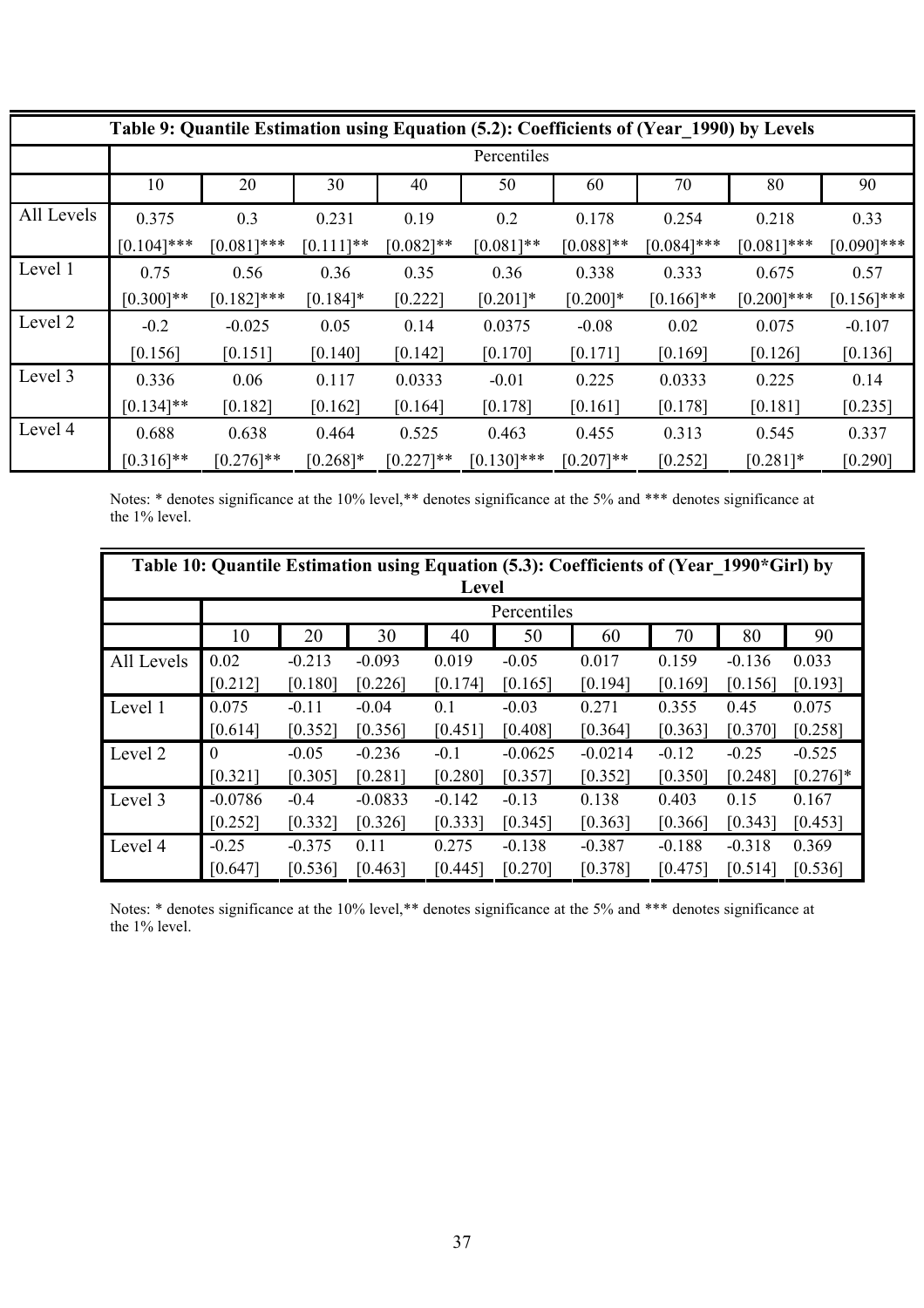|              | Table 11: Quantile Estimation using Equation (5.3): Coefficients of (Year 1990*Girl) by Subject |              |                  |                  |               |                |           |                 |              |  |  |  |
|--------------|-------------------------------------------------------------------------------------------------|--------------|------------------|------------------|---------------|----------------|-----------|-----------------|--------------|--|--|--|
|              |                                                                                                 | Percentiles  |                  |                  |               |                |           |                 |              |  |  |  |
|              | 10                                                                                              | 20           | 30               | 40               | 50            | 60             | 70        | 80              | 90           |  |  |  |
| All Subjects | 0.02                                                                                            | $-0.213$     | $-0.093$         | 0.019            | $-0.05$       | 0.017          | 0.159     | $-0.136$        | 0.033        |  |  |  |
|              | [0.212]                                                                                         | [0.180]      | [0.226]          | [0.174]          | [0.165]       | [0.194]        | [0.169]   | [0.156]         | [0.193]      |  |  |  |
| Science      | 0                                                                                               | 0.25         | 0.156            | 0.275            | 0.467         | 0.500          | $-0.125$  | 0.250           | $-0.400$     |  |  |  |
|              | $[3.29e-07]$                                                                                    | [0.215]      | [0.310]          | [0.277]          | $[0.213]$ **  | $[0.261]$ *    | [0.244]   | $[0.105]$ **    | $[0.211]*$   |  |  |  |
| Languages    | $-0.167$                                                                                        | $-0.212$     | $-0.25$          | $-0.141$         | $-0.15$       | $-0.0833$      | 0.0238    | $-0.0833$       | $-0.167$     |  |  |  |
|              | $.76e-07$ <sup>***</sup>                                                                        | [0.239]      | [0.249]          | [0.206]          | [0.219]       | [0.178]        | [0.215]   | $[2.58e-07]***$ | [0.154]      |  |  |  |
| Arts         | 0.500                                                                                           | 0            | 0.190            | $-0.1$           | 0.300         | $-0.0312$      | 0.0938    | $\Omega$        | $\left($     |  |  |  |
|              | $[2.60e-08]$ ***                                                                                | $[2.52e-08]$ | $[0.0289]$ ***   | [0.120]          | $[0.162]$ *   | [0.248]        | [0.181]   | [1.42e-08]      | $[3.42e-08]$ |  |  |  |
| Others       | $-0.104$                                                                                        | $-0.0926$    | $-0.0357$        | $-0.250$         | $-0.500$      | $-0.375$       | $-0.125$  | $-0.125***$     | $-0.183$     |  |  |  |
|              | [0.156]                                                                                         | [0.0908]     | $[1.01e-08]$ *** | $1.58e-08$ ] *** | $[0.0412]***$ | $[0.0865]$ *** | $[0]$ *** | $[5.44e-08]$    | $[0.111]$ *  |  |  |  |

Notes: \* denotes significance at the 10% level,\*\* denotes significance at the 5% and \*\*\* denotes significance at the 1% level.

|                        |               |               |               |               | Table 12: Effect on Performance (Grades) by Ability |               |               |               |
|------------------------|---------------|---------------|---------------|---------------|-----------------------------------------------------|---------------|---------------|---------------|
|                        |               | All Levels    |               | Level 2       |                                                     | Level 3       |               | Level 4       |
| Constant               | 6.044         | 4.988         | 5.739         | 5.721         | 5.393                                               | 5.247         | 5.373         | 5.183         |
|                        | $[0.071]$ *** | $[0.092]$ *** | $[0.075]$ *** | $[0.083]$ *** | $[0.087]$ ***                                       | $[0.099]$ *** | $[0.140]$ *** | $[0.153]$ *** |
| Trend                  | $-0.042$      | 0.043         | 0.091         | 0.092         | 0.034                                               | 0.04          | $-0.066$      | $-0.066$      |
|                        | $[0.012]$ *** | $[0.013]$ *** | $[0.014]$ *** | $[0.014]$ *** | $[0.016]$ **                                        | $[0.016]$ **  | $[0.023]$ *** | $[0.023]$ *** |
| <b>Year 1990</b>       | 0.194         | 0.254         | $-0.178$      | $-0.188$      | 0.144                                               | 0.169         | 0.603         | 0.65          |
|                        | $[0.077]$ **  | $[0.069]$ *** | [0.118]       | [0.119]       | [0.125]                                             | [0.124]       | $[0.197]$ *** | $[0.196]$ *** |
| Above $(t-1)$          | 1.504         | 1.441         | 1.833         | 1.819         | 1.992                                               | 1.978         | 2.131         | 2.182         |
|                        | $[0.057]$ *** | $[0.054]$ *** | $[0.066]$ *** | $[0.068]$ *** | $[0.072]$ ***                                       | $[0.074]$ *** | $[0.103]$ *** | $[0.108]$ *** |
| Above $(t-1)*$ Year 90 | 0.048         | $-0.081$      | 0.123         | 0.128         | 0.066                                               | 0.04          | $-0.01$       | $-0.058$      |
|                        | [0.111]       | [0.099]       | [0.163]       | [0.163]       | [0.181]                                             | [0.180]       | [0.284]       | [0.283]       |
| Level 2                |               | 0.975         |               |               |                                                     |               |               |               |
|                        |               | $[0.047]$ *** |               |               |                                                     |               |               |               |
| Level 3                |               | 0.489         |               |               |                                                     |               |               |               |
|                        |               | $[0.043]$ *** |               |               |                                                     |               |               |               |
| Girl                   |               | 0.24          |               | 0.051         |                                                     | 0.231         |               | 0.211         |
|                        |               | $[0.062]$ *** |               | $[0.061]$     |                                                     | $[0.066]$ **  |               | $[0.098]**$   |
| Repeater               |               | 0.445         |               | $-0.108$      |                                                     | $-0.057$      |               | 0.464         |
|                        |               | $[0.076]$ *** |               | [0.153]       |                                                     | [0.129]       |               | $[0.188]$ **  |
| Observations           | 2152          | 2152          | 777           | 777           | 771                                                 | 771           | 604           | 604           |

Notes: \* denotes significance at the 10% level,\*\* denotes significance at the 5% and \*\*\* denotes significance at the 1% level. Estimations using All Levels are done using random effects (RE) estimation and OLS estimation is used when we estimate each level separately. The number of observations falls when using All Levels as we must restrict analysis to students in Levels 2 to 4.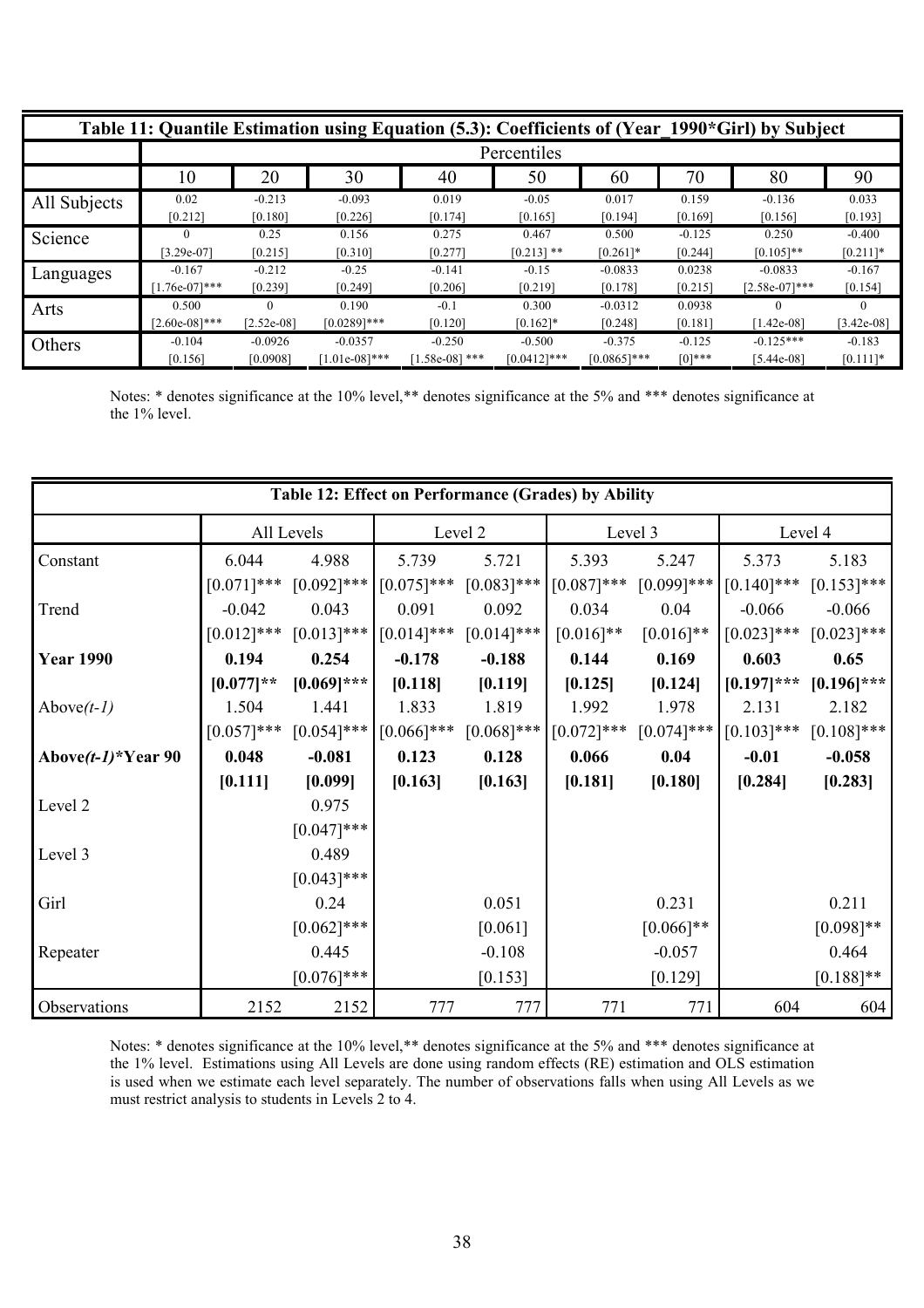| Table 13: Differential in Grade Group Transition between<br>1990 and all other years |             |                |          |          |          |  |  |
|--------------------------------------------------------------------------------------|-------------|----------------|----------|----------|----------|--|--|
|                                                                                      |             | Grade Group(t) |          |          |          |  |  |
|                                                                                      |             | A              | h        | c.       | D        |  |  |
| Grade                                                                                | a           | 22.25          | $-16.76$ | $-5.26$  | $-0.23$  |  |  |
| $Group(t-1)$                                                                         | b           | 8.37           | 3.23     | $-12.54$ | 0.94     |  |  |
|                                                                                      | $\mathbf c$ | $-0.50$        | 0.16     | 11.68    | $-11.34$ |  |  |
|                                                                                      |             | 0.00           | $-1.30$  | 17.46    | $-16.16$ |  |  |

Notes: The Grade Groups are classified as: (a) 8 and 10, (b) 7 and 7.9, (c) 5 and 6.9 and (d) 1.5 and 4.9. Each cell computes the difference between Year 1990 grade group and the grade group of the rest of the years. This table is derived using the transition rate table in Table A2 in the Appendix.

| Table 14: Effect on Dispersion of Performance (Variance of Grades) |               |               |               |               |               |               |               |               |               |               |
|--------------------------------------------------------------------|---------------|---------------|---------------|---------------|---------------|---------------|---------------|---------------|---------------|---------------|
|                                                                    | All Levels    |               | Level 1       |               | Level 2       |               | Level 3       |               | Level 4       |               |
| Constant                                                           | 2.267         | 2.344         | 2.073         | 2.206         | 1.667         | 1.679         | 1.561         | 1.563         | 1.477         | 1.671         |
|                                                                    | $[0.145]$ *** | $[0.151]$ *** | $[0.169]$ *** | $[0.186]$ *** | $[0.194]$ *** | $[0.211]$ *** | $[0.210]$ *** | $[0.223]$ *** | $[0.295]$ *** | $[0.315]$ *** |
| Trend                                                              | 0.03          | 0.031         | $-0.14$       | $-0.14$       | $-0.022$      | $-0.021$      | 0.087         | 0.086         | 0.231         | 0.235         |
|                                                                    | [0.019]       | $[0.019]*$    | $[0.032]$ *** | $[0.032]$ *** | [0.035]       | [0.035]       | $[0.036]$ **  | $[0.036]$ **  | $[0.048]$ *** | $[0.048]$ *** |
| Year 90                                                            | $-0.067$      | $-0.103$      | $-0.331$      | $-0.647$      | 0.319         | 0.725         | 0.124         | 0.019         | $-0.479$      | $-0.625$      |
|                                                                    | [0.140]       | [0.195]       | [0.264]       | [0.354]       | [0.240]       | $[0.345]$ *   | [0.239]       | [0.327]       | [0.393]       | [0.566]       |
| Level 1                                                            | $-0.679$      | $-0.678$      |               |               |               |               |               |               |               |               |
|                                                                    | $[0.134]$ *** | $[0.134]$ *** |               |               |               |               |               |               |               |               |
| Level 2                                                            | $-0.782$      | $-0.783$      |               |               |               |               |               |               |               |               |
|                                                                    | $[0.135]$ *** | $[0.135]$ *** |               |               |               |               |               |               |               |               |
| Level 3                                                            | $-0.544$      | $-0.543$      |               |               |               |               |               |               |               |               |
|                                                                    | $[0.135]$ *** | $[0.135]$ *** |               |               |               |               |               |               |               |               |
| Girl                                                               | $-0.124$      | $-0.109$      | 0.071         | 0.087         | $-0.192$      | $-0.18$       | $-0.331$      | $-0.335$      | $-0.044$      | 0.003         |
|                                                                    | [0.093]       | [0.094]       | [0.157]       | [0.158]       | [0.171]       | $[0.171]$     | $[0.171]$ *   | $[0.172]$ *   | [0.250]       | $[0.251]$     |
| Repeater                                                           | $-0.304$      | $-0.371$      | 0.852         | 0.762         | $-0.309$      | $-0.353$      | $-0.108$      | $-0.106$      | $-1.405$      | $-1.57$       |
|                                                                    | [0.202]       | $[0.205]*$    | $[0.420]$ **  | $[0.425]$     | [0.434]       | $[0.444]$     | $[0.330]$     | [0.335]       | $[0.444]$ *** | $[0.454]$ *** |
| Above_Mean                                                         |               | $-0.178$      |               | $-0.273$      |               | $-0.038$      |               | 0.001         |               | $-0.466$      |
|                                                                    |               | [0.100]       |               | [0.167]       |               | [0.188]       |               | [0.186]       |               | [0.265]       |
| (Above Mean)                                                       |               |               |               |               |               |               |               |               |               |               |
| $*Yr90$                                                            |               | 0.068         |               | 0.676         |               | $-0.778$      |               | 0.229         |               | 0.302         |
|                                                                    |               | [0.279]       |               | [0.531]       |               | [0.479]       |               | [0.480]       |               | [0.784]       |
| Observations                                                       | 3414          | 3414          | 943           | 943           | 879           | 879           | 857           | 857           | 735           | 735           |

Notes: \* denotes significance at the 10% level,\*\* denotes significance at the 5% and \*\*\* denotes significance at the 1% level. Estimations using All Levels are done using random effects (RE) estimation and OLS estimation is used when we estimate each level separately. The dependent variable is the variance of the average grade.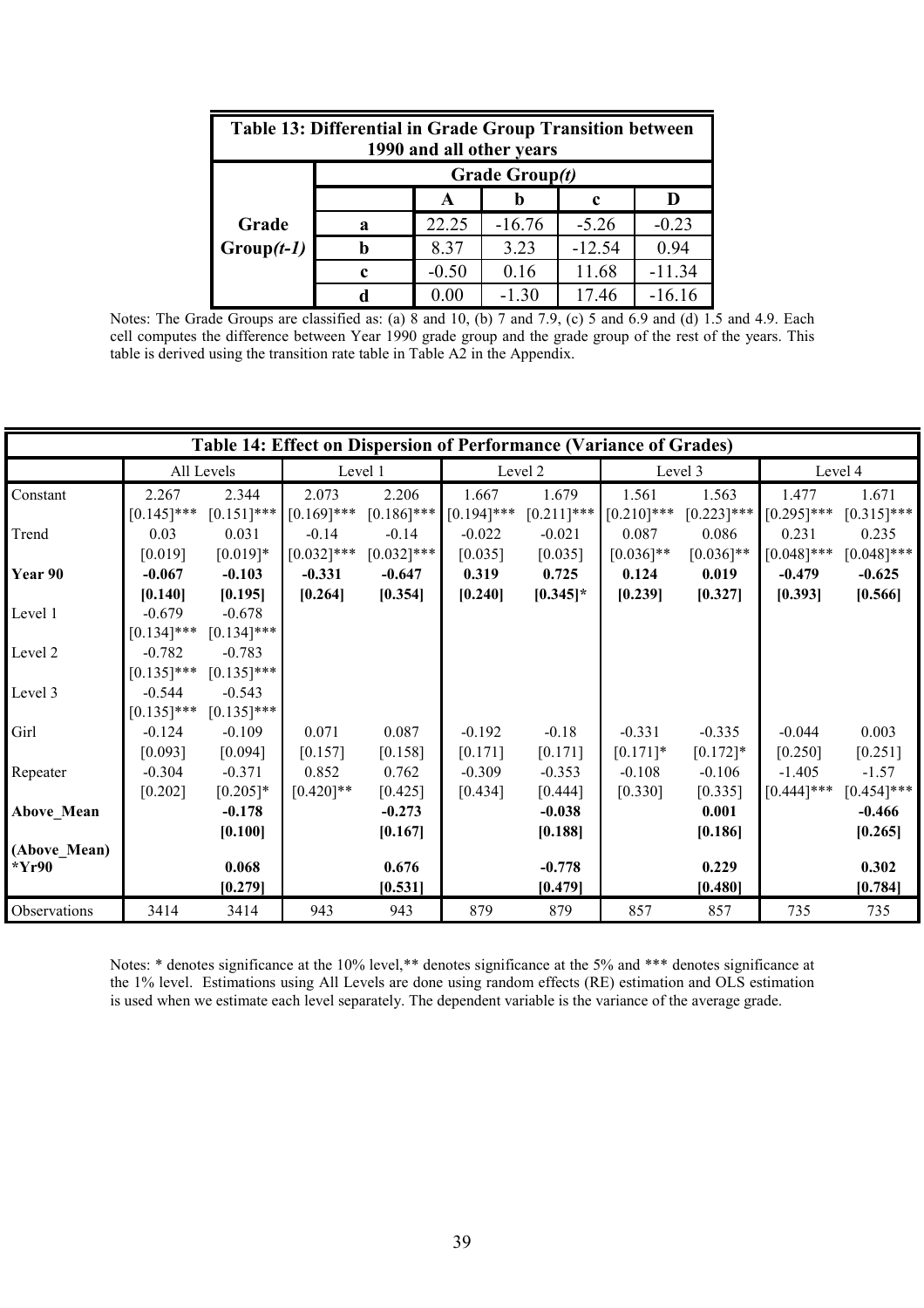| <b>Table 15: Lasting Effect on Performance (Grades)</b> |                                   |                                     |                                     |                                         |  |  |
|---------------------------------------------------------|-----------------------------------|-------------------------------------|-------------------------------------|-----------------------------------------|--|--|
|                                                         | Level 1                           | Level 2                             | Level 3                             | Level 4                                 |  |  |
| Constant                                                | 6.720                             | 6.960                               | 6.545                               | 6.079                                   |  |  |
| <b>Year 1990</b>                                        | [0.0452]<br>$0.594***$<br>[0.145] | $[0.0496]$ ***<br>0.0234<br>[0.122] | $[0.0594]$ ***<br>0.0722<br>[0.134] | $[0.0812]***$<br>0.614<br>$[0.190]$ *** |  |  |
| <b>Year 1991</b>                                        |                                   | $-0.0546$                           | 0.0911                              | 0.300                                   |  |  |
| <b>Year 1992</b>                                        |                                   | [0.138]                             | [0.135]<br>$-0.234$<br>[0.146]      | $[0.179]$ *<br>$-0.300$<br>$[0.170]$ *  |  |  |
| <b>Year 1993</b>                                        |                                   |                                     |                                     | 0.222<br>[0.176]                        |  |  |
| Observations                                            | 943                               | 879                                 | 857                                 | 735                                     |  |  |

Notes: \* denotes significance at the 10% level,\*\* denotes significance at the 5% and \*\*\* denotes significance at the 1% level. All regressions are estimated using OLS. The dummy variables Year1991, Year1992 and Year1993 denote lasting effect. For example, a student in Level 1 in 1990 will be in Level 2 in 1991.

| Table 16: Aggregate Effect on Performance (Grades):<br><b>Selectividad Grades</b> |               |               |                |                |  |  |  |
|-----------------------------------------------------------------------------------|---------------|---------------|----------------|----------------|--|--|--|
|                                                                                   | L4 Grade      | L4 Grade      | Select.        | Select.        |  |  |  |
| Constant                                                                          | 6.127         | 5.924         | 4.921***       | 4.990          |  |  |  |
|                                                                                   | $[0.115]$ *** | $[0.136]$ **  | $[0.0816]$ *** | $[0.0961]***$  |  |  |  |
| Trend                                                                             | $-0.005$      | 0.004         | 0.143          | 0.147          |  |  |  |
|                                                                                   | [0.022]       | [0.022]       | $[0.0160]$ *** | $[0.0156]$ *** |  |  |  |
| <b>Year 1990</b>                                                                  | 0.585         | 0.558         | 0.694          | 0.635          |  |  |  |
|                                                                                   | $[0.183]$ *** | $[0.181]$ *** | $[0.118]$ ***  | $[0.114]$ ***  |  |  |  |
| Girl                                                                              |               | 0.368         |                | $-0.025$       |  |  |  |
|                                                                                   |               | $[0.115]$ *** |                | [0.0788]       |  |  |  |
| Repeater                                                                          |               | $-0.655$      |                | $-0.947$       |  |  |  |
|                                                                                   |               | $[0.205]$ *** |                | $[0.152]$ ***  |  |  |  |
| <b>Observations</b>                                                               | 735           | 735           | 583            | 583            |  |  |  |

Notes: Data on students' grades are provided by Oiartzo Ikastola (school), for academic years 1986-1995. Data on students' Selectividad grades (for the same students) are provided by University of Basque Country, for academic years 1986-1995\* denotes significance at the 10% level,\*\* denotes significance at the 5% and \*\*\* denotes significance at the 1% level. All regressions are estimated using OLS. The analysis is restricted to Level 4 students.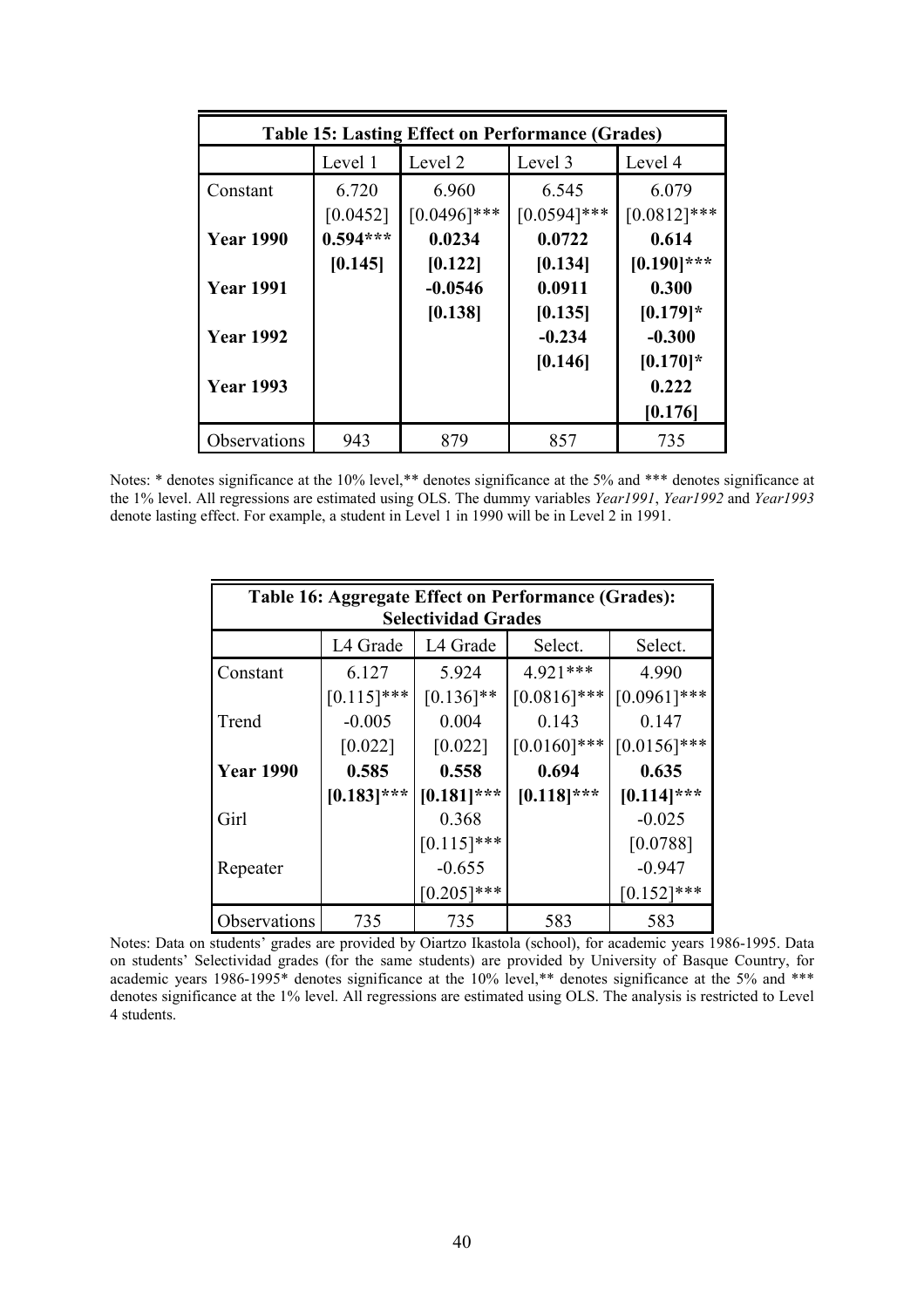

Figure 1: Distribution of Grades for Basque and Math Subjects by Group-Year

Notes: Each vertical bar represents the distribution of grades in a particular group and academic year, and the shaded regions show the proportion of students that obtain each possible grade (1.5, 4, 5.5, 6.5, 7 and 9.5).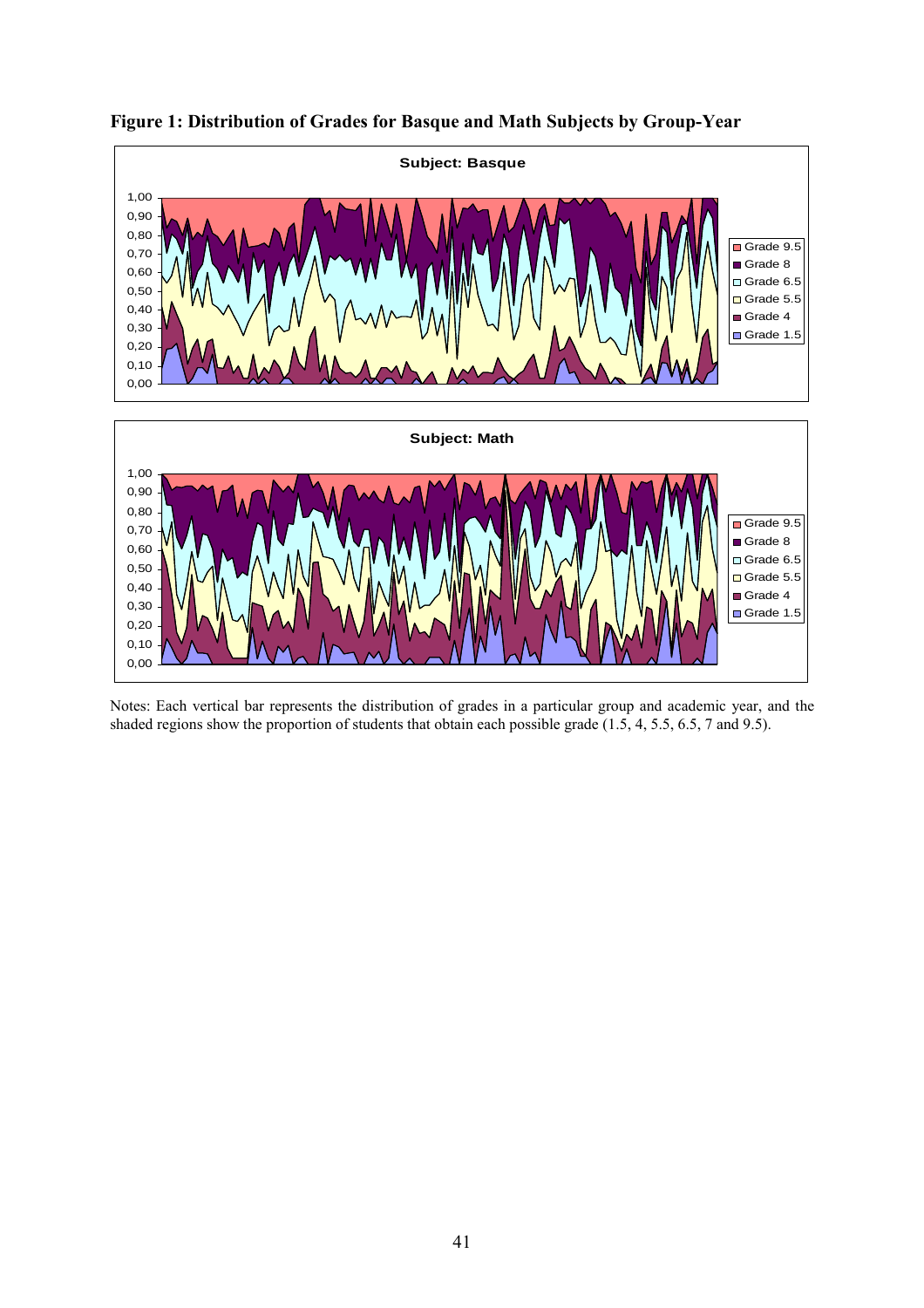

Figure 2: Kernel Distribution Before, During and After the Treatment

Notes: Kernel distribution of students' grades, over all students. The filled line represents the treatment year (1990)



Figure 3: Kernel Distribution Before, During and After the Treatment (By Level)

Notes: Kernel distribution of students' grades, by level. The filled line represents the treatment year (1990)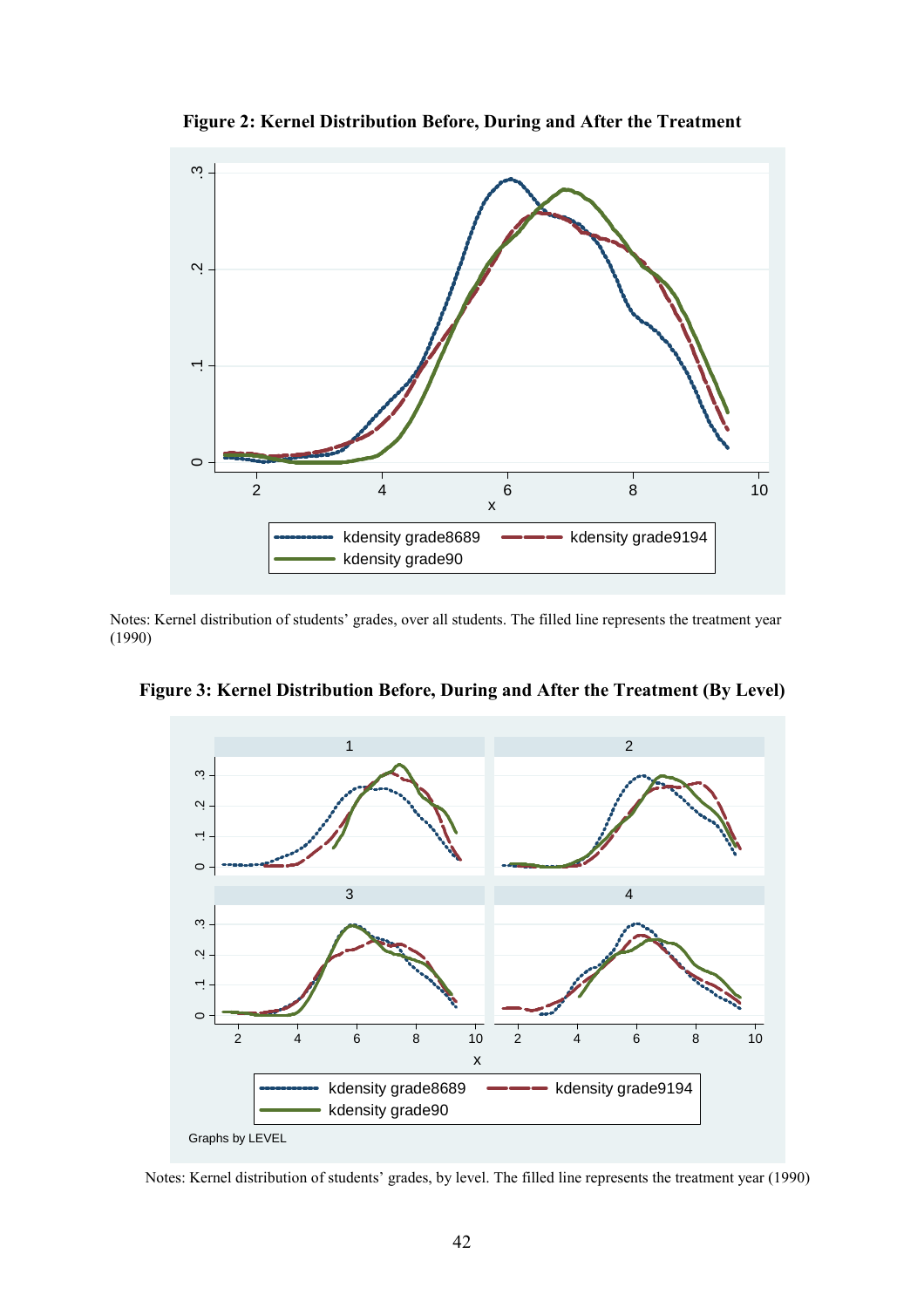

Figure 4: Placebo Treatment (Years Before)

Notes: Equation (5.1) using data for years 1986-1989 and for comparison the figure includes the effect in the treatment year (1990). The dotted line represents a 95% confidence interval.



Figure 5: Placebo Treatment Using Only Level-1 (All Years)

Notes: 5 (1) using data Level 1 data for all years (excluding treatment year (1990)) and for comparison the figure includes the effect in the treatment year (1990). The dotted line represents a 95% confidence interval.





Notes: 10% to 90% quantile. The dotted line represents a 95% confidence interval. At the 60<sup>th</sup> quantile the average grade is 6.3 and this is close to the average.